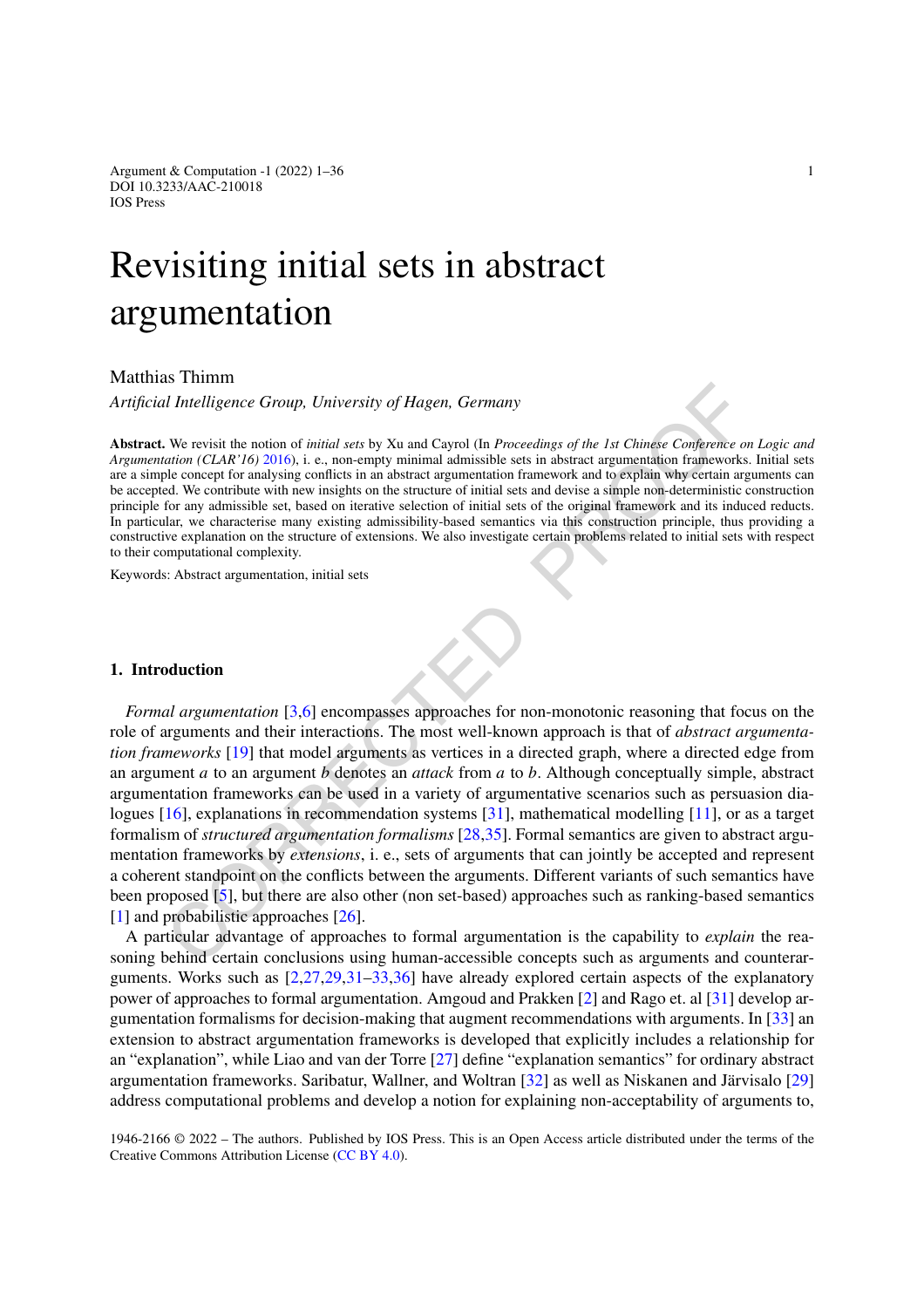e. g., verify results of an argumentation solver. Finally, [[36\]](#page-34-10) presents *strong explanations* as a mechanism to explain acceptability of (sets of) arguments.

a argument is acceptable: such an extension may contain many irrelevant arguments at<br>stracts from the particular reasons why a certain member is acceptable. Our aim is to in<br>strain arguments are contained in, e.g., a pref In this paper, we revisit one of the fundamental concepts underlying approaches to formal argumentation (and abstract argumentation in particular) for the purpose of explaining, namely *admissibility*. Informally speaking, a set of arguments is *admissible* if each of its members is defended against any attack from the outside (we will provide formal details in Section [2](#page-1-0)). Many popular semantics for abstract argumentation rely on the notion of admissibility. In particular, a *preferred extension* is a maximal (wrt. set inclusion) admissible set and preferred semantics satisfies many desirable properties [[5\]](#page-33-2). However, since a preferred extension is a maximal admissible set, it can hardly be used for explaining why a certain argument is acceptable: such an extension may contain many irrelevant arguments and its size alone distracts from the particular reasons why a certain member is acceptable. Our aim is to investigate why certain arguments are contained in, e. g., a preferred extension and how we can decompose such large extensions into smaller sets that allow us to justify the reasoning process behind such complex semantics. As a tool for our investigation, we consider *initial sets*, i. e., non-empty admissible sets that are minimal wrt. set inclusion. Initial sets have been introduced in [38] and further analysed in [\[39](#page-35-1),[40\]](#page-35-2). We contribute to this analysis with new insights on the structure of initial sets and, in particular, to the use of initial sets for the task of explanation. In fact, initial sets can exactly be used for the purpose mentioned before [38]: they allow us to decompose large extensions into smaller fragments, each of them representing a single resolved issue in the argumentation framework and thus showcases the reasoning behind certain semantics. This has been done already in some form in [38–40] but we present a new, and arguably more elegant, formalisation of that idea that allows us to derive new results as well. Using the notion of a *reduct* [8], we can concisely represent any admissible set as a sequence of initial sets of the original framework and derived reducts. Moreover, we characterise many admissibility-based semantics through a step-wise construction process using certain selections of initial sets (this has been hinted at using the original formalisation for complete and preferred semantics in  $[40]$ ). We round up our analysis with a characterisation of the computational complexity of certain tasks related to initial sets, which is also missing so far from the literature.

In summary, the contributions of this paper are as follows:

- (1) We revisit initial sets and investigate further properties (Section 3)
- (2) We provide a characterisation result of admissible sets and many admissibility-based semantics (Section 4)
- (3) We analyse certain computational problems wrt. their complexity (Section 5)

Section 2 introduces preliminaries on abstract argumentation and Section 6 concludes this paper.

Complete proofs can be found in the appendix. A short paper presenting the main ideas of this work has been published before in [34].

#### <span id="page-1-0"></span>**2. Abstract argumentation**

Let 21 denote a universal set of arguments. An *abstract argumentation framework* AF is a tuple AF  $(A, B)$  where  $A \subseteq \mathfrak{A}$  is a finite set of arguments and R is a relation  $B \subseteq A \times A$  [\[19](#page-34-0)]. Let  $\mathfrak{A} \mathfrak{F}$  denote the set of all abstract argumentation frameworks. For two arguments  $a, b \in A$  the relation  $a \mathsf{R} b$  means that argument *a* attacks argument *b*. For  $AF = (A, R)$  and  $AF' = (A', R')$  we write  $AF' \subseteq AF$  iff  $A' \subseteq A$  and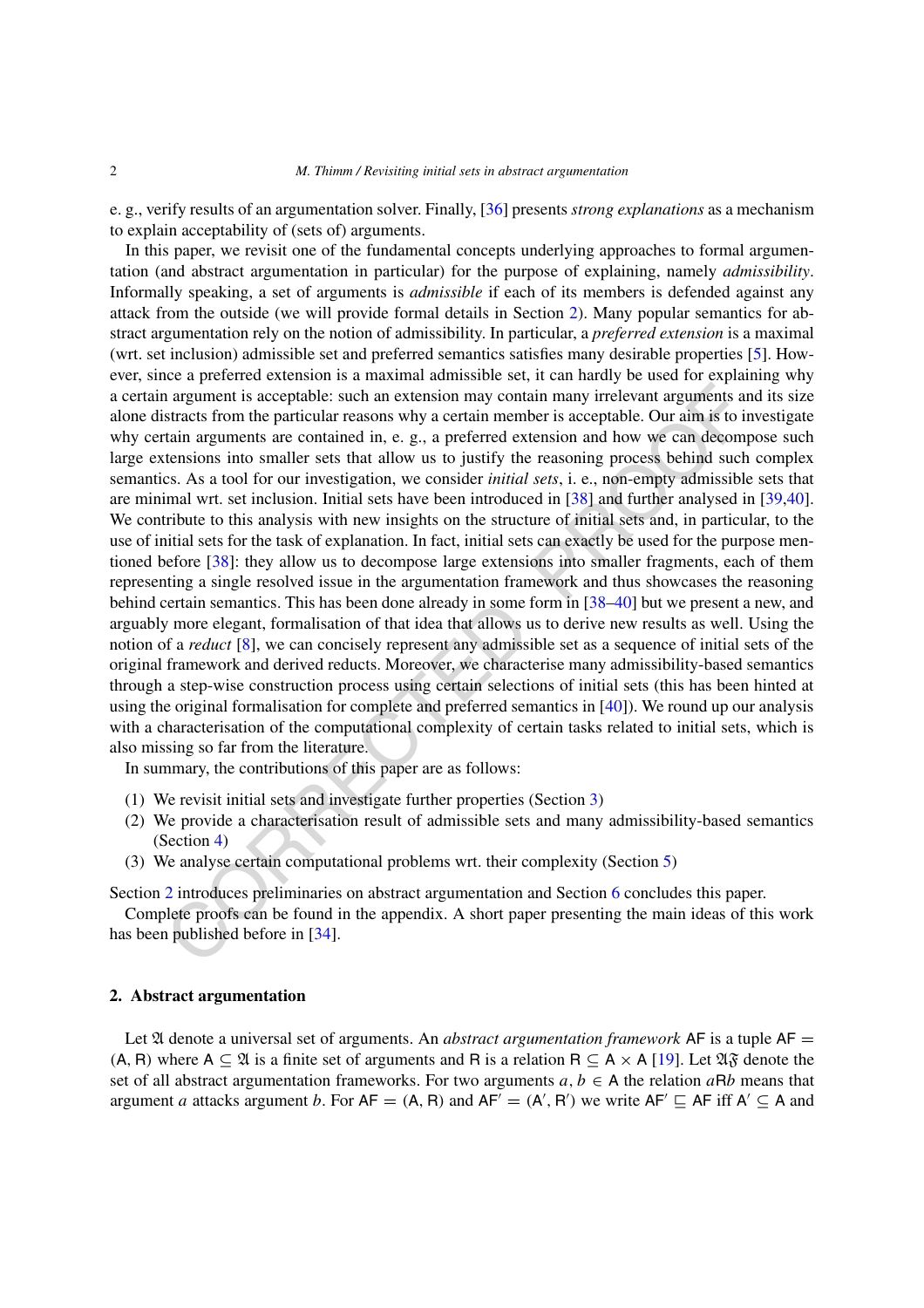$R' = R \cap (A' \times A')$ . For a set  $X \subseteq A$ , we denote by  $AF|_X = (X, R \cap (X \times X))$  the projection of AF on *X*. For a set  $S \subseteq A$  we define

$$
S^{+} = \{a \in A \mid \exists b \in S : bRa\}
$$

$$
S^{-} = \{a \in A \mid \exists b \in S : aRb\}
$$

If *S* is a singleton set, we omit brackets for readability, i. e., we write  $a^-(a^+)$  instead of  $\{a\}^-(\{a\}^+)$ . For two sets *S* and *S'* we write *SRS'* iff  $S^+ \cap S' \neq \emptyset$ . We say that a set  $S \subseteq A$  is *conflict-free* if for all *a, b* ∈ *S* it is not the case that *aRb*. A set *S defends* an argument *b* ∈ A if for all *a* with *aRb* there is *c* ∈ *S* with *cRa*. A conflict-free set *S* is called *admissible* if *S* defends all  $a \in S$ . Let adm(AF) denote the set of admissible sets of AF.

Different semantics can be phrased by imposing constraints on admissible sets [5]. In particular, an admissible set *E*

- is a *complete* (co) extension iff for all  $a \in A$ , if *E* defends *a* then  $a \in E$ ,
- is a *grounded* (gr) extension iff *E* is complete and minimal,
- is a *stable* (st) extension iff  $E \cup E^+ = A$ ,
- is a *preferred* (pr) extension iff *E* is maximal.
- is a *semi-stable* (sst) extension iff  $E \cup E^+$  is maximal,
- is an *ideal* (id) extension iff *E* is the maximal admissible set with  $E \subseteq E'$  for each preferred extension *E* .
- is a *strongly admissible* (sa) extension iff  $E = \emptyset$  or each  $a \in E$  is defended by some strongly admissible  $E' \subseteq E \setminus \{a\}.$

All statements on minimality/maximality are meant to be with respect to set inclusion. For  $\sigma \in$ {co*,* gr*,* st*,* pr*,* sst*,* id*,* sa} let *σ (*AF*)* denote the set of *σ*-extensions of AF. We say a semantics *σ* is *admissibility-based* if  $\sigma$ (AF)  $\subseteq$  adm(AF) for all AF. Note that all semantics above are admissibilitybased but there are also others such as CF2 semantics [7] and weak admissibility-based semantics [\[8](#page-33-5)].

#### <span id="page-2-0"></span>**3. Revisiting initial sets**

with cPax. A conflict-free set *S* is called *admissible* if *S* defends all  $a \in S$ . Let adm(A<br>f admissible sets  $\delta$  AF.<br>f admissible sets  $\delta$  AF.<br>f admissible sets  $\delta$  AF.<br>f admissible sets  $\delta$  AF.<br>f and sementic con Admissibility captures the basic intuition for an explanation *why* a certain argument can be regarded as acceptable. More concretely, if *S* is an admissible set then  $a \in S$  is accepted *because* all arguments in *S* are accepted, every attacker of *a* is attacked back by some argument in *S*. However, admissibility alone is not sufficient to model explainability as it does not take *relevance* into account.

<span id="page-2-1"></span>**Example 1.** Consider the argumentation framework  $AF_0$  depicted in Fig. 1. There are eight admissible sets containing the argument *e*:

$$
S_1 = \{b, e, f, h, i\}
$$
  
\n
$$
S_2 = \{b, e, f, i\}
$$
  
\n
$$
S_3 = \{b, e, h, i\}
$$
  
\n
$$
S_4 = \{e, f, h, i\}
$$
  
\n
$$
S_5 = \{b, e, i\}
$$
  
\n
$$
S_6 = \{f, e, i\}
$$
  
\n
$$
S_7 = \{h, e, i\}
$$
  
\n
$$
S_8 = \{e, i\}
$$

*S*<sup>1</sup> is also a preferred extension. However, it is also clear that arguments *b*, *f* , and *h* are not integral for defending *e* and the set *S*<sup>8</sup> presents a concise description of what is needed in order to deem *e* as acceptable (wrt. admissibility), namely only *e* and *i*.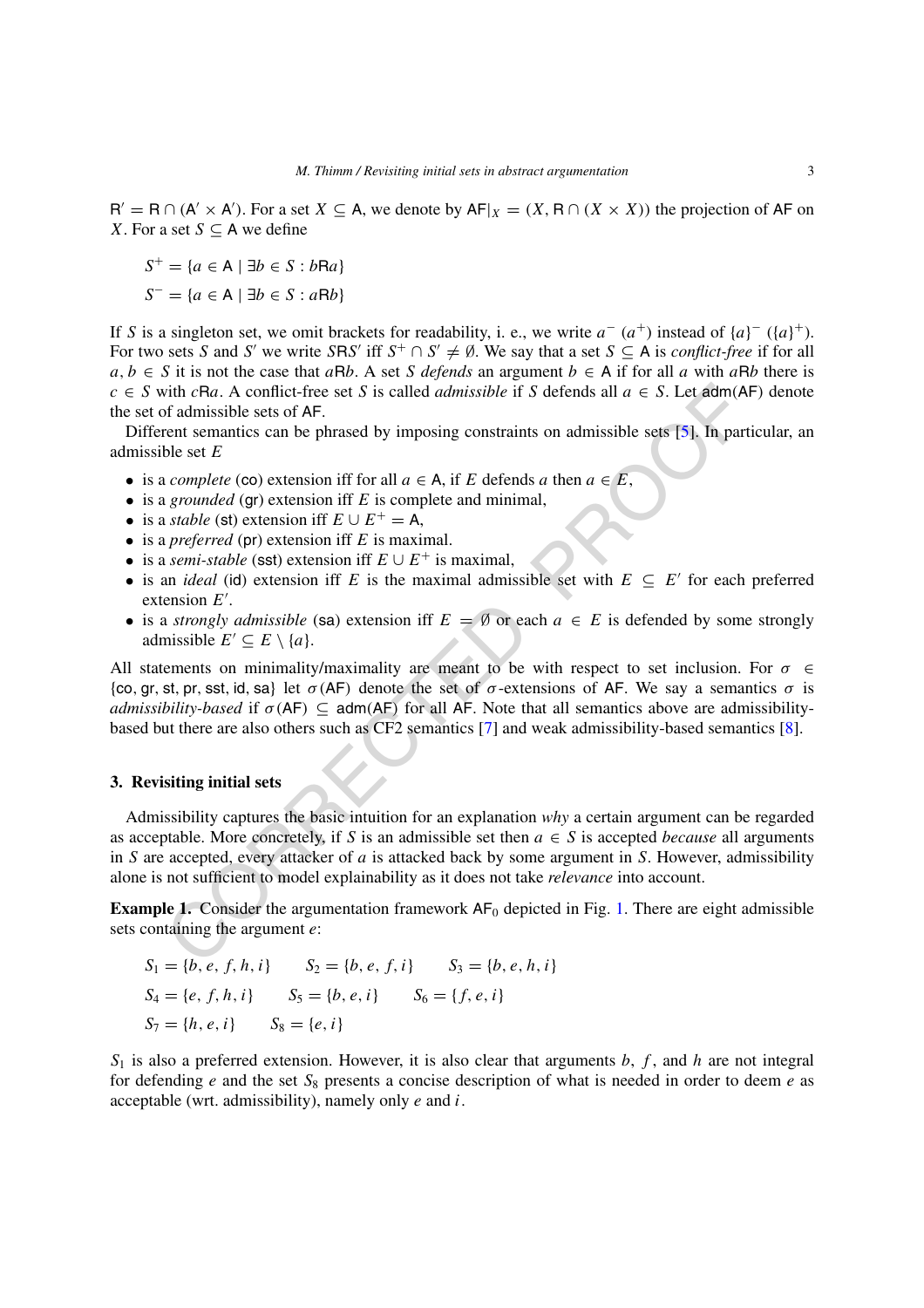

<span id="page-3-0"></span>Fig. [1.](#page-2-1)  $AF_0$  from example 1.

In the following, we take relevance into account by considering *minimal* (wrt. set inclusion) admissible sets. Of course, a notion of minimal admissible set without further constraints is not a useful concept as the empty set is always admissible and constitutes the unique minimal admissible set. Non-empty minimal admissible sets have been coined *initial sets* by Xu and Cayrol in [38].

**Definition 1** ([38]). For  $AF = (A, R)$ , a set  $S \subseteq A$  with  $S \neq \emptyset$  is called an *initial set* if *S* is admissible and there is no admissible  $S' \subsetneq S$  with  $S' \neq \emptyset$ . Let  $\text{IS}(AF)$  denote the set of initial sets of AF.

<span id="page-3-1"></span>**Example 2.** We continue Example 1. There are four initial sets of  $AF_0$ : {*f* }, {*h*}, {*d*, *j* }, and {*e, i* }.

As the previous example shows, an initial set is not supposed to provide a "solution" to the whole argumentation represented in an abstract argumentation framework, but "solves" a single atomic conflict (or in the case of  $\{h\}$  points to an obvious deterministic inference step). In fact, we can identify three different types of initial sets.

**Definition 2.** For  $AF = (A, R)$  and  $S \in IS(AF)$ , we say that

- (1) *S* is *unattacked* iff  $S^- = \emptyset$ ,
- (2) *S* is *unchallenged* iff  $S^-$  ≠ Ø and there is no  $S' \in IS(AF)$  with  $S'RS$ ,
- (3) *S* is *challenged* iff there is  $S' \in \mathsf{IS}(\mathsf{AF})$  with  $S' \mathsf{RS}$ .

mpty set is always admissible and constitutes the unique minimal admissible set. Not all admissible set have been coined *initial sets* by Xu and Cayrol in [38]. **on 1** (138). For AF = (A, R), a set  $S \subseteq A$  with  $S \neq \emptyset$  Note that only unattacked initial sets have been considered explicitly in [40]; in particular, note that every unattacked initial set *S* is a singleton  $S = \{a\}$ . Observe that the notions of unattacked, unchallenged, and challenged initial sets are mutually exclusive and exhaustive. Let  $IS^{\leftarrow}(AF)$ ,  $IS^{\leftarrow}(AF)$ , and  $IS^{\leftrightarrow}(AF)$  denote the set of unattacked, unchallenged, and challenged initial sets, respectively. So we have  $IS(AF) = IS^{\prime\prime}(AF) \cup IS^{\prime\prime}(AF) \cup IS^{\prime\prime}(AF)$ . Moreover, for  $S \in IS(AF)$  let

conflicts(S, AF) = 
$$
\{S' \in \text{IS}(AF) \mid S'RS\}
$$

denote the set of conflicting initial sets of *S*, which is always empty in the case of unattacked and unchallenged initial sets. Note that *SRS'* implies *S'RS* for any *S*,  $S' \in \mathsf{IS}(\mathsf{AF})$  as *S'* is admissible and therefore defends itself.

**Example 3.** We continue Example 2. Here we have

$$
IS^{\leftarrow}(AF) = \{\{h\}\}\
$$

$$
IS^{\leftarrow}(AF) = \{\{f\}\}\
$$

$$
IS^{\leftarrow}(AF) = \{\{d, j\}, \{e, i\}\}\
$$

and  $\{d, j\}$  and  $\{e, i\}$  are in conflict with each other, i. e., conflicts $(\{d, j\}, AF) = \{\{e, i\}\}\$  and conflicts( $\{e, i\}$ , AF) =  $\{\{d, j\}\}.$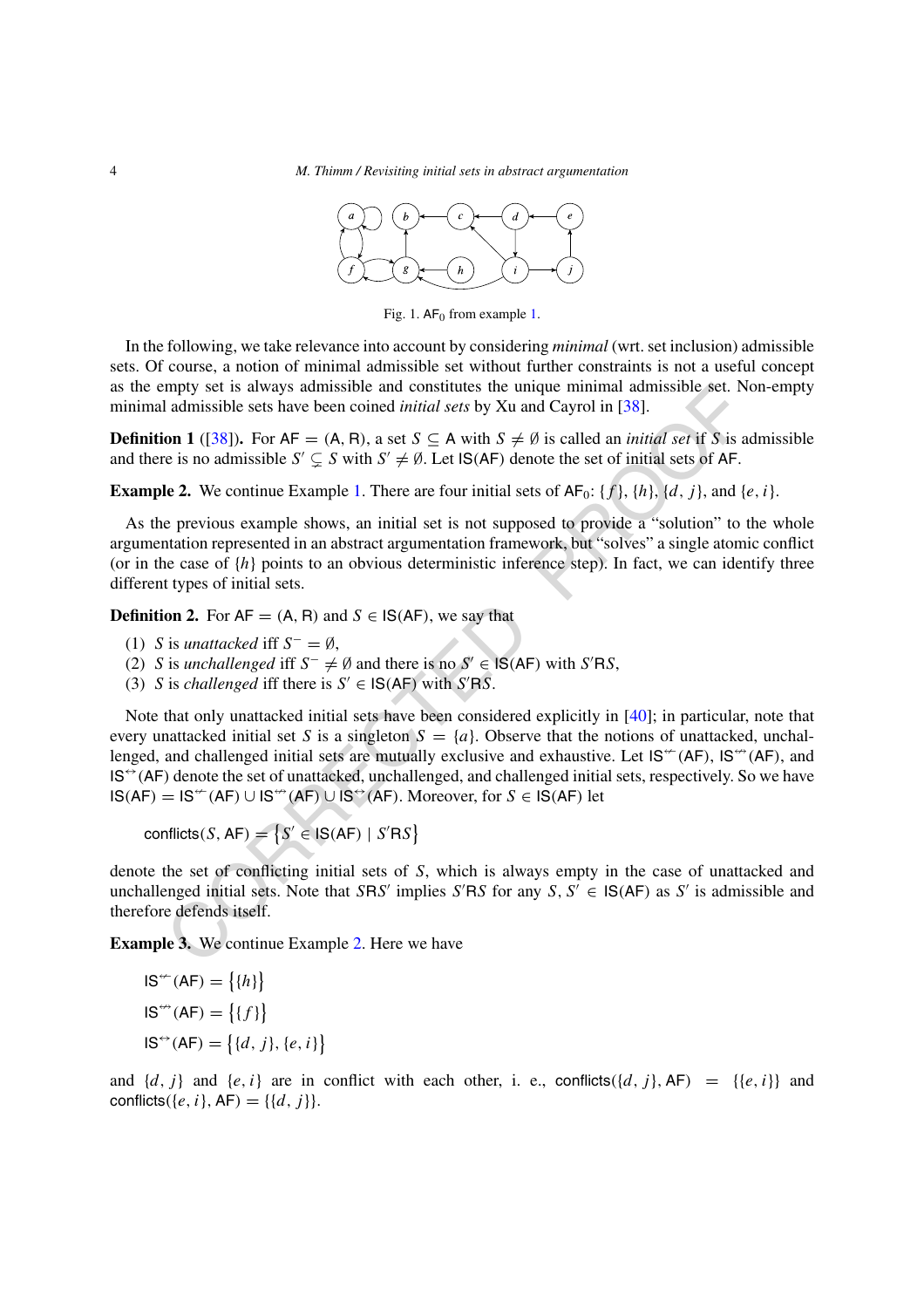Before we continue with characterising arbitrary admissible sets using initial sets in Section [4](#page-4-0), we first contribute some new results on the structure of initial sets, therefore extending the analysis from [\[38](#page-35-0)–[40\]](#page-35-2).

Initial sets have an interesting property with respect to strongly connected components as follows. Recall that we can decompose an abstract argumentation framework AF into its strongly connected components. More precisely, an abstract argumentation framework  $AF' = (A', R')$  is a strongly connected component (SCC) of AF, if AF'  $\sqsubseteq$  AF s.t. there is a directed path between any pair  $a, b \in A'$  in AF' and there is no larger  $AF''$  with that property. Let  $SCC(AF)$  be the set of SCCs of AF.

**Example 4.** Consider again the argumentation framework  $AF_0$  from Fig. [1.](#page-3-0)  $AF_0$  decomposes as follows into SCCs: SCC( $AF_0$ ) = { $AF_0|_{\{d,e,i,j\}}$ *,*  $AF_0|_{\{c\}}$ *,*  $AF_0|_{\{h\}}$ *,*  $AF_0|_{\{g,f,a\}}$ *,*  $AF_0|_{\{b\}}$ }

The following result shows that initial sets are always completely contained in a single SCC.

**Proposition 1.** If S is an initial set of AF then there is  $AF' = (A', R') \in SCC(AF)$  s.t.  $S \subseteq A'$ .

If *S* is an initial set let SCC*(S)* denote its SCC as in the above proposition. Initial sets can actually be characterised by their SCC as follows.

**Proposition 2.** S is an initial set of AF if and only if S is an initial set of  $SCC(S) = (A', B')$  and  $S^- \subseteq A'$ .

In other words, a set *S* is an initial set iff it is an initial set of a single SCC and it is not attacked by arguments outside of the SCC.

We close this investigation on the relationship of initial sets with SCCs by making some straightforward observations regarding the types of initial sets.

**Proposition 3.** *Let*  $S \in \mathcal{I}S(AF)$  *and*  $SCC(S) = (A', B').$ 

- (1) If *S* is unattacked then  $|A'| = 1$ .
- (2) If *S* is challenged or unchallenged then  $|A'| > 1$ .
- (3) If *S* is challenged and  $S' \in$  **conflicts**(*S*, **AF**) then  $SCC(S) = SCC(S')$ .

In particular, the final observation in the previous proposition states that conflicts between initial sets are always within a single SCC.

#### <span id="page-4-0"></span>**4. Characterising admissibility-based semantics through initial sets**

**EARLY [C](#page-35-2)ONSIDER and IT and Propertion EXECTS.** Then  $\text{PSL}(A|F) = (A|F_0|_{(d,e,f,f)}, AF_0|_{(g,f,e)}, AF_0|_{(g,f,e)}, AF_0|_{(g,f)}$ .  $AF_0|_{(g,f)}$ .  $AF_0|_{(g,f)}$  and  $\text{Res}(A|F)$  and  $\text{Res}(A|F)$  and  $\text{Res}(A|F)$  and  $\text{Res}(A|F)$  and  $\text{Res}(A|F)$  a In [[38,](#page-35-0)40] it has been shown that any admissible set (and in particular every complete and preferred extension) can be constructed by (1) selecting a set of non-conflicting initial sets, (2) adding further defended arguments, and (3) iterating this procedure taking so-called "J-acceptable" sets into account. In particular, the described mechanism involves iterative application of the characteristic function [\[19\]](#page-34-0), computation of the grounded extension, and said notion of J-acceptability to provide those characterisations (and some further concepts). In this section, we provide a (arguably) more elegant formalisation of these ideas that allows us to derive characterisations of further semantics as well as some impossibility results. Results that are (partly) due to works [[38](#page-35-0)[–40](#page-35-2)] are annotated as such, all remaining results are new.

Our characterisations rely on the notion of the *reduct* [\[8\]](#page-33-5).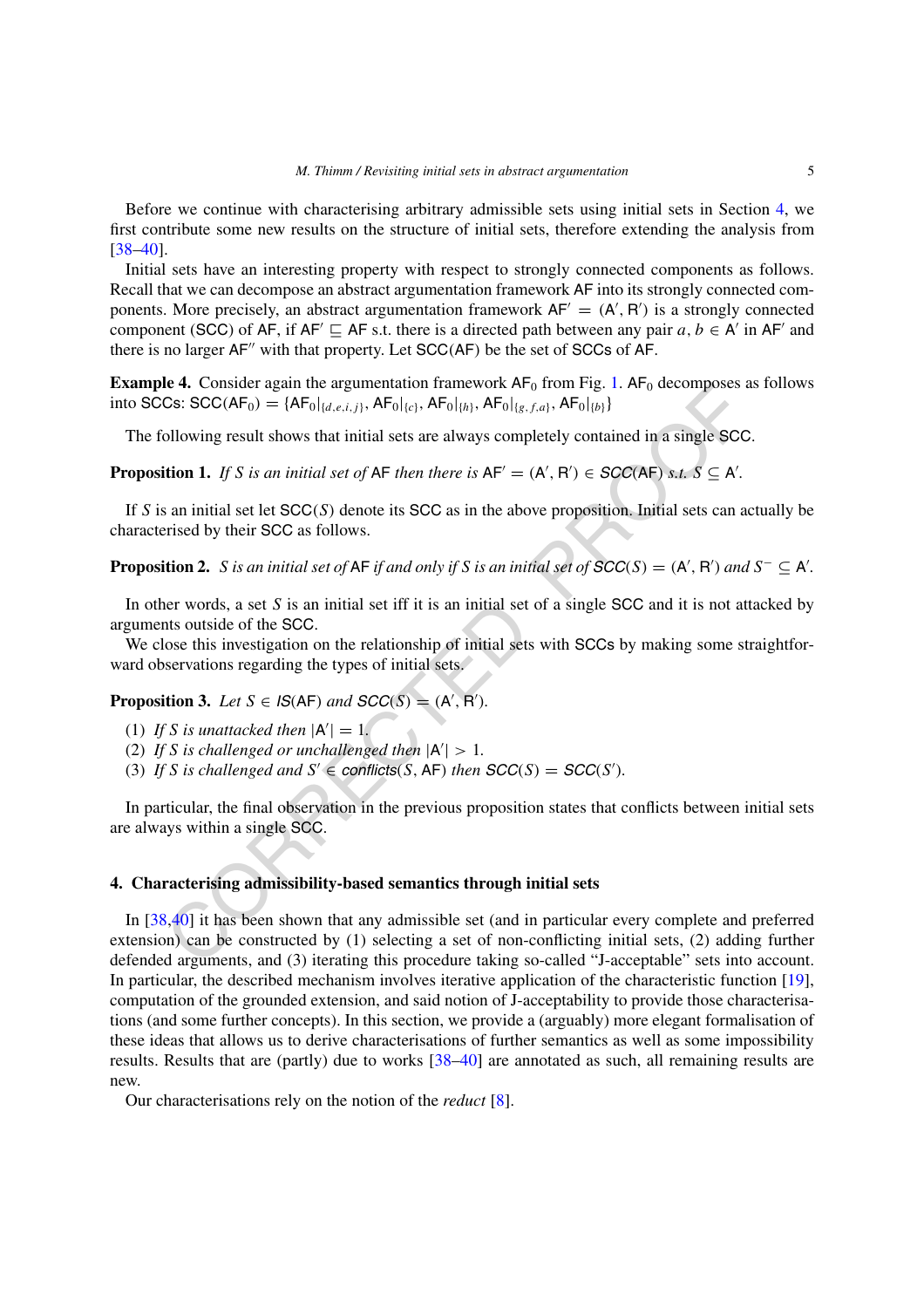

<span id="page-5-1"></span>Fig. 2.  $AF_1$  from Example [5.](#page-5-0)

**Definition 3.** For  $AF = (A, R)$  and  $S \subseteq A$ , the *S*-reduct  $AF^S$  of  $AF$  is defined via  $AF^S = AF|_{A \setminus (S \cup S^+)}$ .

As a single initial set *S* solves an atomic conflict in an abstract argumentation framework AF, "committing" to it by moving to AF*<sup>S</sup>* may reveal further conflicts and thus new initial sets. We can make the following observations on this aspect.

**Proposition 4.** *Let*  $AF = (A, R)$  *be an abstract argumentation framework and*  $S, S' \in IS(AF)$  *with*  $S \neq S'.$ 

 $(1)$  *If*  $S' \in I\mathcal{S}^{\leftarrow}(\mathsf{AF})$  *then*  $S' \in I\mathcal{S}^{\leftarrow}(\mathsf{AF}^S)$ (2) *If*  $S' \in$  *conflicts*(*S*, AF) *then*  $S' \notin IS(AF^S)$ (3) *If*  $S' \notin$  *conflicts* $(S, AF)$  *then*  $S' \cap \cup \cup \cup S$  $(AF^S) \neq \emptyset$ 

Initial set  $[ac, c]$  of  $AF_1$  and  $F_2$  and  $K_1$  and  $F_1$  and  $F_2$  and  $F_1$  and  $F_2$  and  $F_1$  and  $F_2$  and  $S$ ,  $S' \in IS$ <br>
(io it by moving to  $AF^S$  may reveal further conflicts and thus new initial sets. We can<br>
ge o The above observations give an impression on how initial sets behave under reducts. So unattacked initial sets are always retained (item 1), conflicting initial sets are always removed (item 2), and nonconflicting initial sets are "essentially" retained (item 3). More precisely, while it may not be guaranteed that non-conflicting initial sets are still initial sets in the reduct, their arguments are still potentially acceptable, as the following example shows.

<span id="page-5-0"></span>**Example 5.** Consider the argumentation framework  $AF_1$  depicted in Fig. 2. We have

$$
IS(AF_1) = \{ \{a, c\}, \{b, d\}, \{e\} \}
$$

and  $\{b, d\}$  and  $\{e\}$  are conflicting (there are no further conflicts). Now we have

$$
IS\bigl(AF_1^{\{e\}}\bigr) = \bigl\{\{c\}\bigr\}
$$

So the initial set  $\{a, c\}$  of  $AF_1$  is not retained in  $AF_1^{(e)}$ , despite  $\{a, c\}$  and  $\{e\}$  not being in conflict. However, we have that  $\{c\} \subseteq \{a, c\}$  is an initial set of  $AF_1^{[e]}$ . Furthermore,  $\{a\}$  (the "remaining" argument of the initial set  $\{a, c\}$  is actually the unique initial set of  $(AF_1^{\{e\}})^{\{c\}}$ .

The following results show that by an iterative selection of initial sets on the corresponding reducts, we can re-construct every admissible set. These observations have been hinted at in [[38](#page-35-0)[–40](#page-35-2)], but no formal proof had been provided. We make up for that now.

<span id="page-5-2"></span>**Theorem 1.** Let  $AF = (A, R)$  be an abstract argumentation framework and  $S \subseteq A$ . *S* is admissible if *and only if either*

- $S = \emptyset$  or
- $S = S_1 \cup S_2$ ,  $S_1 \in \mathcal{IS}(AF)$  *and*  $S_2$  *is admissible in*  $AF^{S_1}$ *.*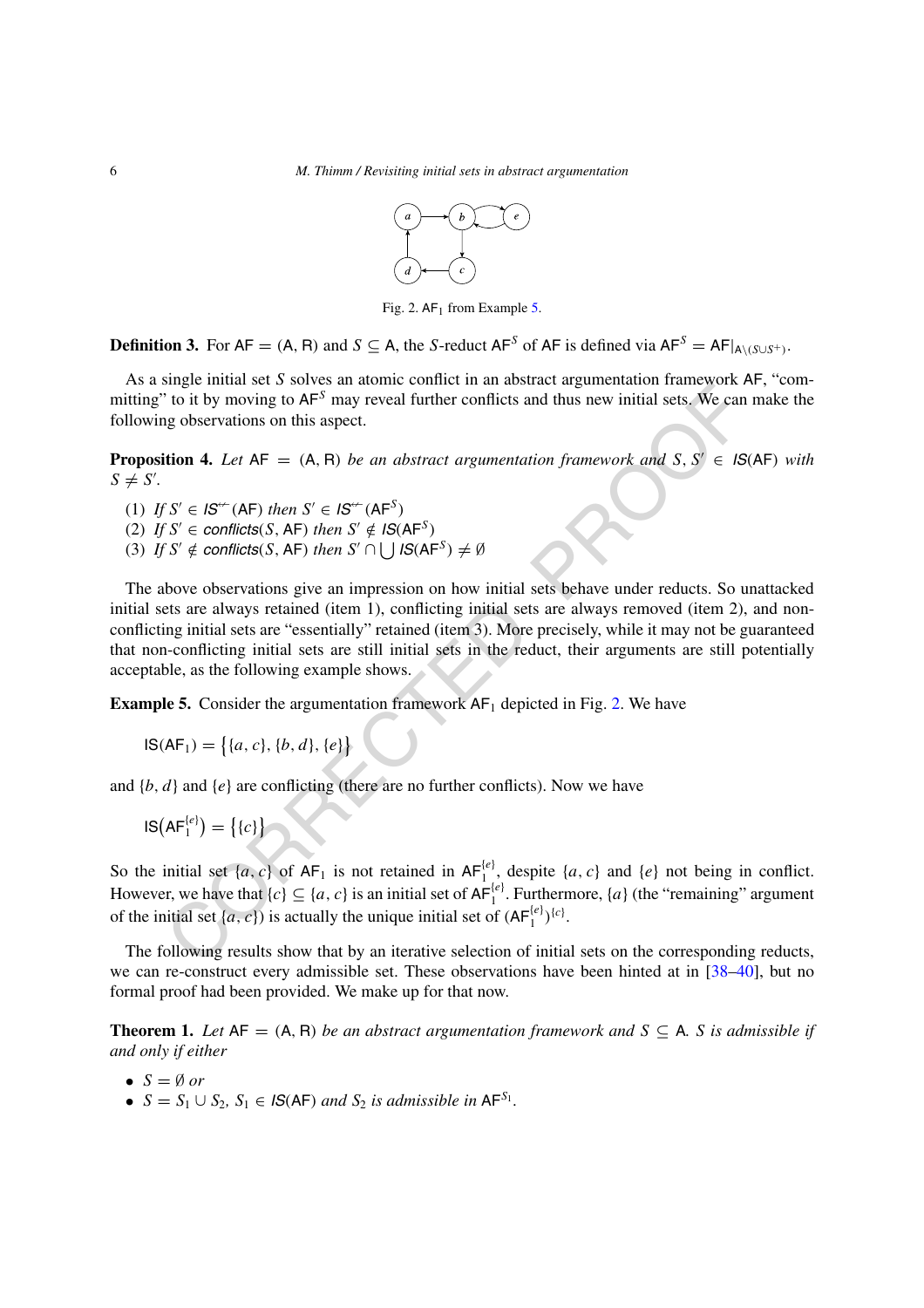**Proof.** Let *S* be an admissible set and  $S \neq \emptyset$ . By definition of initial sets, there is  $S_1 \in \mathsf{IS}(AF)$  with *S*<sup>1</sup> ⊆ *S*. It remains to show that *S*<sup>2</sup> = *S* \ *S*<sup>1</sup> is admissible in AF<sup>*S*<sup>1</sup>. Let *a* ∈ *S*<sub>2</sub> and let *b*<sub>1</sub>*,...,b<sub>n</sub></sub>* ∈ A</sup> be the attackers of *a* in AF. Since *S* is admissible, there are arguments  $c_1, \ldots, c_n \in S$  so that  $c_i$  attacks  $b_i$ ,  $i = 1, \ldots, n$  (possibly some of the  $c_i$  are identical). Without loss of generality, assume  $c_1, \ldots, c_k \in$ *S*<sub>1</sub> for some  $k \le n$ . Then  $b_1, \ldots, b_k$  are not present in AF<sup>*S*<sub>1</sub></sup>, thus *a* must only be defended against  $b_{k+1}, \ldots, b_n$  in AF<sup>S<sub>1</sub></sub>. However, since  $S_2 = S \setminus S_1$  we have that  $c_{k+1}, \ldots, c_n \in S_2$ , showing that *a* is</sup> defended by  $S_2$  in AF<sup>S<sub>1</sub></sup> and, thus,  $S_2$  is admissible in AF<sup>S<sub>1</sub></sup>.

ckers of *a* in AF. If  $a \in S_1$  then there are  $c_1, \ldots, c_n \in S_1 \subseteq S$  such that  $c_i$  attacks  $b_i$  s<br>ble. If  $a \in S_2$ , assume for the sake of contracticion that there is an attacker  $b$  of a such<br>e. S final attacks c in AF. For the other direction,<sup>1</sup> if  $S = \emptyset$  then *S* is also admissible. Assume  $S = S_1 \cup S_2$ ,  $S_1 \in \mathsf{IS}(\mathsf{AF})$  and *S*<sub>2</sub> is an admissible set of  $AF^{S_1}$ . We have to show that *S* is admissible. Let  $a \in S$  and let  $b_1, \ldots, b_n$  be the attackers of *a* in AF. If  $a \in S_1$  then there are  $c_1, \ldots, c_n \in S_1 \subseteq S$  such that  $c_i$  attacks  $b_i$  since  $S_1$  is admissible. If  $a \in S_2$ , assume for the sake of contradiction that there is an attacker *b* of *a* such that there is no *b*  $\in$  *S* that attacks *c* in AF. It follows that *b* is also in AF<sup>*S*<sub>1</sub></sub> and *a* is undefended by *S*<sub>2</sub> in AF<sup>*S*<sub>1</sub></sup>. This</sup> contradicts the assumption that  $S_2$  is admissible in  $AF^{S_1}$ .  $\Box$ 

By recursively applying the above theorem, we obtain the following corollary.

<span id="page-6-1"></span>**Corollary 1.** *Every non-empty admissible set S can be written as*  $S = S_1 \cup \cdots \cup S_n$  *with pairwise disjoint*  $S_i$ ,  $i = 1, \ldots, n$ ,  $S_1$  is an initial set of AF and every  $S_i$ ,  $i = 2, \ldots, n$  is an initial set of AF $S_1 \cup \cdots \cup S_{i-1}$ . *Furthermore, only non-empty admissible sets S can be written in such a fashion.*

**Example 6.** Consider again the argumentation framework  $AF_0$  from Fig. 1 and recall that

 $S_1 = \{b, e, f, h, i\}$ 

is an admissible set of  $AF_0$  (and actually a preferred extension).  $S_1$  can be written as

$$
S_1 = \{h\} \cup \{f\} \cup \{e, i\} \cup \{b\}
$$

where

- $\{h\}$  is an initial set of  $AF_0$  (Fig. 1),
- $\{f\}$  is an initial set of  $AF_0^{(h)}$  (Fig. 3(a)),
- {*e, i*} is an initial set of  $AF_0^{[h,f]}$  (Fig. 3(b)), and
- {*b*} is an initial set of  $AF_0^{[e,i,h,f]}$  (Fig. 3(c)).

Note that a decomposition  $S = S_1 \cup \cdots \cup S_n$  of an admissible set *S* from Corollary 1 is not necessarily uniquely determined. In the previous example,  $S_1$  could also have been constructed by selecting, e. g.,  ${f}$  first.

Let us now discuss the wider significance of Theorem [1](#page-5-2) and Corollary [1](#page-6-1). For that, recall the standard approach to compute and justify the (uniquely determined) grounded extension of an argumentation framework  $AF = (A, R)$  [[19\]](#page-34-0), cf. also the discussion in [[38\]](#page-35-0). Basically, the grounded extension *E* of AF can be computed by selecting any non-attacked argument  $a \in A$ , add it to E, remove a and all arguments attacked by *a* from AF (so move from AF to AF<sup>{*a*}</sup>), and continue the process until no further

<span id="page-6-0"></span><sup>&</sup>lt;sup>1</sup>Note that this direction can also be shown by using the fact that admissible "semantics" is fully decomposable [[4](#page-33-7)], but we explicitly prove it for matters of simplicity.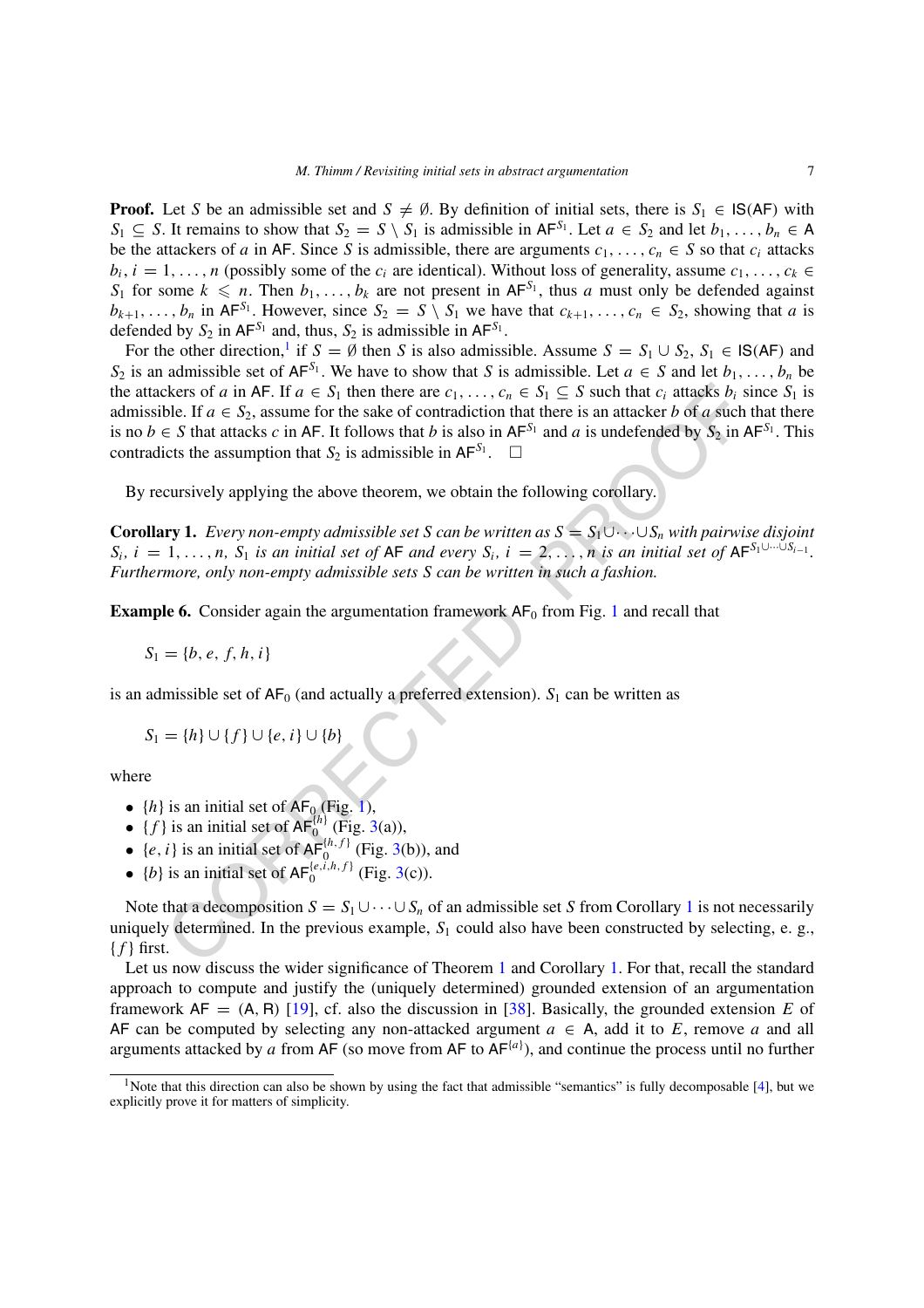8 *M. Thimm / Revisiting initial sets in abstract argumentation*



<span id="page-7-0"></span>Fig. 3. Reducts obtained from  $AF_0$  for the construction of  $S_1 = \{b, e, f, h, i\}$ .

(b)  $AF^{(b,c)}$ <br>
(c)  $kF_0^{(c,b,c)}$ <br>
(c)  $kF_0^{(c,b,c)}$ <br>
(c)  $kF_0^{(c,b,c)}$ <br>
(c)  $kF_0^{(c,b,c)}$ <br>
(c)  $kF_0^{(c,b,c)}$ <br>
(c)  $kF_0^{(c,b,c)}$ <br>
(c)  $kF_0^{(c,b,c)}$ <br>
(c)  $kF_0^{(c,b,c)}$ <br>
(c)  $kF_0^{(c,b,c)}$ <br>
(c)  $kF_0^{(c,b,c)}$ <br>
(c)  $kF_0^{(c,b,c)}$ <br>
(c)  $kF_0$ unattacked argument can be found. Observe the similarity of this procedure to the procedure indicated by Theorem 1: in order to construct any admissible set *S* of AF, first select any initial set *S* of AF, add it to  $S$  (which is initially empty), remove  $S'$  and all arguments attacked by  $S'$  from  $AF$ , and continue the process. Therefore, initial sets allow us to *serialise* the construction of any admissible set into smaller steps, each of these steps solving a single conflict in the framework under consideration. Depending on how initial sets are selected at each step and how we end the process, we can also recover different semantics. Let us now formalise these ideas. For that, we first need two functions that define the selection mechanism of initial sets and the termination criterion.

# **Definition 4.** A *state T* is a tuple  $T = (AF, S)$  with  $AF \in \mathfrak{A} \mathfrak{F}$  and  $S \subseteq \mathfrak{A}$ .

**Definition 5.** A *selection function*  $\alpha$  is any function  $\alpha : 2^{\mathfrak{A}} \times 2^{\mathfrak{A}} \times 2^{\mathfrak{A}} \to 2^{\mathfrak{A}}$  with  $\alpha(X, Y, Z) \subseteq X \cup Y \cup Z$ for all *X*, *Y*, *Z*  $\subset$  2*l*.

We will apply a selection function  $\alpha$  in the form  $\alpha$ (IS<sup>++</sup>(AF), IS<sup>++</sup>(AF), IS<sup>++</sup>(AF)) (for some AF), so  $\alpha$  selects a subset of the initial sets as eligible to be selected in the construction process. We explicitly differentiate the different types of initial sets as parameters here as a technical convenience.

**Definition 6.** A *termination function*  $\beta$  is any function  $\beta : \mathfrak{A} \mathfrak{F} \times 2^{\mathfrak{A}} \rightarrow \{0, 1\}.$ 

A termination function  $\beta$  is used to indicate when a construction of an admissible set is finished (this will be the case if  $\beta$ (AF, S) = 1).

We will now define a transition system on states that makes use of a selection and a termination function to constrain the construction of admissible sets. For some selection function  $\alpha$ , consider the following transition rule:

<span id="page-7-1"></span>
$$
(AF, S) \xrightarrow{S' \in \alpha \left( IS^{\leftarrow}(AF), IS^{\leftarrow}(AF), IS^{\leftarrow}(AF)\right)} \left( AF^{S'}, S \cup S' \right) \tag{1}
$$

If *(*AF *, S )* can be reached from *(*AF*, S)* via a finite number of steps (this includes no steps at all) with the above rule we write  $(AF, S) \rightsquigarrow^{\alpha} (AF', S')$ . If, in addition, the state  $(AF', S')$  also satisfies the termination criterion of  $\beta$ , i. e.,  $\beta$ (AF', S) = 1, then we write (AF, S)  $\rightsquigarrow^{\alpha,\beta}$  (AF', S').

Given concrete instances of  $\alpha$  and  $\beta$ , let  $\mathcal{E}^{\alpha,\beta}(AF)$  be the set of all *S* with  $(AF, \emptyset) \rightsquigarrow^{\alpha,\beta} (AF', S)$  (for some AF ).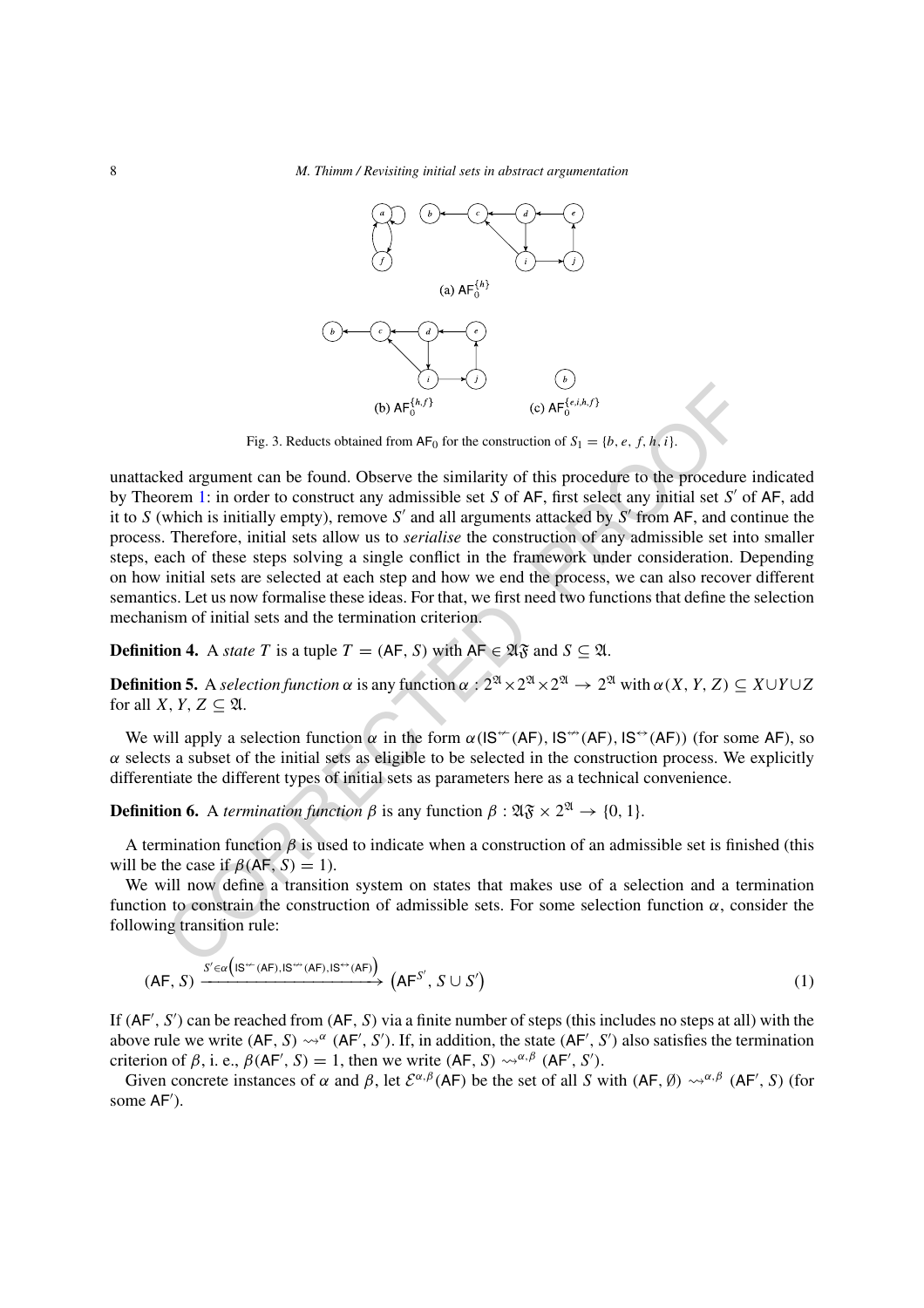**Definition 7.** A semantics *σ* is *serialisable* with a selection function *α* and a termination function *β* if  $\sigma$  (AF) =  $\mathcal{E}^{\alpha,\beta}$  (AF) for all AF.

A direct consequence of Corollary [1](#page-6-1) is the following.

**Theorem 2.** *Admissible semantics*[2](#page-8-0) *is serialisable with*

 $\alpha$ <sub>adm</sub> $(X, Y, Z) = X \cup Y \cup Z$   $\beta$ <sub>adm</sub> $(AF, S) = 1$ 

In two<br>figures and anomalisation set can be considered by interception<br>in the dividendial show.<br>The administration of the administration of the administration of the administration<br>including results show.<br>Including observ In other words, any admissible set can be constructed by not constraining the selection of initial sets at all (*α*adm) and accepting every reachable state (*β*adm). We can also characterise most of the admissibilitybased semantics from Section 2 through serialisation using specific selection and termination functions, as the following results show.

The following observation has been hinted at in  $[40]$ , but not formally proven. Using the notions of selection and termination functions, we can make the construction principle of complete extensions explicit.

<span id="page-8-2"></span>**Theorem 3.** *Complete semantics is serialisable with*  $\alpha_{\text{adm}}$  *and* 

$$
\beta_{co}(\mathsf{AF}, S) = \begin{cases} 1 & \text{if } \mathsf{IS}^{\leftarrow}(\mathsf{AF}) = \emptyset \\ 0 & \text{otherwise} \end{cases}
$$

Note that  $\beta_{\rm co}$  only accepts those states, which cannot be extended by already defended arguments (which are those appearing in  $IS^{\leftarrow}(AF)$ ). The above theorem also allows us to characterise complete extensions in a similar manner as admissible sets in Theorem 1.

<span id="page-8-1"></span>**Corollary 2.** Let  $AF = (A, R)$  be an abstract argumentation framework and  $S \subseteq A$ . S is complete if and *only if either*

- $S = \emptyset$  and  $IS^{\leftarrow}(AF) = \emptyset$  or
- $S = S_1 \cup S_2$ ,  $S_1 \in \mathcal{B}(AF)$  *and*  $S_2$  *is complete in*  $AF^{S_1}$ *.*

Grounded semantics has the same termination criterion as complete semantics, but constrains the selection of initial sets to those in  $IS^{\leftarrow}(AF)$ .

**Theorem 4.** *Grounded semantics is serialisable with*

$$
\alpha_{gr}(X, Y, Z) = X
$$

*and*  $\beta_{co}$ *.* 

Note that  $\alpha_{\text{qr}}$  and  $\beta_{\text{co}}$  formalise the algorithm to compute the grounded extension sketched before. Therefore, the non-deterministic algorithm realised by the transition rule [\(1\)](#page-7-1) is a generalisation of this algorithm. Similarly as Corollary [2](#page-8-1) we obtain the following characterisation of grounded semantics in terms of the reduct.

<span id="page-8-0"></span><sup>2</sup>Although admissible sets are usually not regarded as a semantics, we can treat the function adm*(*·*)* as such.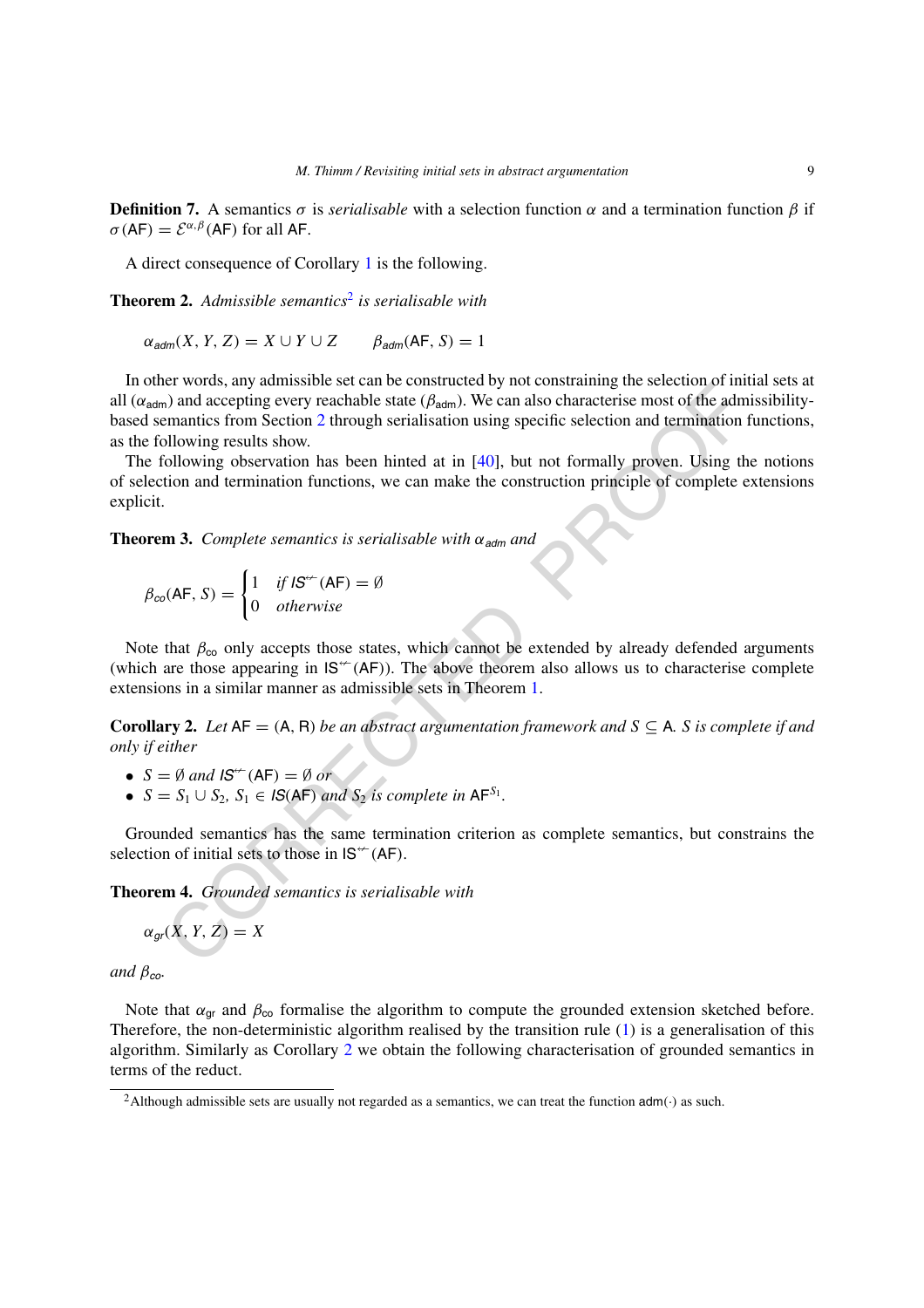**Corollary 3.** Let  $AF = (A, R)$  be an abstract argumentation framework and  $S \subseteq A$ . *S* is grounded if *and only if either*

- $S = \emptyset$  and  $\text{IS}^{\leftarrow}(\text{AF}) = \emptyset$  or
- $S = S_1 \cup S_2$ ,  $S_1 \in \mathcal{S}^{\leftarrow}(\mathsf{AF})$  *and*  $S_2$  *is grounded in*  $\mathsf{AF}^{S_1}$ *.*

For stable semantics, we do not need to constrain the selection of initial sets but only ensure that all arguments are either included in or attacked by the constructed extension.

**Theorem 5.** *Stable semantics is serialisable with*  $\alpha_{\text{adm}}$  *and* 

$$
\beta_{st}(\mathsf{AF}, S) = \begin{cases} 1 & \text{if } \mathsf{AF} = (\emptyset, \emptyset) \\ 0 & \text{otherwise} \end{cases}
$$

As before, we obtain the following characterisation of stable semantics in terms of the reduct.

**Corollary 4.** Let  $AF = (A, R)$  be an abstract argumentation framework and  $S \subseteq A$ . S is stable if and *only if either*

- $S = \emptyset$  and  $A = \emptyset$  or
- $S = S_1 \cup S_2$ ,  $S_1 \in \text{IS}(AF)$  *and*  $S_2$  *is stable in*  $AF^{S_1}$ *.*

For preferred semantics, we simply have to apply transitions exhaustively. Note that this result strengthens Proposition 3 from [40].

**Theorem 6.** Preferred semantics is serialisable with  $\alpha_{\text{adm}}$  and

$$
\beta_{pr}(AF, S) = \begin{cases} 1 & \text{if } IS(AF) = \emptyset \\ 0 & \text{otherwise} \end{cases}
$$

**Corollary 5.** Let  $AF = (A, R)$  be an abstract argumentation framework and  $S \subseteq A$ . *S* is preferred if *and only if either*

- $S = \emptyset$  and  $IS(AF) = \emptyset$  or
- $S = S_1 \cup S_2$ ,  $S_1 \in \mathcal{IS}(AF)$  *and*  $S_2$  *is preferred in*  $AF^{S_1}$ *.*

**EVALUATE:**  $S$  *Salare semantics is serialisable with*  $\alpha_{\text{adm}}$  *and*<br>
(AF, S) =  $\begin{cases} 1 & \text{if AF} = (\theta, \theta) \\ 0 & \text{otherwise} \end{cases}$ <br>
force, we obtain the following characterisation of stable semantics in terms of the reductive<br>  $\alpha$ Our final positive result is about strong admissibility, which follows quite easily from the construction of the grounded extension.

**Theorem 7.** *Strong admissibility semantics is serialisable with*  $\alpha_{gr}$  *and*  $\beta_{adm}$ *.* 

**Corollary 6.** Let  $AF = (A, R)$  be an abstract argumentation framework and  $S \subseteq A$ . *S* is strongly *admissible if and only if either*

- $S = \emptyset$  *or*
- $S = S_1 \cup S_2$ ,  $S_1 \in \mathcal{S}^{\leftarrow}(\mathsf{A}\mathsf{F})$  *and*  $S_2$  *is strongly admissible in*  $\mathsf{A}\mathsf{F}^{S_1}$ *.*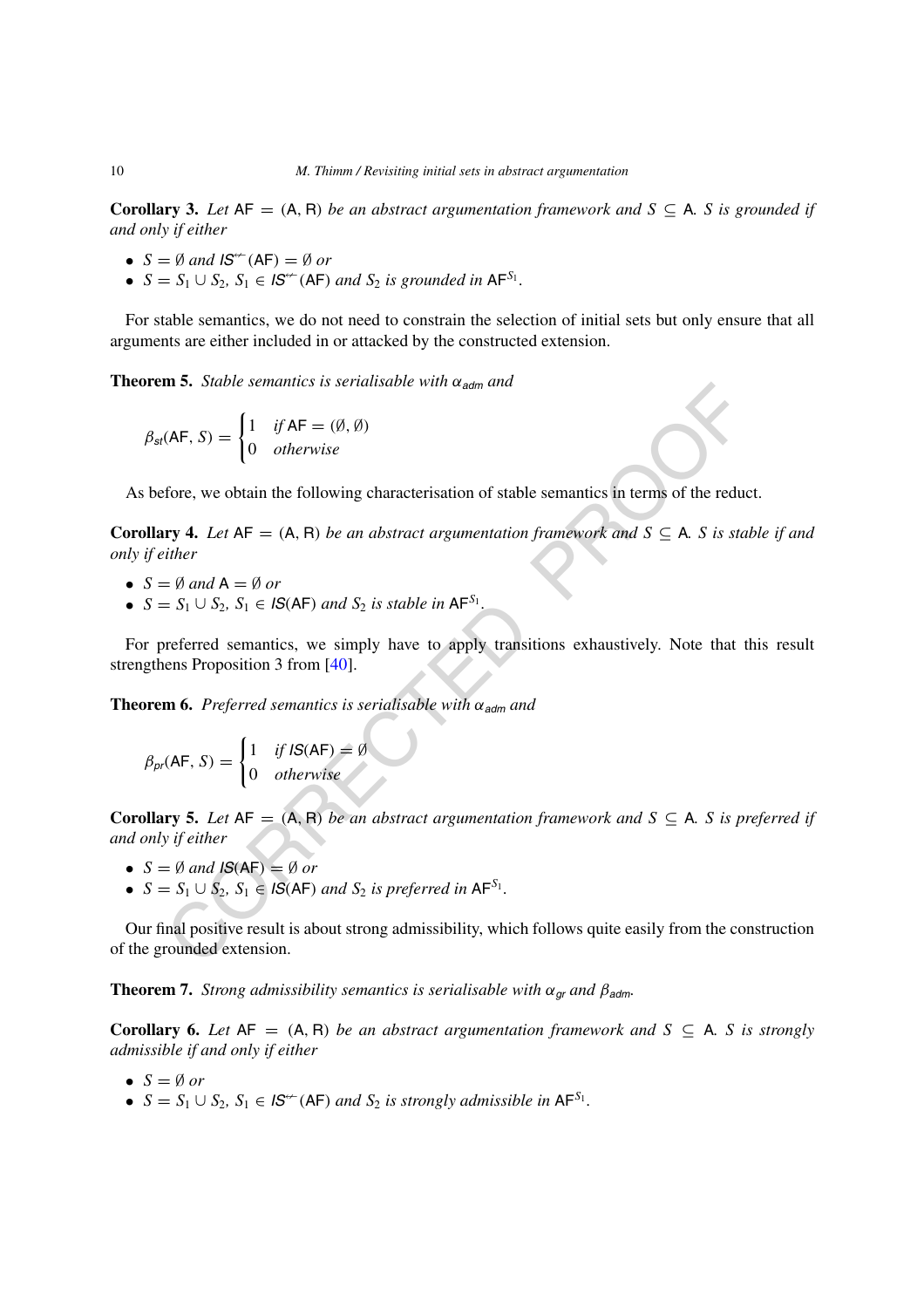A related result to the above observation is given by Baumann et. al in [[9](#page-33-8)] (Definition 7 and Proposition 2). There, a strongly admissible extension *E* is characterised through the existence of pairwise disjoint sets  $A_1, \ldots, A_n$  such that  $E = A_1 \cup \ldots A_n$ ,  $A_1$  is a set of unattacked arguments in AF and *A*<sub>1</sub> ∪ ··· ∪ *A<sub>j</sub>* defends *A*<sub>*j*+1</sub> for all  $1 \leq j \leq n - 1$ . Our construction above also implies the existence of these sets  $A_1, \ldots, A_n$  with the same properties, but with the additional feature that all  $A_i, i = 1, \ldots, n$ are singleton sets (since unattacked initial sets are always singleton sets).

Missing from our results so far are the ideal and semi-stable semantics. Both of them cannot be serialised.

#### **Theorem 8.** *Ideal semantics is not serialisable.*

The proof of the above theorem is given by the following counterexample.

<span id="page-10-1"></span>**Example 7.** Consider the two argumentation frameworks  $AF_2$  and  $AF_3$  in Fig. 4. We have

$$
id(AF_2) = \{b\}
$$
  $id(AF_3) = \{b, e\}$ 

and

$$
IS^{\leftarrow}(AF_2) = IS^{\leftarrow}(AF_3) = \emptyset
$$
  

$$
IS^{\leftarrow}(AF_2) = IS^{\leftarrow}(AF_3) = \{ \{b\}, \{e\} \}
$$
  

$$
IS^{\leftarrow}(AF_2) = IS^{\leftarrow}(AF_3) = \emptyset
$$

So no selection function  $\alpha$  can distinguish these frameworks and should return either

- (1) *α(*∅*,*{{*b*}*,*{*e*}}*,* ∅*)* = ∅ or
- (2)  $\alpha(\emptyset, \{\{b\}, \{e\}\}, \emptyset) = \{\{b\}, \{e\}\}.$

Note also that  $\alpha$  cannot return just one of the two initial sets as they cannot be distinguished. In case 1, the ideal extensions of both  $AF_2$  and  $AF_3$  cannot be constructed. So assume case 2 and select  $\{e\}$  in



<span id="page-10-0"></span>Fig. 4. The argumentation frameworks  $AF_2$  (top) and  $AF_3$  (bottom) from Example [7.](#page-10-1)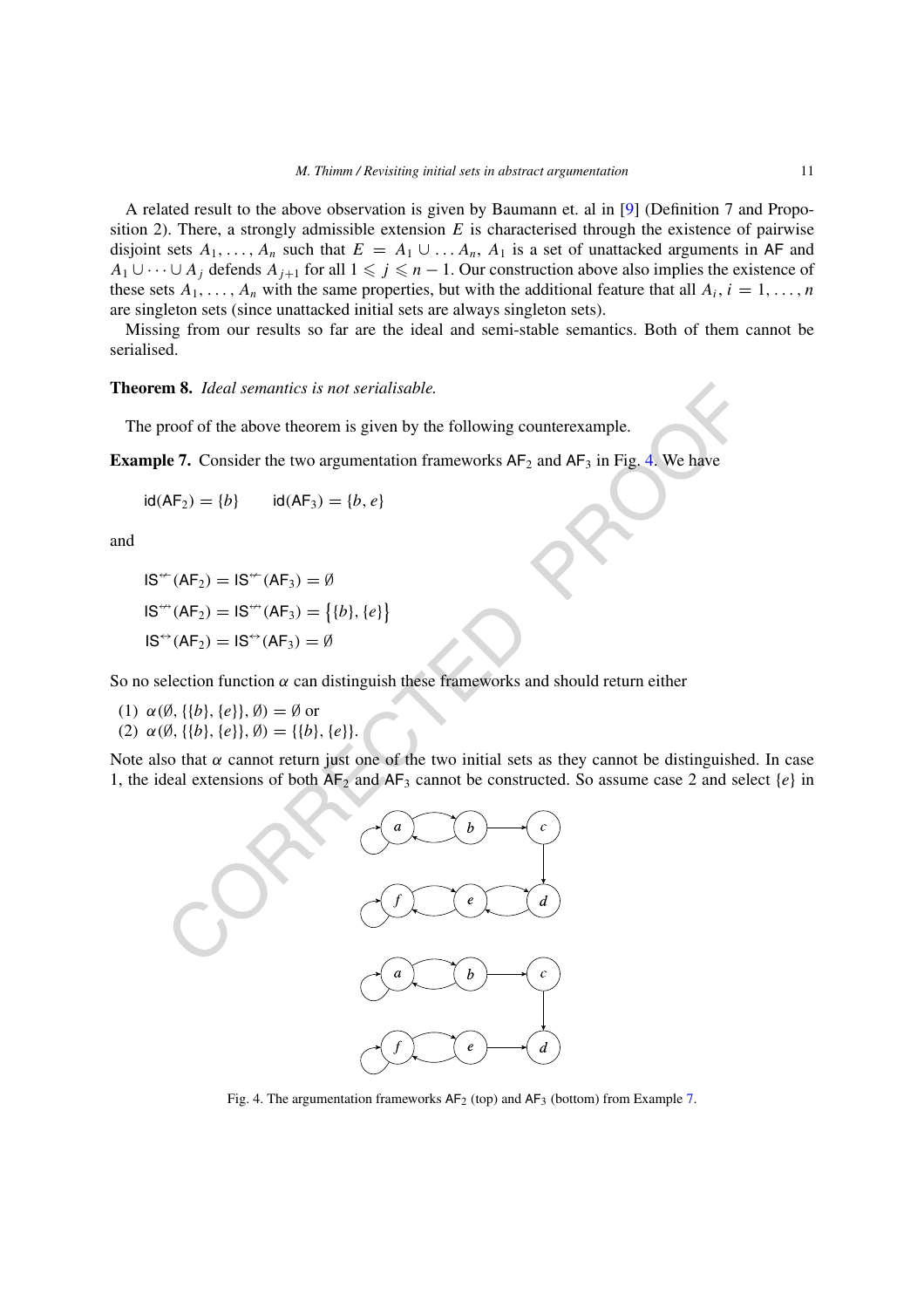the first transition. Observe that  $AF_2^{[e]} = AF_3^{[e]}$ , so further constructions will be identical. Since the ideal extensions of  $AF_2$  and  $AF_3$  differ and no  $\beta$  can distinguish these cases, ideal semantics is not serialisable.

The above behaviour of ideal semantics is insofar surprising since the concept of unchallenged initial sets is closely related to the general idea of the ideal extension. Recall that the initial extension is the maximal admissible set contained in each preferred extension. This basically means that the arguments in the ideal extension are compatible with each admissible set and no admissible set attacks any argument in the ideal extension. On the other hand, an unchallenged initial set is likewise an undisputed admissible set, as there is no other initial set that attacks it. However, as the above example shows, unchallenged initial sets are not sufficient to characterise the ideal extension. We will discuss the relationship between unchallenged initial sets and the ideal extension a bit more below and in Section 5.

Likewise negative, but for somewhat different reasons, is the following result about semi-stable semantics.

#### <span id="page-11-0"></span>**Theorem 9.** *Semi-stable semantics is not serialisable.*

Est are not surrent to characterise the local extension. We will discuss the relationship<br>tinged initial sets an the ideal extension a bit more below and in Section 5.<br>
Since negative, but for somewhat different reasons, The reason that semi-stable semantics is not serialisable is that it needs some form of "global" view on candidate extensions to judge whether a set of arguments is indeed a semi-stable extension. We illustrate this in the next example (which also serves as the proof of Theorem 9).

<span id="page-11-2"></span>**Example 8.** Consider the three argumentation frameworks  $AF_4$ ,  $AF_5$ ,  $AF_6$  in Fig. 5. Observe that

$$
sst(AF_4) = \{(a, c), \{b\}\}\
$$

$$
sst(AF_5) = \{\{b\}\}\
$$

$$
sst(AF_6) = \{\{a\}, \{b\}\}\
$$

However,

IS-*(*AF4*)* <sup>=</sup> IS-*(*AF5*)* <sup>=</sup> IS-*(*AF6*)* = ∅ IS*(*AF4*)* <sup>=</sup> IS*(*AF5*)* <sup>=</sup> IS*(*AF6*)* = ∅ IS<sup>↔</sup>*(*AF4*)* = IS<sup>↔</sup>*(*AF5*)* = IS<sup>↔</sup>*(*AF6*)* = -{*a*}*,*{*b*}

First, no selection function  $\alpha$  can distinguish these frameworks (as it only operates on the sets  $\mathsf{IS}^{\neq}(\cdot)$ ,  $\mathsf{IS}^{\leftrightarrow}(\cdot)$ , and  $\mathsf{IS}^{\leftrightarrow}(\cdot)$  and would either return

 $\mathcal{E}$ 



<span id="page-11-1"></span>Fig. 5. The argumentation frameworks  $AF_4$  (top),  $AF_5$  (middle), and  $AF_6$  (bottom) from Example [8.](#page-11-2)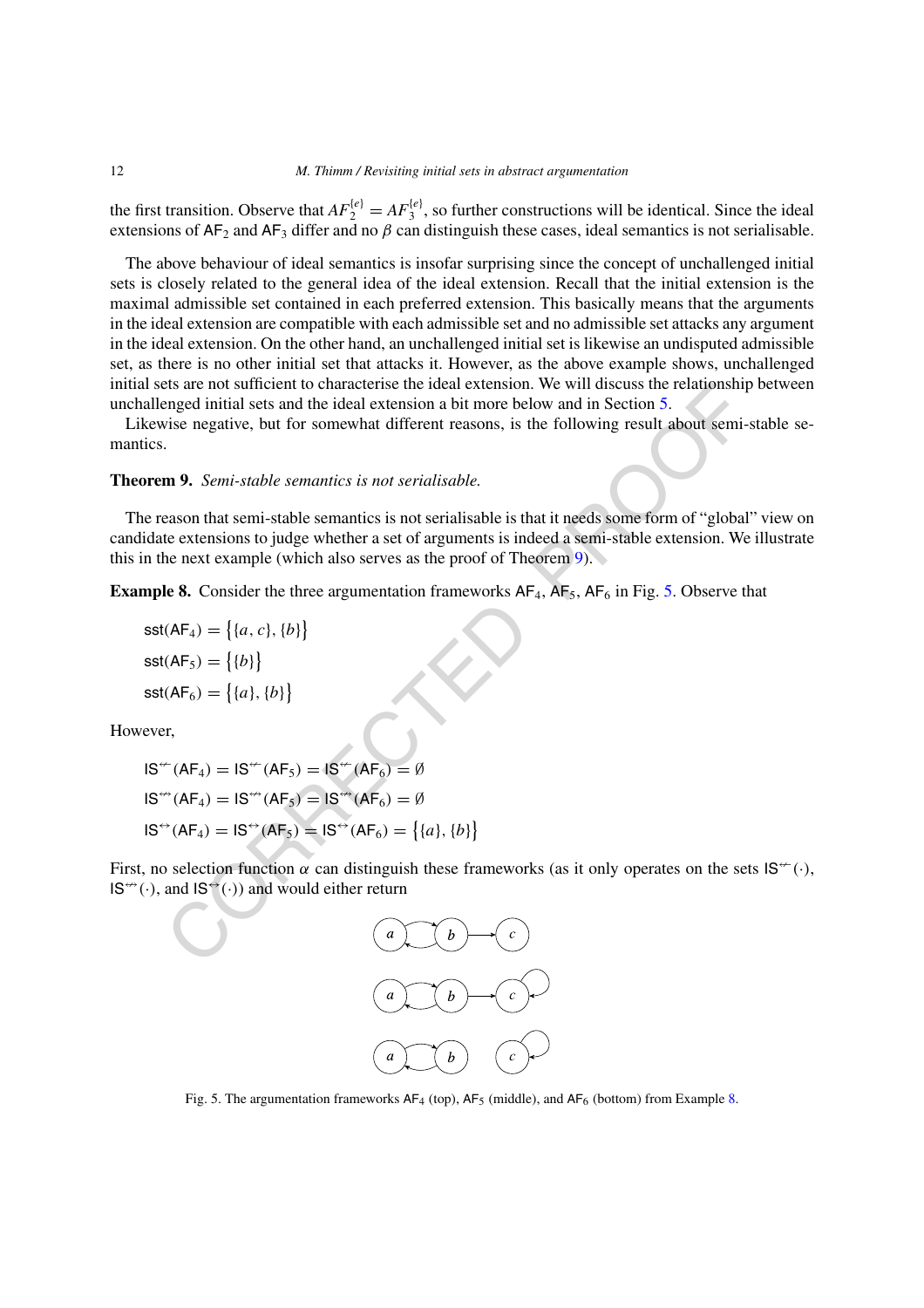- (1)  $\alpha$  (β, β, {{a}, {b}}) = β,
- (2) *α(*∅*,* ∅*,*{{*a*}*,*{*b*}}*)* = {{*a*}},
- (3)  $\alpha(\emptyset, \emptyset, \{\{a\}, \{b\}\}) = \{\{b\}\}\$ , or
- (4)  $\alpha(\emptyset, \emptyset, \{\{a\}, \{b\}\}) = \{\{a\}, \{b\}\}.$

In cases 1–3, not all semi-stable extensions can be constructed for, e. g.,  $AF_4$ . For case 4 and  $AF_5$ , a valid transition would then produce the state  $T_1 = (({c}, {c})$ ,  ${(c, c)}$ ,  ${(a)}$  from which no further transition is possible. A  $\beta$  function for semi-stable semantics should now determine that  $T_1$  is not a terminating state (since  $\{a\}$  is not a semi-stable extension of  $AF_5$ ). However, the same state  $T_1$  can also be reached for  $AF_6$ , but here {*a*} is a semi-stable extension. Since  $\beta$  cannot distinguish these two scenarios at  $T_1$ , there is no such *β*.

The same argument from above can also be used to show that *eager semantics* is not serialisable. The *eager extension* is the maximal (wrt. set inclusion) admissible set contained in every semi-stable extension, see e. g. [5]. In Example 8, the eager extension of  $AF_5$  is  $\{b\}$  while it is Ø for  $AF_4$  and  $AF_6$ . No pair  $(\alpha, \beta)$  can be defined to distinguish these cases as well.

Then a gay parameter continuous continuous simple by cannot distinguish incise two sections and<br>anne argument from above can also be used to show that *eager semantics* is not see<br>*re retension* is the maximal (wrt. set i The results of this section show that many admissibility-based semantics can be characterised through the notion of initial sets and a simple non-deterministic algorithm based on selecting initial sets at each step. This brings a new perspective on the rationality of admissibility-based semantics, as their basic construction principles are made explicit via an operational mechanism. This is similar in spirit to the purpose of *discussion games* [12] which model acceptability problems of individual arguments as an operational mechanism as well (here a dialogue between a proponent and an opponent). However, here we focused on the construction of whole extensions and not on acceptability problems of individual arguments.

The notion of serialisability also allows to define completely new semantics by defining only a selection and a termination function. For example, a straightforward idea for that would be the selection function  $\alpha_0$  defined via

 $\alpha_0(X, Y, Z) = X \cup Y$ 

and the termination function  $\beta_0$  defined via

$$
\beta_0(\mathsf{AF}, S) = \begin{cases} 1 & \text{if } \mathsf{IS}^\leftarrow(\mathsf{AF}) \cup \mathsf{IS}^\leftarrow(\mathsf{AF}) = \emptyset \\ 0 & \text{otherwise} \end{cases}
$$

which amounts to exhaustively adding unattacked and unchallenged initial sets. This yields a semantics that is more skeptical than the preferred semantics but less skeptical than the ideal semantics as the following result shows.

<span id="page-12-0"></span>**Theorem 10.** *For every E with*  $(AF, \emptyset) \rightsquigarrow^{\alpha_0, \beta_0} (AF', E)$ 

- (1)  $E \subseteq E'$  *for some preferred extension*  $E'$  *and*
- (2)  $E_{id} \subseteq E$  *for the ideal extension*  $E_{id}$ .

Consider the following examples showing the difference between the above semantics and ideal semantics.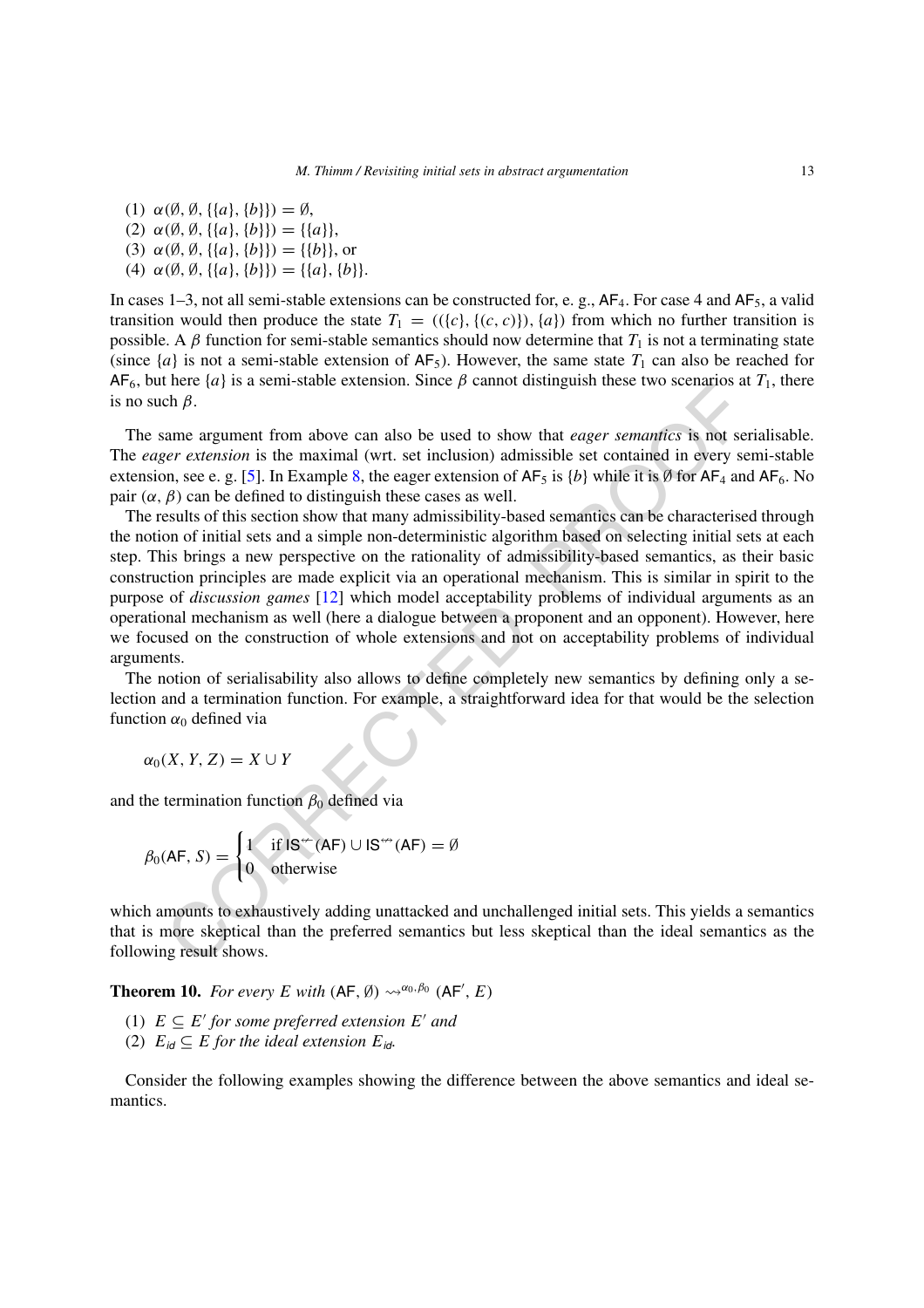

<span id="page-13-2"></span>Fig. 6. The argumentation framework  $AF_7$  from Example [10.](#page-13-1)

**Example 9.** Consider again  $AF_2$  from Example 7 and depicted in Fig. 4. There are two extensions  $E_1$ and  $E_2$  wrt. to the serialisable semantics defined by  $\alpha_0$  and  $\beta_0$ :

 $E_1 = \{b\}$   $E_2 = \{b, e\}$ 

Fig. 6. The argumentation framework AF7 from Example 10.<br>
Le 9. Consider again AF<sub>2</sub> from Example 7 and depicted in Fig. 4. There are two externed.<br>
Writ. to the serialisable semantics defined by  $\alpha_0$  and  $\beta_0$ :<br>  $= \{b$ where the extension  $E_2$  can be constructed by first selecting the initial set  $\{e\}$  (which is unchallenged in  $AF<sub>2</sub>$ ) and then  ${b}$ .

<span id="page-13-1"></span>**Example 10.** Consider  $AF_7$  depicted in Fig. 6. There are four preferred extensions  $E_1$ ,  $E_2$ ,  $E_3$ , and  $E_4$ in  $AF<sub>7</sub>$  defined via

$$
E_1 = \{a, e\} \qquad E_2 = \{a, d, f\} \qquad E_3 = \{b, e\} \qquad E_4 = \{b, d, f\}
$$

and the ideal extension  $E_{id}$  is empty:

$$
E_{id} = \emptyset
$$

However, there is one extension  $E_5$  wrt. to the serialisable semantics defined by  $\alpha_0$  and  $\beta_0$ :

$$
E_5 = \{d, f\}
$$

The reason for that is that both  $\{d\}$  and  $\{f\}$  are unchallenged initial sets in  $AF_7$  (and once one is selected the other becomes an unattacked initial set and can be selected as well).

For future work, we intend to investigate the above and further possibilities for serialisable semantics in more detail.

#### <span id="page-13-0"></span>**5. Computational complexity**

In order to round up our investigation of initial sets, we now analyse them wrt. computational complexity. We assume familiarity with basic concepts of computational complexity and basic complexity classes such as P, NP, coNP, see [\[30](#page-34-14)] for an introduction. We also require knowledge of the "nonstandard" classes DP (and its complement coDP),  $P^{NP}$ , and  $P_{\parallel}^{NP}$ . The class DP is the class of decision problems that are a conjunction of a problem in NP and a problem in coNP, i. e., in language notation DP =  $\{L_1 \cap L_2 \mid L_1 \in \text{NP}, L_2 \in \text{coNP}\}\$ . The class P<sup>NP</sup> is the class of decision problems that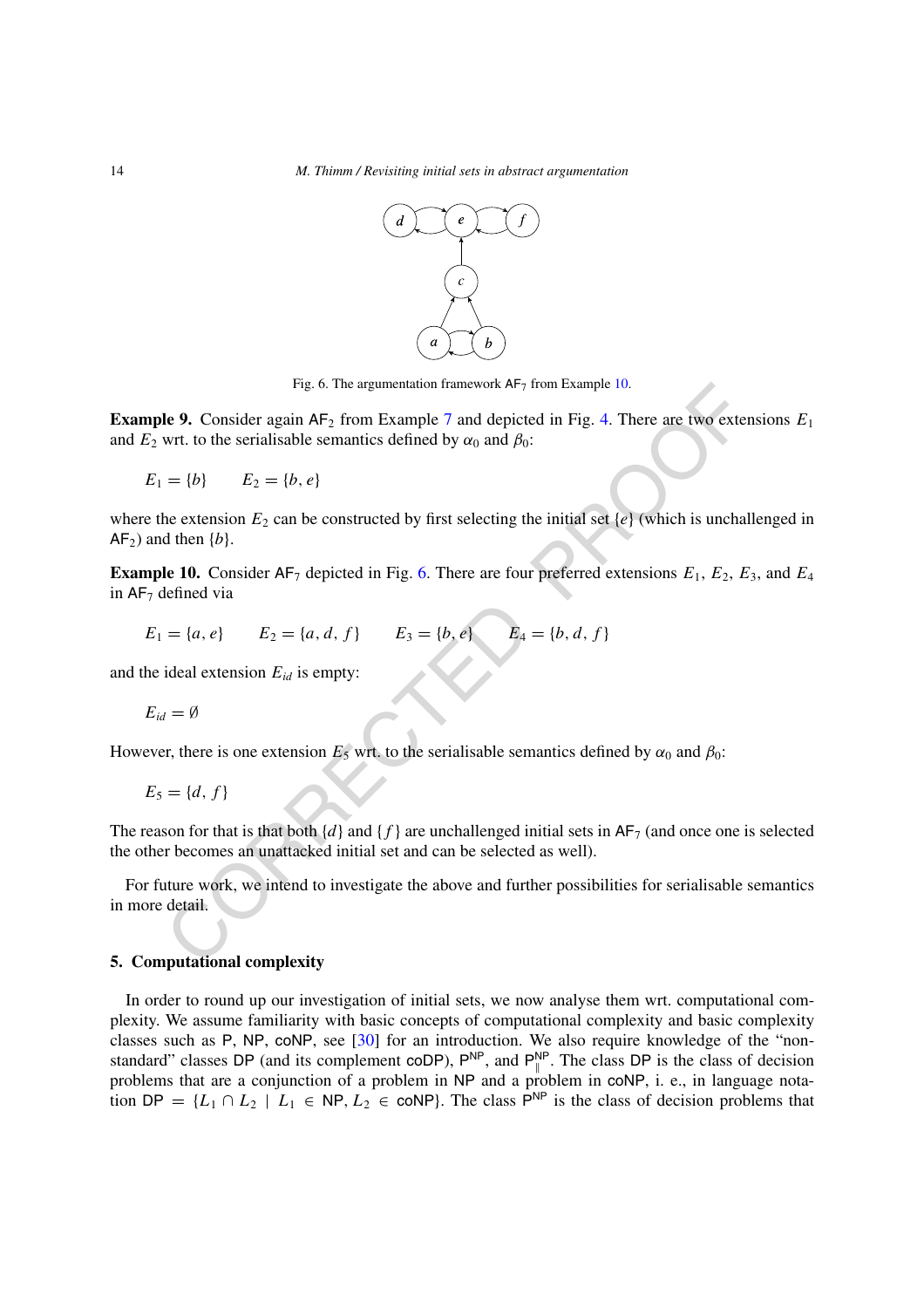can be solved by a deterministic polynomial-time algorithm that can make polynomially many *adaptive* queries<sup>3</sup> to an NP-oracle. The class  $P_{\parallel}^{NP}$  [[24\]](#page-34-15) is the class of decision problems that can be solved by a deterministic polynomial-time algorithm that can make polynomially many *non-adaptive* queries to an NP-oracle. Note that  $P_{\parallel}^{NP}$  is sometimes denoted by  $\Theta_2^P$  and is equal to  $P^{NP[log]}$ , i. e., the class of decision problems solvable by deterministic polynomial-time algorithm that can make logarithmically many *adaptive* NP-oracle calls [[30\]](#page-34-14). Observe also that DP  $\subseteq P_{\parallel}^{\text{NP}}$  and  $\text{coDP} \subseteq P_{\parallel}^{\text{NP}}$  as well as  $P_{\parallel}^{\text{NP}} \subseteq P^{\text{NP}}$ . We consider the following computational tasks for  $\sigma \in \{1S, 1S^{\leftrightarrow}, 1S^{\leftrightarrow}, 1S^{\leftrightarrow}\},$  cf. [\[22](#page-34-16)]:



Note that we do not consider the problems  $Exists_{\sigma}^{-\emptyset}$  [22] (which asks whether there is a non-empty (initial) set) as these are equivalent to  $Exists<sub>σ</sub>$  due to the non-emptiness of all types of initial sets.

Table 1 summarises our results on the complexity of the above tasks, all proofs can be found in the appendix.

Let we have the wind to  $\epsilon e_{\alpha}$  (iver).<br>
Let  $\epsilon$  Given AF = (A, B),<br>
decide whether  $[\sigma (AF)] = 1$ .<br>  $\epsilon e_{\alpha}$  Given AF = (A, B), and  $a \in A$ ,<br>
decide whether there is  $\delta \in \sigma (AF)$  with  $a \in S$ .<br>  $\sigma u_{\alpha}$  decide whether for The results for IS mirror the results on admissible sets [22], with a few exceptions. While the problem of deciding whether a set *S* is admissible can be solved in logarithmic space with polynomial time [\[22](#page-34-16)], we only showed that the problem of deciding whether a set *S* is an initial set can be solved in polynomial time. It is unlikely (though a formal proof is missing at the moment) that we can strengthen these results in the same way as for admissible sets, since the minimality condition of an initial set suggest that subsets (of linear size) have to be constructed in an algorithm. Moreover, while the problems *Exists* and *Skept* are trivial for admissible sets [22] (since the empty set is always admissible), they are intractable for initial sets. The problem *Unique*<sub>IS</sub> is DP-complete (it is coNP-complete for admissible sets) since existence of initial sets is not guaranteed.

We get some different complexity characterisations for the different types of initial sets. All tasks for unattacked initial sets are tractable, as only unattacked arguments have to be considered. All tasks

<span id="page-14-1"></span>

| $\sigma$           | IS                    | $IS^{\nleftrightarrow}$ | $IS^{\leftrightarrow}$              | $IS^{\leftrightarrow}$ |
|--------------------|-----------------------|-------------------------|-------------------------------------|------------------------|
| $Ver_{\sigma}$     | $\operatorname{in} P$ | in P                    | coNP-c                              | $NP-c$                 |
| $Exists_{\sigma}$  | $NP-c$                | in P                    | $P^{\text{NP}}_{\shortparallel}$ -c | $NP-c$                 |
| Unique $_{\sigma}$ | $DP-c$                | in P                    | in $P_{\parallel}^{NP}$ , DP-h      | trivial                |
| $Cred_{\sigma}$    | $NP-c$                | in P                    | $P_{\shortparallel}^{\text{NP}}$ -c | $NP-c$                 |
| $Skept_{\sigma}$   | coNP-c                | in P                    | $PIINP-c$                           | coNP-c                 |

Table 1 Complexity of computational tasks related to initial sets. An attached "-h" refers to hardness for the class and an attached "-c" refers to completeness for the class. All hardness results are wrt. polynomial reductions

<span id="page-14-0"></span><sup>3</sup>A query is adaptive if it may depend on a previous query; queries are non-adaptive if they can be posed in any order or in parallel.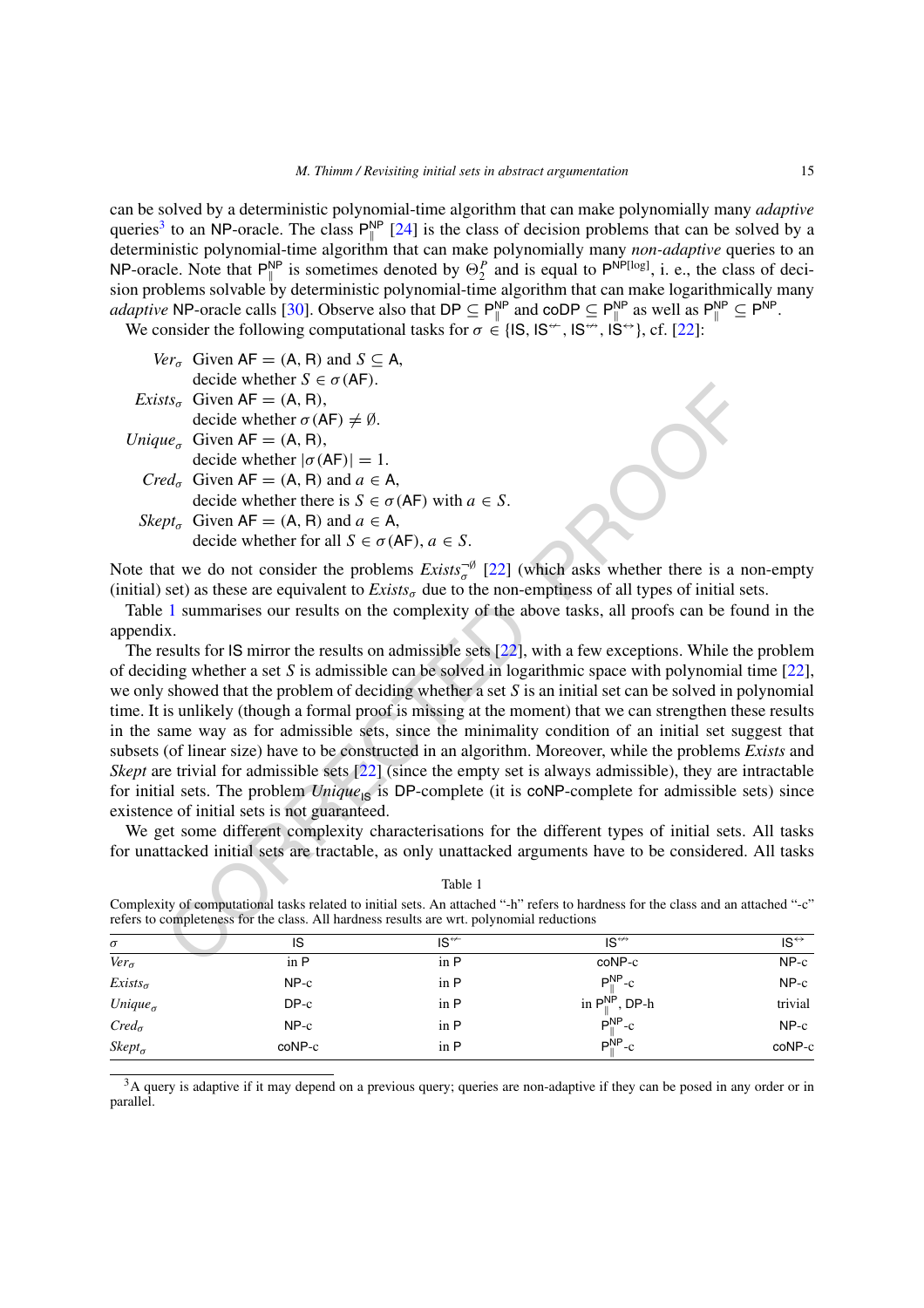become harder (under standard complexity-theoretic assumptions) when only unchallenged initial sets are considered. In particular,  $Ver_{\sigma}$  is coNP-complete as it has to be verified that there is no other initial set attacking the set that is to be verified. Moreover, Theorem [10](#page-12-0) already showed that there is some conceptual relation between unchallenged initial sets and the ideal extension. This is strengthened by our observation of the computational complexity of the other tasks pertaining to unchallenged initial sets, as all non-trivial tasks on ideal semantics are  $P_{\parallel}^{NP}$ -complete (under *randomised reductions*) [\[21](#page-34-17)]. We showed  $P_{\parallel}^{NP}$ -completeness (under *polynomial reductions*) for most of those tasks as well, with the exception being the problem  $\textit{Unique}_{\text{IS}}$ , where we only showed DP-hardness and a  $\mathsf{P}_{\parallel}^{\text{NP}}$ -hardness proof remains an open problem.

The complexity of the tasks for challenged initial sets are similar as in the general case, with two exceptions. Verification of challenged initial sets is intractable as another initial set has to found that attacks the set under consideration. Moreover, *Unique*<sub>IS</sub> $\leftrightarrow$  has the trivial answer NO for all instances as the existence of one challenged initial set  $S_1$  implies the existence of another challenged initial set  $S_2$ that attacks (and is attacked by)  $S_1$ .

## <span id="page-15-0"></span>**6. Discussion**

In this paper, we revisited the notion of initial sets, i. e., non-empty minimal admissible sets. We investigated their general properties and used them as basic building blocks to construct any admissible set. We have characterised many admissibility-based semantics via this approach and concluded our analysis with some notes on computational complexity.

Initial sets allow us to concisely explain why a certain argument can be accepted (e. g., whether it is contained in a preferred extension). We can deconstruct an extension via the characterisation of Corollary 1, justify the inclusion of initial sets along this characterisation – e. g., by pointing to the conflicts that had to be solved –, and arrive step by step at the argument in question.

complexity of the tasks for challenged initial sets are similar as in the general case,<br>non-<br>complexity of the tasks for challenged initial sets is intractable as another initial sets has too<br>the set under consideration. A recent paper that addresses a similar topic as we do is [10]. There, Baumann and Ulbricht introduce *explanation schemes* as a way to explain the construction of extensions wrt. complete, admissible, and strongly admissible semantics. Let us consider the case of complete semantics. Given  $AF = (A, R)$ , the construction follows basically three steps:<sup>4</sup> (1) Determine the grounded extension  $E_0$  of AF, (2) select a conflict-free set  $E_1$  from the set of arguments appearing in some even-length cycle in the reduct  $AF^{E_0}$ , and (3) determine the grounded extension  $E_2$  of the reduct  $AF^{E_0 \cup E_1}$ . If  $E = E_0 \cup E_1 \cup E_2$  defends  $E_1$  then  $E$  is a complete extension (and every complete extension can be decomposed in such a way). The overall construction is similar to our approach, in particular, it consists of a series of steps where we select a set of arguments and move to the reduct of the framework wrt. the arguments accumulated so far. However, our approach provides a more fine-grained way to construct extensions. In each step, we solve a single issue by selecting a single initial set. Step 2 of Baumann and Ulbricht's approach possibly solves a series of different conflicts all at once. This may actually diffuse the goal to provide an explanation why a certain extension is constructed as it is, as a selection of a conflict-free set of arguments from all even cycles may not clearly show, which conflicts are actually resolved. Furthermore, we do not need to explicitly use the notion of grounded semantics (and the general possibility to include defended arguments) in our construction, as it arises naturally through selecting (unattacked) initial sets and moving to the reduct immediately.

<span id="page-15-1"></span><sup>&</sup>lt;sup>4</sup>Although an abbreviated two-step procedure is also discussed.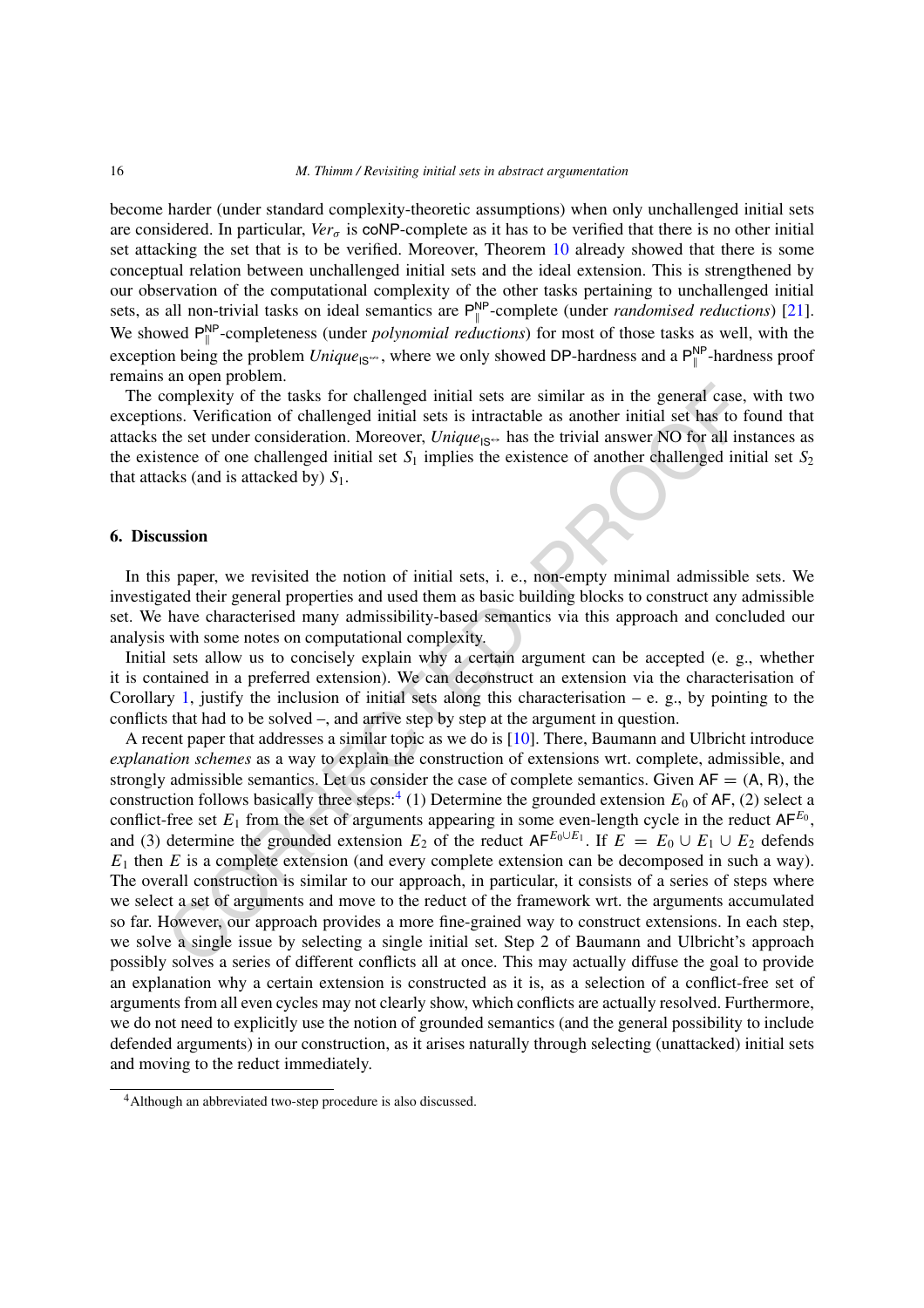As a by-product of our work, we introduced a new *principle* [[37\]](#page-34-18) for abstract argumentation semantics: *serialisability*. For future work, we aim at investigated relationships of this new principle to other existing principles listed in [\[37](#page-34-18)]. Another avenue for future work to investigate whether our characterisations of admissibility-based semantics can be exploited for algorithmic purposes [\[14](#page-34-19)]. It is clear, that there is no obvious advantage in terms of computational complexity by computing (for example) a preferred extension via our transition system as it involves the computation of initial sets at each step (which is an intractable problem as *Exists*<sub>IS</sub> is already NP-complete). However, our characterisation of initial sets through strongly connected components (see Section [3](#page-2-0)) could be exploited to devise a parallel algorithm – see also [\[15](#page-34-20)] –, as initial sets can be calculated independently of each other in each strongly connected component.

#### **Acknowledgements**

I am thankful to the anonymous reviewers who commented on a previous version of this paper, in particular by giving valuable hints that allowed me to strengthen the results on computational complexity.

# **Appendix. Proofs of technical results**

<span id="page-16-0"></span>**Proposition 1.** If S is an initial set of AF then there is  $AF' = (A', B') \in SCC(AF)$  s.t.  $S \subseteq A'$ .

ent.<br> **Example 19**<br> **C[O](#page-16-0)RRECTED**<br> **Example 19**<br> **CORRECTED**<br> **Example 19**<br> **EXECTED**<br> **EXECTED**<br> **EXECTED**<br> **EXECTED**<br> **EXECTED**<br> **EXECTED**<br> **EXECTED**<br> **EXECTED**<br> **EXECTED**<br> **EXECTED**<br> **EXECTED**<br> **EXECTED**<br> **EXECTED**<br> **EXE Proof.** If *S* is a singleton the claim is trivially true. So let *S* be an initial set of AF with |*S*| *>* 1. Assume there are two different  $AF' = (A', R') \in SCC(AF)$  and  $AF'' = (A'', R'') \in SCC(AF)$  with  $S \cap A' \neq \emptyset$  and *S* ∩ A''  $\neq$  Ø and also *S* = (*S* ∩ A') ∪ (*S* ∩ A'') (the following proof generalises easily if *S* is spanned across more than two SCCs). If  $(S \cap A')^{-} \subseteq (S \cap A')^{+}$  then  $S \cap A'$  is admissible, contradicting the fact that *S* is an initial set. So there is at least one  $a \in (S \cap A')^-$  with  $a \in (S \cap A'')^+$  since the complete set *S* is admissible. With the same reasoning there must be a  $b \in (S \cap A'')^-$  with  $b \in (S \cap A')^+$ . Then there is a closed circuit: from *a* there is an edge to an element *c* in  $(S \cap A')$ . Since  $(S \cap A')$  is part of an SCC, there is a path from *c* to any other argument in  $(S \cap A')$ , in particular, also to an attacker *d* of *b*. From *d* we can go to *b* and then to an element in  $(S \cap A'')$ . Again through the SCC of  $(S \cap A'')$  we can reach *a*. This contradicts the assumption, so *S* is contained in a single SCC.  $\Box$ 

**Proposition 2.** *S* is an initial set of AF if and only if S is an initial set of  $SCC(S) = (A', B')$  and  $S^- \subseteq A'$ .

**Proof.** Let *S* be an initial set of AF. As *S* is admissible, all arguments *a* ∈ *E*<sup>−</sup> are attacked by some *b* ∈ *E*. Proposition 1 already established that *S* ⊆ A . Since each *a* ∈ *S*<sup>−</sup> attacks and is attacked by *S*, *S*<sup>−</sup> ⊆ A' as well. It follows that *S* is an initial set of SCC(*S*) as well as  $S \cup S^-$  ⊆ A' and verifying whether a set is initial only needs to consider the relationships of those arguments. This also proves the other direction.  $\square$ 

**Proposition 3.** *Let*  $S \in \mathcal{S}(AF)$  *and*  $SCC(S) = (A', R').$ 

- (1) If *S* is unattacked then  $|A'| = 1$ .
- (2) If *S* is challenged or unchallenged then  $|A'| > 1$ .
- (3) If *S* is challenged and  $S' \in$  **conflicts**(*S*, **AF**) then  $SCC(S) = SCC(S')$ .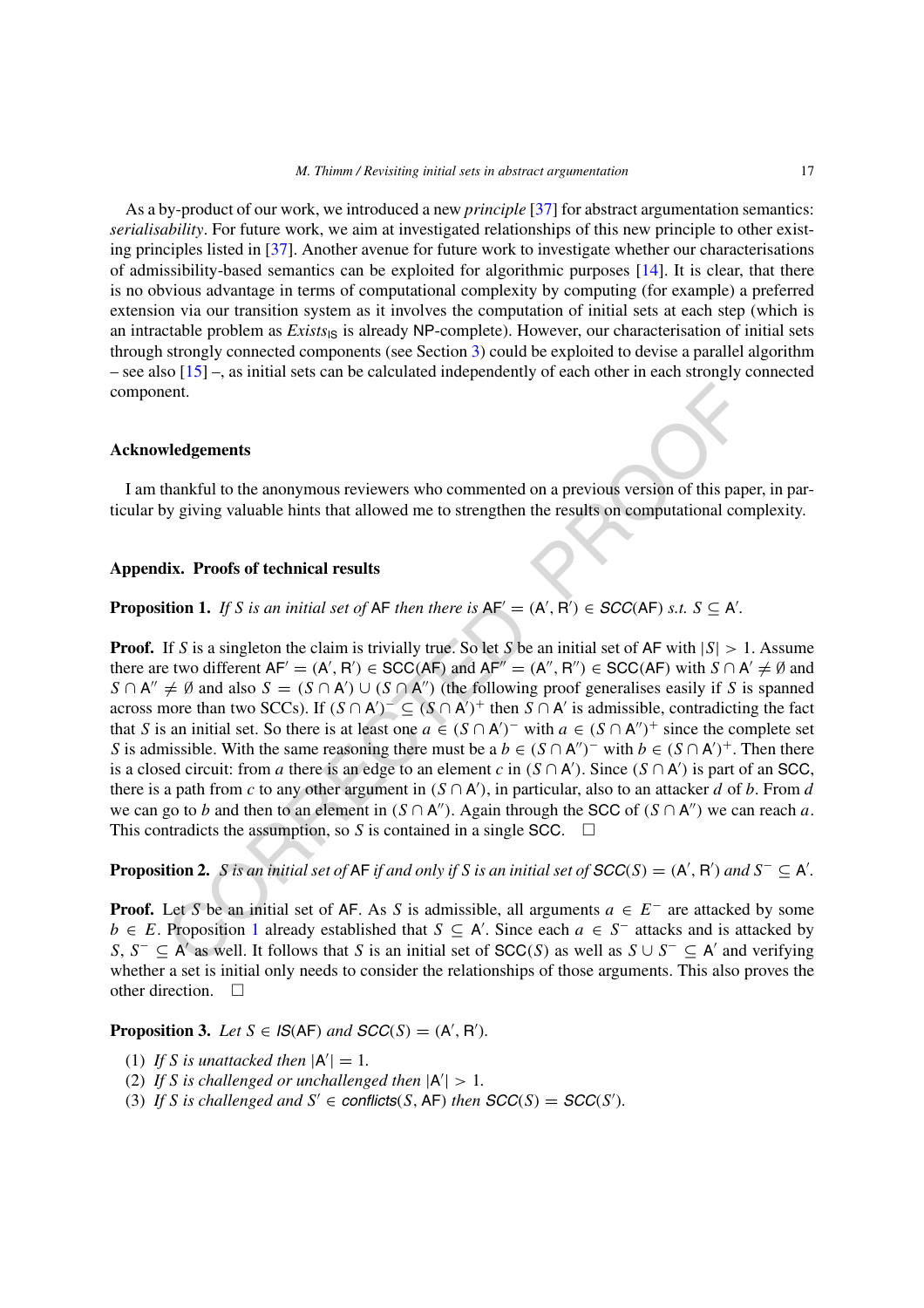**Proof.** Let  $S \in \mathsf{IS}(AF)$  and  $SCC(S) = (A', R')$ .

- (1) Since  $S = \{a\}$  is not attacked there is no other argument *b* with a path to *a*. It follows directly  $|A'| = 1.$
- (2) As *S* is admissible and there is at least one *b* that attacks *S*, one argument in *S* must attack *b*. It follows  $S \cup \{b\} \in SCC(S)$  and therefore  $|A'| > 1$ .
- (3) Let  $S' \in$  conflicts(S, AF). As SRS' and  $S'RS$  as well as both S and  $S'$  are completely in one SCC, it follows  $SCC(S) = SCC(S')$ .  $\square$

**Proposition 4.** *Let*  $AF = (A, R)$  *be an abstract argumentation framework and*  $S, S' \in IS(AF)$  *with*  $S \neq S'.$ 

- $(I)$  *If*  $S' \in I\mathbb{S}^{\leftarrow}$  (AF) *then*  $S' \in I\mathbb{S}^{\leftarrow}$  (AF<sup>S</sup>)
- (2) *If*  $S' \in$  *conflicts*(*S*, AF) *then*  $S' \notin IS(AF^S)$
- (3) *If*  $S' \notin$  *conflicts* $(S, AF)$  *then*  $S' \cap \cup \cup S$  $(AF^S) \neq \emptyset$

**Proof.** Let  $AF = (A, B)$  be an abstract argumentation framework and *S*,  $S' \in IS(AF)$  with  $S \neq S'$ 

- (1) Let  $S' \in \mathsf{IS}^{\leftrightarrow}(\mathsf{AF})$ , so  $S = \{a\}$ . As *a* is not attacked in AF, it is also not attacked by *S* and it follows  $a \in A'$  for  $AF^S = (A', R')$ . It also follows that *a* is not attacked in  $AF^S$  and therefore  ${a}$  ∈ IS<sup> $\nvdash$ </sup>(AF<sup>S</sup>).
- (2) If *S'*  $\in$  conflicts(*S*, AF) then there is  $a \in S$  and  $b \in S'$  with  $aRb$ . It follows  $b \notin A'$  for  $AF^S =$  $(A', R')$ . So  $S' \notin \mathsf{IS}(\mathsf{AF}^S)$ .
- (3) As *S'*  $\notin$  conflicts(*S*, AF) it follows that *S* ∪ *S'* is conflict-free and therefore *S'* ⊆ A' for AF<sup>*S*</sup> =  $(A', B')$ . Furthermore, since *S'* is admissible in AF, *S'* ∩A' remains admissible in AF<sup>*S*</sup>. By definition, it follows that there is an initial set *S''* of  $AF^S$  with  $S'' \subseteq S'$ , proving the claim.  $\Box$

This follows a example of  $\mathcal{S}' \in \mathbb{S}^{n+1}$ . The case of  $\mathcal{S}' \in \mathbb{S}^{n+1}$  and  $\mathcal{S} \in \mathbb{S}^{n+1}$  and  $\mathcal{S}' \in \mathbb{S}^{n+1}$  and  $\mathcal{S}' \in \mathbb{S}^{n+1}$  and  $\mathcal{S}' \in \mathbb{S}^{n+1}$  and  $\mathcal{S}' \in \mathbb{S}^{n+1}$  and  $\mathcal$ **Corollary 1.** *Every non-empty admissible set S can be written as*  $S = S_1 \cup \cdots \cup S_n$  *with pairwise disjoint*  $S_i$ ,  $i = 1, \ldots, n$ ,  $S_1$  is an initial set of AF and every  $S_i$ ,  $i = 2, \ldots, n$  is an initial set of AF $S_1 \cup \cdots \cup S_{i-1}$ . *Furthermore, only non-empty admissible sets S can be written in such a fashion.*

**Proof.** This follows by iterative application of Theorem 1.  $\Box$ 

<span id="page-17-0"></span>**Theorem 2.** *Admissible semantics is serialisable with*

 $\alpha_{\text{adm}}(X, Y, Z) = X \cup Y \cup Z$   $\beta_{\text{adm}}(AF, S) = 1$ 

**Proof.** Follows from Corollary 1. □

**Theorem 3.** *Complete semantics is serialisable with*  $\alpha_{\text{adm}}$  *and* 

$$
\beta_{co}(\mathsf{AF}, S) = \begin{cases} 1 & \text{if } \mathsf{IS}^{\leftarrow}(\mathsf{AF}) = \emptyset \\ 0 & \text{otherwise} \end{cases}
$$

**Proof.** We have to show that *E* is a complete extension if and only if  $(AF, \emptyset) \leadsto^{\alpha_{adm}, \beta_{CO}} (AF', E)$  for some  $AF'$ . Let  $AF = (A, R)$ .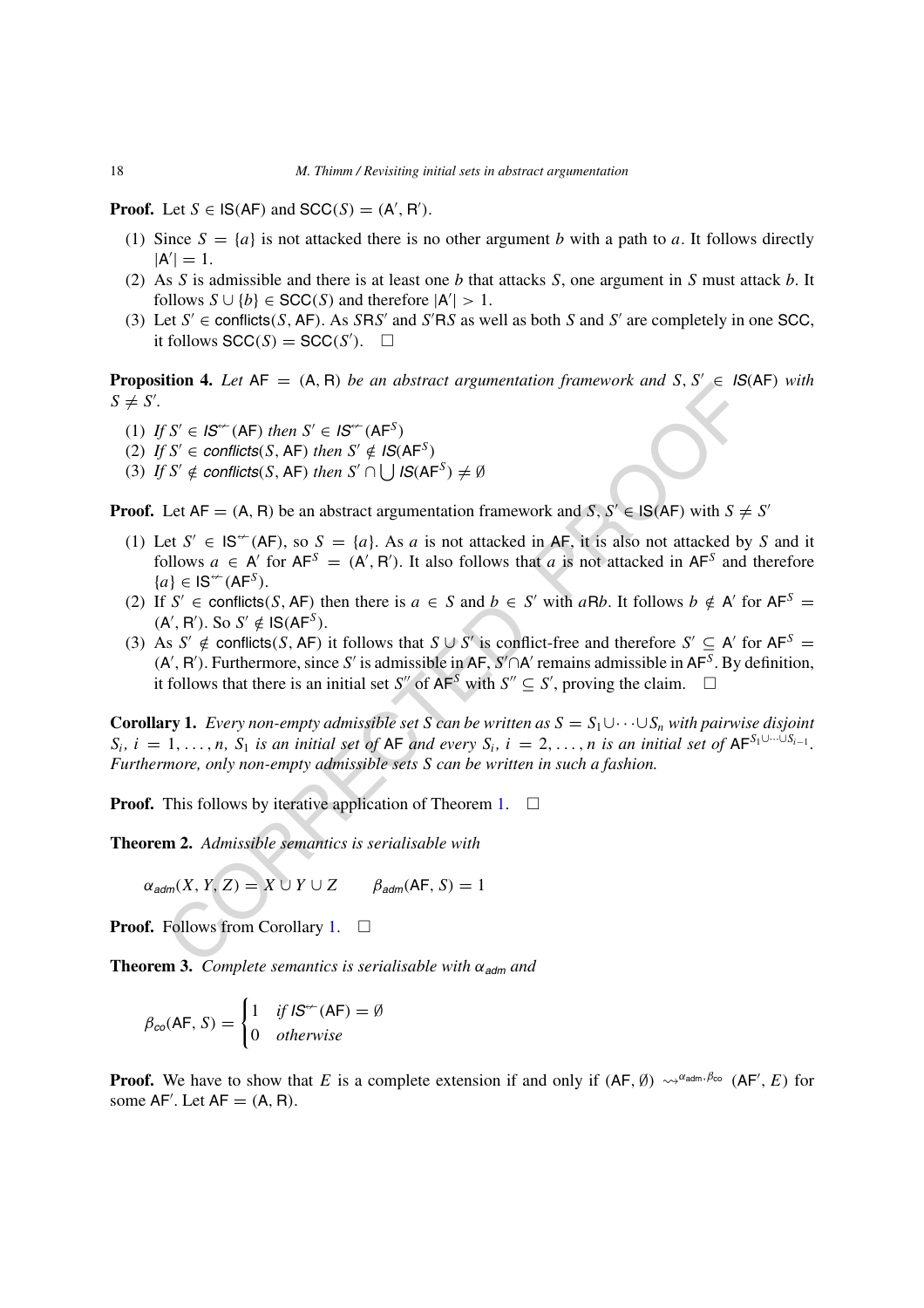• "⇒":

Let *E* be a complete extension. By Corollary [1](#page-6-1) and the fact that  $\alpha_{\text{adm}}$  does not constrain the selection of initial sets, it is clear that there is  $AF'$  with  $(AF, \emptyset) \rightsquigarrow^{\alpha} (AF', E)$ . It remains to show that  $\beta_{\rm co}$ (AF', E) = 1. As *E* is complete, there is no argument  $a \in A$  s.t. all attackers of *a* (in AF) are contained in *E*. This is equivalent to stating that there is no unattacked argument *a* in  $AF<sup>E</sup>$  and therefore  $\mathsf{IS}^{\leftarrow}(AF^E) = \emptyset$ . As  $AF^E = AF'$  the claim follows.

• "⇐":

Let  $(AF, \emptyset) \rightsquigarrow^{\alpha_{adm}, \beta_{CO}} (AF', E)$  for some  $AF' = (A', R')$ . By Corollary [1,](#page-6-1) *E* is admissible. Since  $IS^{\leftarrow}(AF) = \emptyset$  there is no argument *a* ∈ A' that is defended by *E*. Therefore, *E* is complete.  $\Box$ 

**Corollary 2.** Let  $AF = (A, R)$  be an abstract argumentation framework and  $S \subseteq A$ . S is complete if and *only if either*

- $S = \emptyset$  and  $IS^{\leftarrow}(AF) = \emptyset$  or
- $S = S_1 \cup S_2$ ,  $S_1 \in \mathcal{IS}(AF)$  *and*  $S_2$  *is complete in*  $AF^{S_1}$ *.*

**Proof.** If  $IS^{\leftarrow}(AF) = \emptyset$  then  $S = \emptyset$  is obviously a complete extension. Let *S* be any non-empty complete extension. Due to Theorem 1 there are sets  $S_1$ ,  $S_2$  with  $S = S_1 \cup S_2$ ,  $S_1 \in IS(AF)$  and  $S_2$  is admissible in  $AF^{S_1}$ . Assume  $S_2$  is not complete in  $AF^{S_1}$ . Then there is an argument *a* in  $AF^{S_1}$  that is defended by  $S_2$ but  $a \notin S_2$ . But then  $a \notin S_1$  and  $a \notin S_1^+$  (otherwise it would not be in AF<sup>S<sub>1</sub>)</sup> and S defends *a* as well in AF. This contradicts the assumption that *S* is complete. So  $S_2$  is complete in AF<sup>S<sub>1</sub></sup>.

**ry 2.** Let  $AF = (A, R)$  be an abstract argumentation framework and  $S \subseteq A$ . S is complite there<br>  $= \emptyset$  and  $IS^{\infty}(AF) = \emptyset$  or<br>  $= S_1 \cup S_2$ ,  $S_1 \in IS(AF)$  and  $S_2$  is complete in  $AF^{S_1}$ .<br>
If  $IS^{\infty}(AF) = \emptyset$  then  $S = \emptyset$  is ob For the other direction, let *S* be any set with  $S = S_1 \cup S_2$ ,  $S_1 \in \mathsf{IS}(AF)$  and  $S_2$  is complete in  $AF^{S_1}$ . Assume that *S* is not complete in AF. Then there is an argument *a* that is defended by *S* but  $a \notin S$ . Since *a* is not contained in  $S_1$  nor attacked by it, it follows that *a* is contained in  $AF^{S_1}$ . Let *T* be the attackers of *a* in AF. Since *S* attacks all arguments in *T* let  $T_1 \subseteq T$  be those arguments in *T* attacked by some  $b \in S_1$  and  $T_2 = T \setminus T_1$ . It follows that no argument of  $T_1$  is contained in AF<sup>S<sub>1</sub></sup> but all arguments in  $T_2$  are contained in AF<sup>S<sub>1</sub></sup> and are necessarily attacked by  $S_2$ . It follows that *a* is defended by  $S_2$  in AF<sup>S<sub>1</sub></sup>, contradicting the fact that  $S_2$  is complete in  $AF^{S_1}$ . It follows that *S* is indeed complete.  $\Box$ 

**Theorem 4.** *Grounded semantics is serialisable with*

$$
\alpha_{gr}(X, Y, Z) = X
$$

*and βco.*

**Proof.** Let  $E_{gr}$  be the grounded extension of  $AF = (A, R)$  and let  $E_k$  be such that

 $(AF, \emptyset) \rightarrow^{\alpha_{gr}} (AF_1, E_1) \rightarrow^{\alpha_{gr}} \cdots \rightarrow^{\alpha_{gr}} (AF_k, E_k)$ 

so that  $\beta_{\text{co}}(AF_k, E_k) = 1$ . We first show  $E_i \subseteq E_{gr}$ , for  $i = 1, ..., k$ , by induction on *i*.

- *i* = 1: By definition of  $\alpha_{gr}$  we have  $E_1 = \{a\}$  for some unattacked argument  $a \in A$ . Since  $E_{gr}$  is complete, it contains all unattacked arguments of A, therefore  $E_1 \subseteq E_{gr}$ .
- *i* > 1: By definition of  $\alpha_{gr}$  we have  $E_i = \{a\} \cup E_{i-1}$  for some unattacked argument  $a \in A$  in  $AF_i$ . Since *a* is unattacked in  $AF_i$ , all attackers of *a* in  $AF$  must be attacked by  $E_{i-1}$ . By assumption, *E<sub>i−1</sub>* ⊆ *E<sub>gr</sub>* and *a* is defended by  $E_{gr}$  as well. Since  $E_{gr}$  is complete it follows  $E_i$  ⊆  $E_{gr}$ .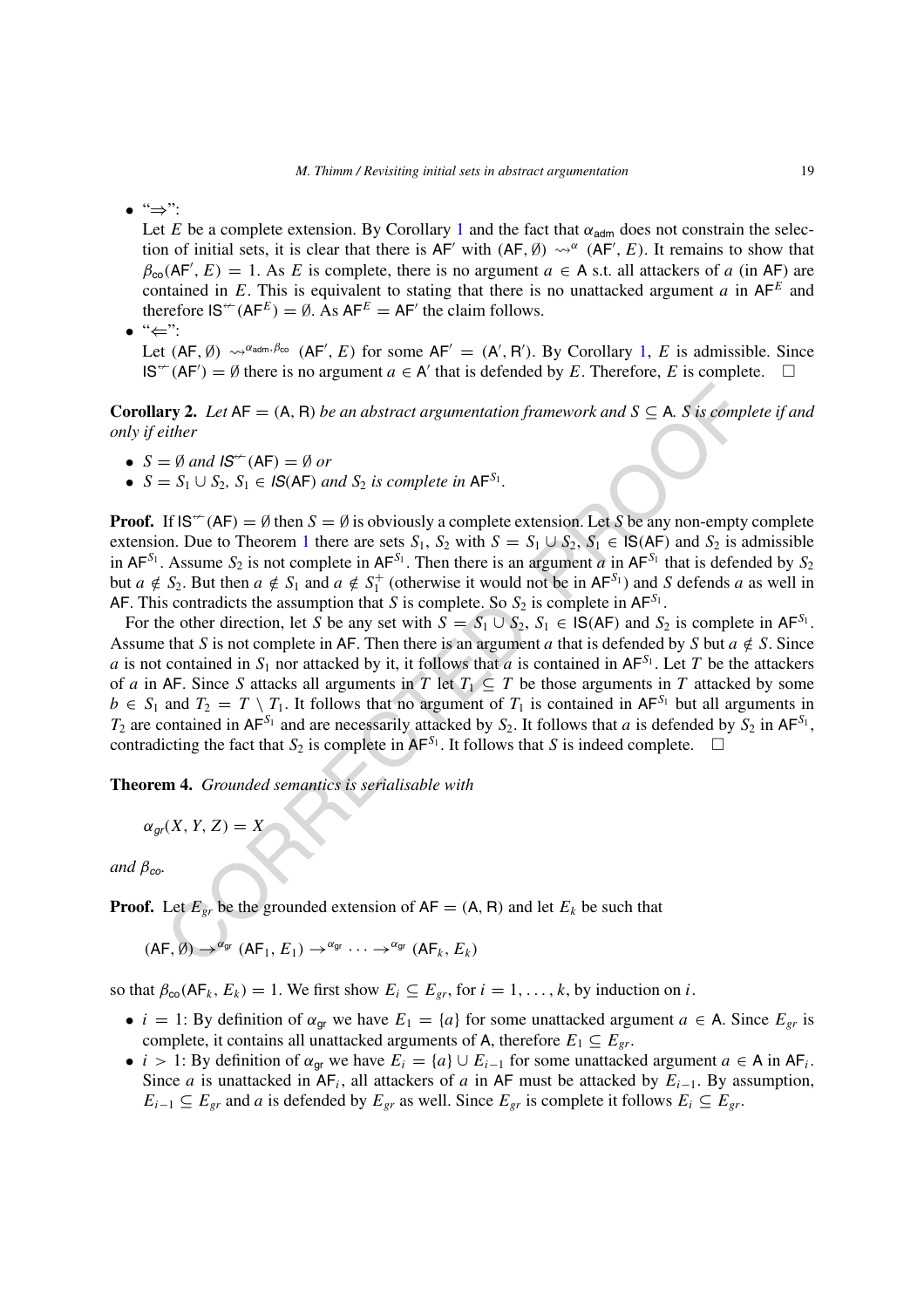Since Theorem [3](#page-8-2) already established that  $E_k$  is complete and  $E_{gr}$  is the smallest complete extension, from  $E_k \subseteq E_{gr}$  is follows  $E_k = E_{gr}$  and therefore the claim.  $\square$ 

**Corollary 3.** Let  $AF = (A, R)$  be an abstract argumentation framework and  $S \subseteq A$ . *S* is grounded if *and only if either*

- $S = \emptyset$  and  $IS^{\leftarrow}(AF) = \emptyset$  or
- $S = S_1 \cup S_2$ ,  $S_1 \in \mathcal{S}^{\leftarrow}(\mathsf{AF})$  *and*  $S_2$  *is grounded in*  $\mathsf{AF}^{S_1}$ *.*

**Proof.** If  $IS^{\leftarrow}(AF) = \emptyset$  then  $S = \emptyset$  is obviously the grounded extension. Assume *S* is the non-empty grounded extension of AF. Then there must be an argument  $a \in S$  that is not attacked in AF. It follows  ${a} \in \mathsf{IS}^\leftarrow$  (AF). Let *S'* be the grounded extension of AF<sup>{*a*}</sup>. Then *S'* ∪ {*a*} is complete in AF:

- (1)  $S' \cup \{a\}$  is admissible due to Theorem 1.
- (2) *a* is defended by  $S' \cup \{a\}$  as it is not attacked.
- (3) every  $b \in S'$  is defended by  $S' \cup \{a\}$  as all attackers of *b* are either attacked by *a* (and therefore not in the reduct  $AF^{\{a\}}$  or some argument in *S'* (since *S'* is grounded in  $AF^{\{a\}}$ ).

Assume there is a proper subset  $S'' \subset S' \cup \{a\}$  that is complete. Since *a* is not attacked,  $a \in S''$ . It can easily be seen that  $S' \cap S''$  would be complete in  $AF^{\{a\}}$  and  $S' \cap S'' \subset S'$ , contradicting the fact that  $S'$  is the grounded extension of  $AF^{\{a\}}$ . It follows that  $S = S' \cup \{a\}$ .

The other direction is analogous.  $\Box$ 

**Theorem 5.** *Stable semantics is serialisable with*  $\alpha_{\text{adm}}$  *and* 

$$
\beta_{st}(AF, S) = \begin{cases} 1 & \text{if AF} = (\emptyset, \emptyset) \\ 0 & \text{otherwise} \end{cases}
$$

of dextension of AF. [T](#page-17-0)hen there must be an argument  $a \in S$  that is not attacked in AF.<br>
"(AF). Let S' be the grounded extension of AF<sup>[io]</sup>. Then S'  $\cup \{a\}$  is complete in AF:<br>  $\cup \{a\}$  is admissible due to Theorem 1.<br> **Proof.** Let *S* be a stable extension. By Theorem 2 it is clear (since any stable extension is admissible) that there is  $AF'$  with  $(AF, \emptyset) \rightsquigarrow^{\alpha_{\text{adm}}} (AF', S)$ . As  $S \cup S^+ = A$  it follows  $AF' = (\emptyset, \emptyset)$  and therefore  $\beta_{AF',S} = 1$ . Furthermore, for any *S* with  $(AF, \emptyset) \rightsquigarrow^{\alpha_{adm},\beta_{st}} ((\emptyset, \emptyset), S)$  it follows that *S* is admissible and there is no  $a \in A$  with  $a \notin S^+$  or  $a \in S$ . This is equivalent to stating that *S* is stable.  $\square$ 

**Corollary 4.** Let  $AF = (A, R)$  be an abstract argumentation framework and  $S \subseteq A$ . S is stable if and *only if either*

- $S = \emptyset$  *and*  $A = \emptyset$  *or*
- $S = S_1 \cup S_2$ ,  $S_1 \in \text{IS(AF)}$  *and*  $S_2$  *is stable in*  $AF^{S_1}$ *.*

**Proof.** If  $A = \emptyset$  then  $S = \emptyset$  is obviously the (only) stable extension. Assume *S* is a non-empty stable extension of AF. Due to Theorem 1 there are sets  $S_1$ ,  $S_2$  with  $S = S_1 \cup S_2$ ,  $S_1 \in \mathsf{IS(AF)}$  and  $S_2$  is admissible in  $AF^{S_1}$ . Assume  $S_2$  is not stable in  $AF^{S_1} = (A', R')$ . Then there is  $a \in A'$  that is not attacked by  $S_2$ . Since  $a \in A'$ ,  $a$  is also not attacked by  $S_1$ . It follows that  $S$  is not a stable extension, in contradiction to the assumption. It follows that  $S_2$  is stable in  $AF^{S_1}$ .

For the other direction, let  $S = S_1 \cup S_2$ ,  $S_1 \in \mathsf{IS}(\mathsf{AF})$  and  $S_2$  is stable in  $\mathsf{AF}^{S_1} = (\mathsf{A}', \mathsf{R}')$ . By Theorem [1,](#page-5-2) *S* is admissible. Assume *S* is not stable, then there is  $a \in A$  that is not attacked by *S*. It follows that  $a \in A'$ , so *a* is also not attacked by  $S_2$  in AF<sup>S<sub>1</sub></sub>, in contradiction to the assumption that  $S_2$  is stable in</sup>  $AF^{S_1}$ . It follows that *S* is stable in AF.  $\Box$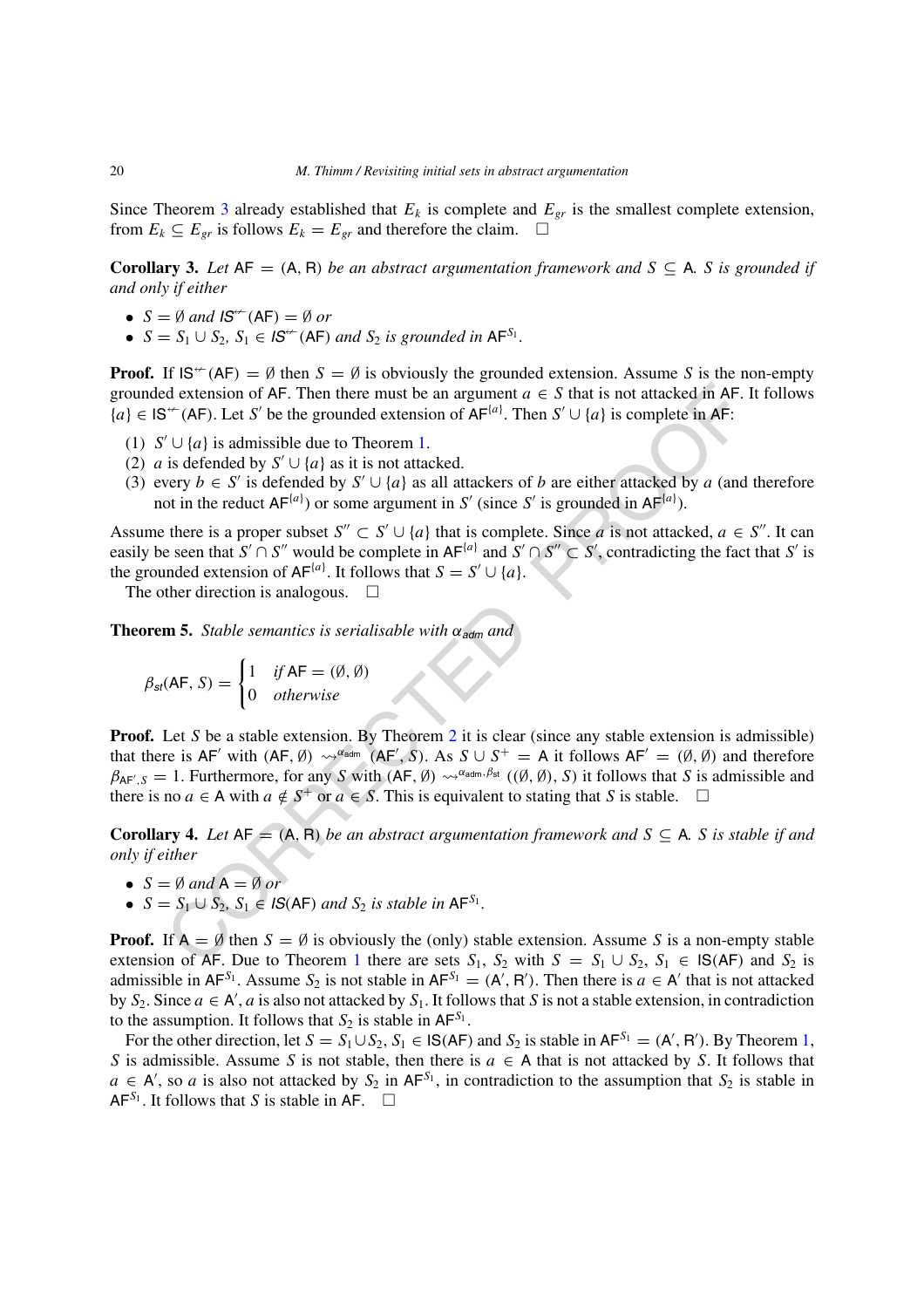<span id="page-20-0"></span>**Theorem 6.** Preferred semantics is serialisable with  $\alpha_{\text{adm}}$  and

$$
\beta_{pr}(AF, S) = \begin{cases} 1 & \text{if } IS(AF) = \emptyset \\ 0 & \text{otherwise} \end{cases}
$$

**Proof.** Let *S* be preferred. Due to Theorem [2](#page-17-0) it follows that there is  $AF'$  with  $(AF, \emptyset) \rightsquigarrow^{\alpha_{adm}} (AF', S)$ . If  $IS(AF') \neq \emptyset$  then there is another admissible set *S'* with  $(AF', S) \rightsquigarrow^{\alpha_{\text{adm}}} (AF'', S')$  and  $S \subseteq S'$ , in contradiction to the assumption that *S* is preferred. It follows  $IS(AF') = \emptyset$  and therefore  $(AF, \emptyset) \leadsto^{\alpha_{adm}, \beta_{pr}}$ *(*AF *, S)*.

is on other direction, let  $(AF, \emptyset) \sim x^{a_{\text{obs}} \cdot \beta_{\text{w}}} (AF', S)$ . By Theorem 2 it is clear that S is a<br>
c S is not preferred, so there is admissible S' with  $S \subseteq S'$ . Define  $S'' = S' \setminus S$ . We s<br>
is an admissible set of  $AF' = AF^S$ For the other direction, let  $(AF, \emptyset) \leadsto^{\alpha_{adm}, \beta_{pr}} (AF', S)$ . By Theorem 2 it is clear that *S* is admissible. Assume *S* is not preferred, so there is admissible *S'* with  $S \subsetneq S'$ . Define  $S'' = S' \setminus S$ . We show now that *S*<sup>"</sup> is an admissible set of  $AF' = AF^S$ . First, since *S*' is conflict-free so is *S*<sup>"</sup>. Let now  $a \in S''$ . As S' is admissible we have  $a^{-} \subseteq (S')^{+}$ . Let  $a^{-} = X_1 \cup X_2$  with disjoint sets  $X_1$  and  $X_2$  such that  $X_1 = a^- \cap S^+$  and  $X_2 = a^- \setminus X_1$ . As  $AF' = AF^S$ , those attackers of *a* in  $X_1$  are not present in  $AF'$ anymore, so there is no need to defend against them. However, since *S'* is admissible,  $X_2 \subseteq (S')^+$  and it follows  $X_2 \subseteq (S'')^+$  (as arguments in  $X_2$  are not attacked by arguments in *S*). So *S''* defends *a* and *S*<sup>*n*</sup> is therefore admissible. As *S<sup><i>n*</sup> is a (non-empty) admissible set of AF', it follows that  $IS(AF') \neq \emptyset$ . This contradicts the assumption that  $(AF, \emptyset) \leadsto^{\alpha_{adm}, \beta_{pr}} (AF', S)$  and it follows that *S* is indeed a preferred extension.  $\square$ 

**Corollary 5.** Let  $AF = (A, R)$  be an abstract argumentation framework and  $S \subseteq A$ . *S* is preferred if *and only if either*

- $S = \emptyset$  and  $IS(AF) = \emptyset$  or
- $S = S_1 \cup S_2$ ,  $S_1 \in \mathcal{S}(AF)$  *and*  $S_2$  *is preferred in*  $AF^{S_1}$ *.*

**Proof.** If  $IS(AF) = \emptyset$  then  $S = \emptyset$  is obviously the only preferred extension, since it is the only admissible set. Assume *S* is a non-empty preferred extension of AF. Due to Theorem 1 there are sets  $S_1$ ,  $S_2$  with *S* = *S*<sub>1</sub> ∪ *S*<sub>2</sub>, *S*<sub>1</sub> ∈ **IS**(AF) and *S*<sub>2</sub> is admissible in AF<sup>*S*<sub>1</sub></sub>. Assume *S*<sub>2</sub> is not preferred in AF<sup>*S*<sub>1</sub></sup>. Then there</sup> is admissible  $S'_2$  with  $S_2 \subsetneq S'_2$ . By Theorem 1,  $S_1 \cup S'_2$  is admissible in AF and  $S = S_1 \cup S_2 \subsetneq S_1 \cup S'_2$ , contradicting the fact that *S* is preferred. It follows that  $S_2$  is preferred in  $AF^{S_1}$ .

For the other direction, let  $S = S_1 \cup S_2$  $S = S_1 \cup S_2$  $S = S_1 \cup S_2$ ,  $S_1 \in \mathsf{IS}(AF)$  and  $S_2$  is preferred in  $AF^{S_1}$ . By Theorem 1, *S* is admissible. Assume *S* is not preferred, then there is admissible *S'* with  $S \subsetneq S'$ . Since  $S_1 \subseteq S'$ ,  $S' \setminus S_1$ must be completely contained in AF<sup>S<sub>1</sub></sup> (otherwise S' would not be conflict free) and  $S_2 \subsetneq S' \setminus S_1$ .  $S' \setminus S_1$ is also necessarily admissible in  $AF^{S_1}$ , contradicting the fact that  $S_2$  is preferred in  $AF^{S_1}$ . It follows that *S* is preferred.  $\Box$ 

**Theorem 7.** *Strong admissibility semantics is serialisable with*  $\alpha_{gr}$  *and*  $\beta_{adm}$ *.* 

**Proof.** Let *S* be a strongly admissible set. We show  $(AF, Ø) \rightsquigarrow^{α_{gt}} (AF', S)$  (note that we do not have to consider  $\beta_{\text{adm}}$  as this function always returns 1) by induction on the size of *S*.

- (1)  $|S| = 0$ : trivial as  $(AF, \emptyset) \rightsquigarrow^{\alpha} (AF, \emptyset)$  for any  $\alpha$  via zero steps.
- (2)  $|S| = n$ : Let  $a \in S$  such that  $S' = S \setminus \{a\}$  is strongly admissible (the existence of such *a* is guaranteed as a direct corollary of Theorem 5 in [\[13](#page-34-21)] and the definition of strong admissibility). By induction hypothesis  $(AF, \emptyset) \rightsquigarrow^{\alpha_{gt}} (AF', S')$ . As *S* is strongly admissible, it follows that *a* cannot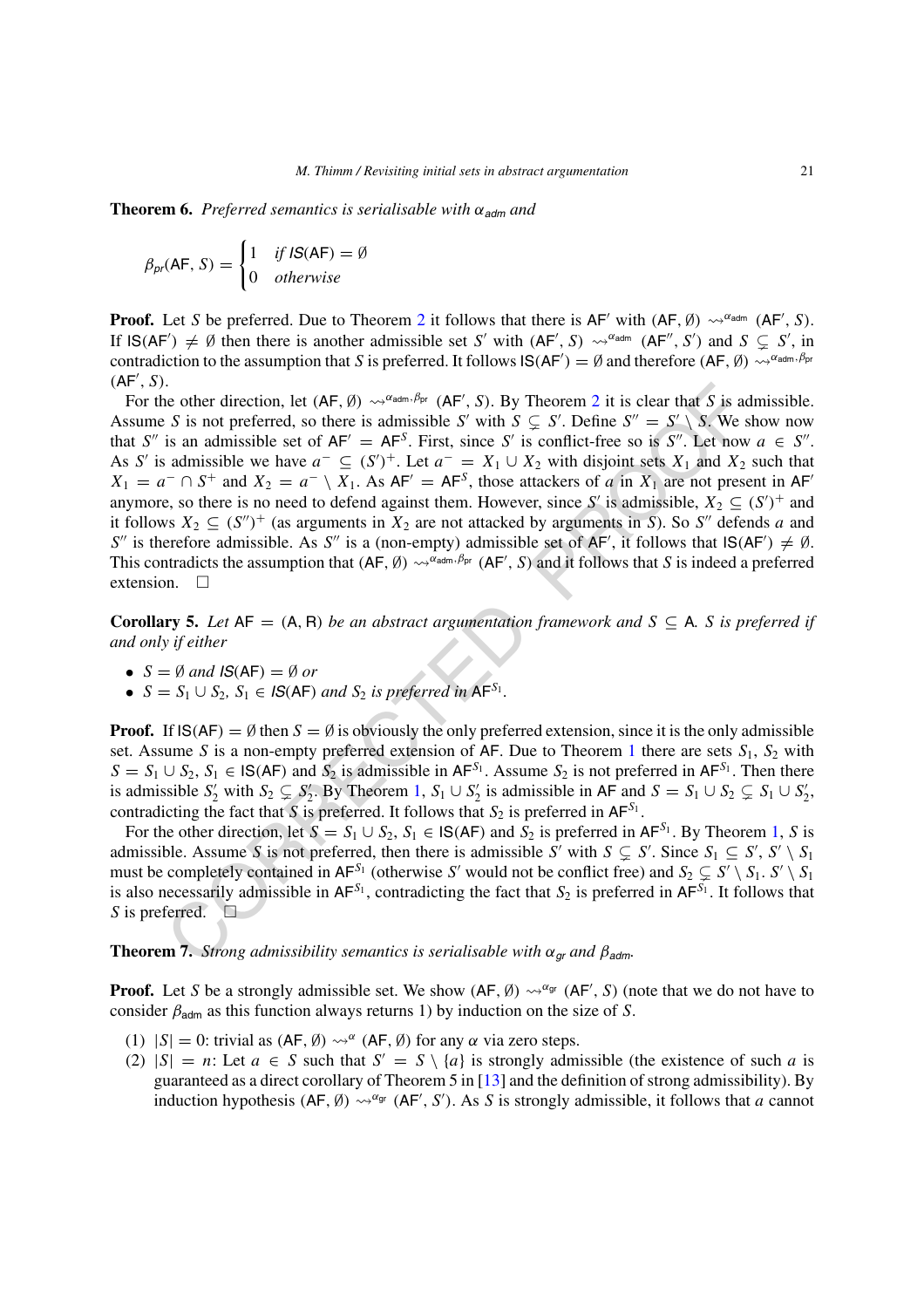be attacked in AF' (otherwise *a* is not defended by (a subset of) S'). So we have  $\{a\} \in \mathsf{IS}^{\leftarrow}(AF)$ and  $(AF, \emptyset) \rightsquigarrow^{\alpha_{gr}} (AF', S') \rightsquigarrow^{\alpha_{gr}} (AF'', S)$ .

For the other direction, let  $(AF, \emptyset) \leadsto^{\alpha_{gr}} (AF', S)$ . We show that *S* is strongly admissible by induction on the size of *S*.

- (1)  $|S| = 0$ : the empty set is by definition strongly admissible.
- (2)  $|S| = n$ : Consider the final step in the construction of *S*, i. e.,  $(AF, \emptyset) \sim^{\alpha} g$   $(AF', S') \sim^{\alpha} g$  $(AF'', S)$ . As  $\alpha_{gr}$  returns only singleton sets, we have  $S = S' \cup \{a\}$  for some  $a \in A$ . As *a* is unattacked in  $\overline{AF}$ , *S'* defends *a* in  $\overline{AF}$ . By induction hypothesis, *S'* is strongly admissible, showing that *S* is strongly admissible.  $\square$

**Corollary 6.** Let  $AF = (A, R)$  be an abstract argumentation framework and  $S \subseteq A$ . *S* is strongly *admissible if and only if either*

- $S = \emptyset$  or
- $\bullet$  *S* = *S*<sub>1</sub> ∪ *S*<sub>2</sub>*, S*<sub>1</sub> ∈ *IS*<sup> $\leftarrow$ </sup> (AF) *and S*<sub>2</sub> *is strongly admissible in* AF<sup>*S*<sub>1</sub></sup>.

Iat *S* is strongly admissible.  $\Box$ <br> **ry 6.** Let AF = (A, B) be an abstract argumentation framework and *S* ≤ A, *S* is<br>
ble if and only if either<br>  $\Box$  9 or<br>  $\Box$  S<sub>1</sub> O<sub>S</sub>, S<sub>1</sub> ∈ IS<sup>\*</sup> (AF) and *S*<sub>2</sub> is strongly adm **Proof.** Since Ø is always strongly admissible, we only consider the second case. Assume S is a nonempty strongly admissible set. Since  $S \subseteq E_{gr}$ , where  $E_{gr}$  is the grounded extension of AF, there is an unattacked  $a \in S$  and  $\{a\} \in \mathsf{IS}^{\leftarrow}(AF)$ . Let  $S_2 = S \setminus \{a\}$  and  $b \in S_2$ . Since *S* is strongly admissible in AF, there is  $S'' \subseteq S \setminus \{b\}$  that is strongly admissible and defends *b*. If  $a \in S''$  then  $S'' \setminus \{a\}$  is strongly admissible in  $AF^{\{a\}}$  and defends *b*. If  $a \notin S''$  then  $S''$  remains strongly admissible in  $AF^{\{a\}}$  and defends *b*. In any case, it follows that  $S_2$  is strongly admissible in  $AF^{\{a\}}$ .

The other direction is analogous.  $\square$ 

**Theorem 10.** *For every E with*  $(AF, \emptyset) \rightsquigarrow^{\alpha_0, \beta_0} (AF', E)$ 

- (1)  $E \subseteq E'$  *for some preferred extension*  $E'$  *and*
- (2)  $E_{id} \subseteq E$  *for the ideal extension*  $E_{id}$ .
- **Proof.** (1) Note that  $\alpha_0(X, Y, Z) \subseteq \alpha_{\text{adm}}(X, Y, Z)$  for all *X*, *Y*, *Z*. So if  $(\mathsf{AF}, \emptyset) \rightsquigarrow^{\alpha_0} (\mathsf{AF}', E)$  then  $(AF, \emptyset) \rightsquigarrow^{\alpha_{\text{adm}}} (AF', E)$ . Furthermore,  $(AF', E) \rightsquigarrow^{\alpha_{\text{adm}}, \beta_{\text{pr}}} (AF'', E')$  eventually with a preferred extension *E'* due to Theorem 6. This shows  $E \subseteq E'$ .
	- (2) Let  $E_{id}$  be the ideal extension of AF and let  $E_{id} = S_1 \cup \cdots \cup S_n$  with  $S_i$  being an initial set of AF*S*1∪···∪*Si*−<sup>1</sup> for all *i* = 1*,...,n* (this representation exists due to Corollary 1 and the fact that *E*id is admissible).

Let *E* with  $(AF, \emptyset) \rightsquigarrow^{\alpha_0, \beta_0} (AF^E, E)$ . Assume that  $E_{\text{id}} \nsubseteq E$  and let  $k \in \{1, ..., n\}$  be the smallest integer such that  $S_k \nsubseteq E$ . Let  $\hat{S}_k = E \setminus S_k$ . We show now that  $\hat{S}_k$  is admissible in  $AF^E = (A', B')$ :

- (a)  $\hat{S}_k \subseteq A'$ : For the sake of contradiction, assume there is  $a \in \hat{S}_k$  with  $a \notin A'$ . Due to  $\hat{S}_k = E \setminus S_k$ it follows that *a* is attacked by  $E$ . Then the admissible set  $E$  attacks  $E_{id}$ , contradicting the fact that  $E_{\text{id}}$  is the ideal extension.
- (b)  $\hat{S}_k$  is conflict-free: clear since  $\hat{S}_k \subseteq E_{\text{id}}$ .
- (c)  $\hat{S}_k$  defends all its elements (in  $AF^E$ ): recall that  $S_1 \cup \cdots \cup S_k$  is an admissible set in AF (due to Corollary [1\)](#page-6-1) and that  $S_1 \cup \cdots \cup S_{k-1} \cup (S_k \setminus \hat{S}_k) \subseteq E$ . Let *a* be an attacker of  $\hat{S}_k$  in AF and *b* ∈ *S*<sub>1</sub> ∪ ··· ∪ *S*<sub>*k*</sub> that attacks *a*. Then either *b* ∈ *E* (meaning that *a* ∉ A' and  $\hat{S}_k$  does not need to defend against *a* in  $AF^E$ ) or  $b \in \hat{S}_k$  (meaning that  $\hat{S}_k$  defends against *a* in  $AF^E$ ).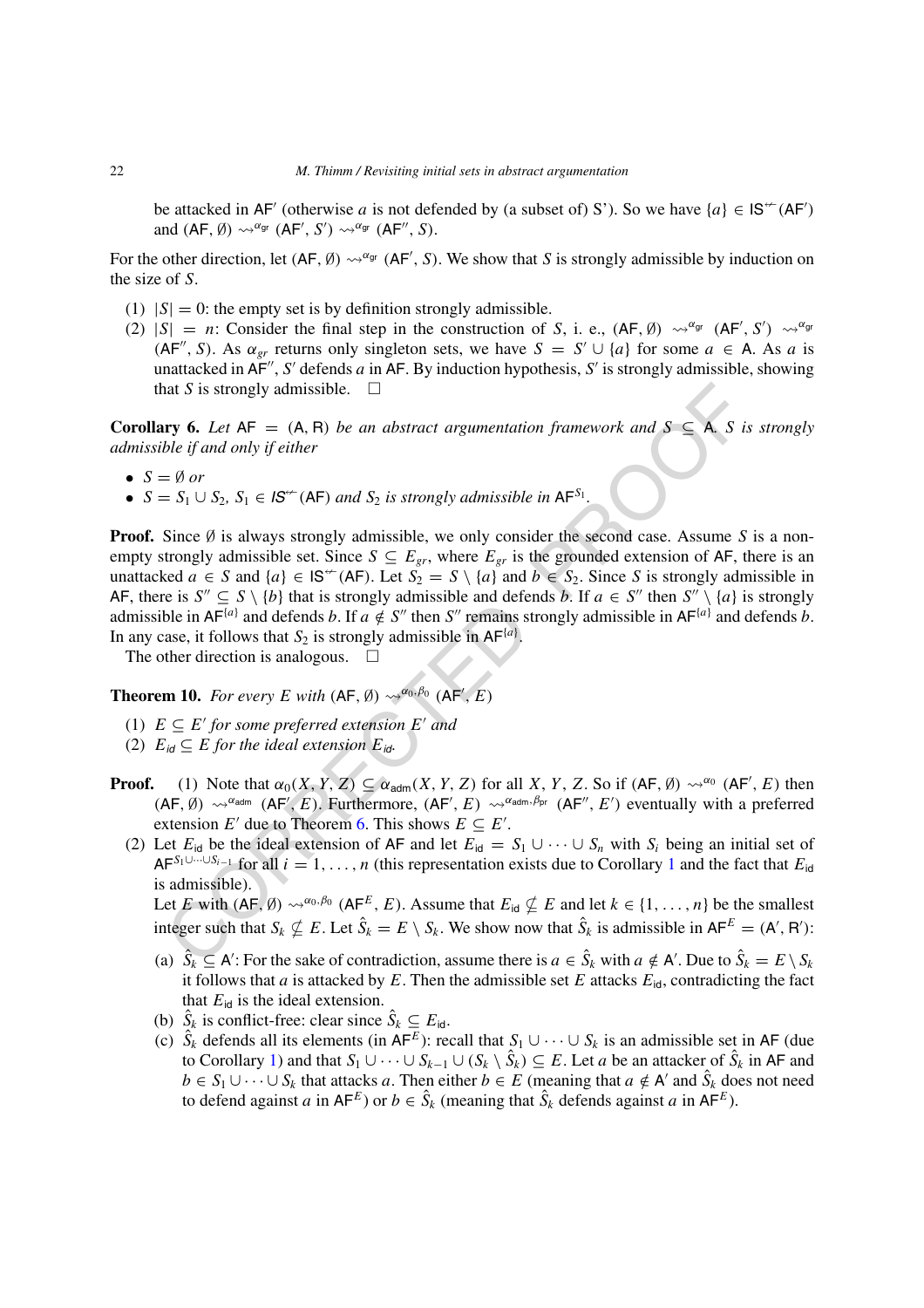It follows that  $\hat{S}_k$  is admissible in  $AF^E$ . Then there must be an initial set  $\hat{S}_k' \subseteq \hat{S}_k$ . Assume  $\hat{S}_k'$ is challenged by another initial set *T*. Then *T* ∪ *E* would be an admissible set that attacks  $E_{id}$ . It follows  $\hat{S}'_k$  is unattacked or unchallenged in AF<sup>E</sup>. This contradicts the fact that  $(AF, \emptyset) \leadsto^{\alpha_0, \beta_0}$  $(AF^E, E)$ . Therefore we have  $E_{id} ⊆ E$ . □

<span id="page-22-0"></span>**Lemma 1.** Let S be conflict-free and  $a \in S$ . Deciding whether there is an admissible set  $S' \subseteq S$  with  $a \in S'$  *can be decided in polynomial time.* 

**Proof.** In polynomial time we can check first whether *S* is already admissible. If not, define *S*<sub>1</sub> via

$$
S_1 = F_{\mathsf{AF}}(S) \cap S
$$

=  $F_{AF}(S) \cap S$ <br>
at  $S_1 \subseteq S$  (if  $S_1 = S$  then  $S$  would already have been admissible). Furthermore, all  $\alpha S_1 \subseteq S$  (if  $S_1 = S$  then  $S$  and can therefore not be a member of any admissible set<br>
that, if there is an admissibl Note that  $S_1 \subsetneq S$  (if  $S_1 = S$  then *S* would already have been admissible). Furthermore, all  $a \in S \setminus S_1$ are not defended by arguments in *S* and can therefore not be a member of any admissible set  $S' \subseteq S$ . It follows that, if there is an admissible set  $S' \subseteq S$  with  $a \in S'$  then  $S' \subseteq S_1$ . So if  $a \notin S_1$  or  $(a \in S_1$  and  $S_1$  is admissible), we are finished. Otherwise define  $S_2$  via

 $S_2 = F_{AF}(S_1) ∩ S_1$ 

and continue as before. Note that moving from  $S_i$  to  $S_{i+1}$  at least one argument is discarded (otherwise we have found an admissible set). So we have to compute at maximum  $S_1, \ldots, S_{|S|}$  and all computations are polynomial.  $\square$ 

#### <span id="page-22-1"></span>**Proposition 5.** *VerIS is in P.*

**Proof.** In polynomial time we can check first whether the input *S* is admissible. Then, for each  $a, b \in S$ with  $a \neq b$  we can test whether  $S \setminus \{b\}$  contains an admissible set including *a* (see Lemma 1). If this is the case for one pair *a*, *b*, *S* cannot be an initial set. If this is not the case for any *a*, *b* then *S* is an initial set. All checks are in polynomial time.

**Proposition 6.** *ExistsIS is NP-complete.*

**Proof.** Equivalence of *Exists*<sub>IS</sub> and *Exists*<sup> $\pi$  $\theta$ </sup> follows from the fact that every non-empty admissible set contains an initial set [38]. *Exists* $\frac{3}{6}$  is NP-complete [22].  $\Box$ 

<span id="page-22-2"></span>**Proposition 7.** *UniqueIS is DP-complete.*

**Proof.** Let AF be the input argumentation framework. Note that *Unique*<sub>IS</sub> can be solved by solving the two problems:

- (1) decide whether AF has at least one initial set and
- (2) decide whether AF has at most one initial set.

Problem 1 is *Exists*<sub>IS</sub> and therefore NP-complete. The complement of problem 2 can be solved by nondeterministically guessing two different sets  $S_1$  and  $S_2$  and verifying that both are initial sets. Problem 2 is therefore in coNP and this shows DP-membership of *Unique*<sub>IS</sub>.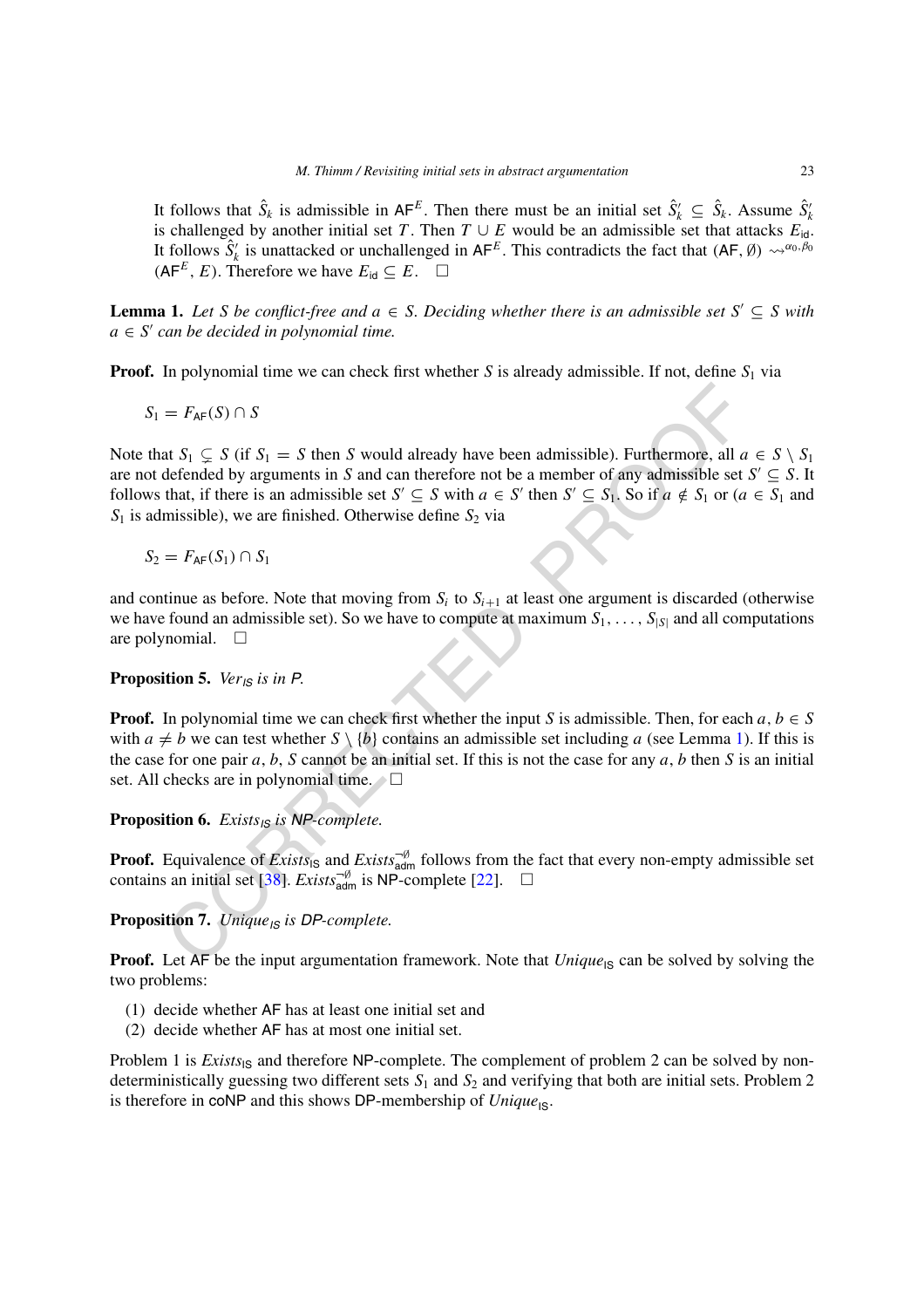For hardness, we provide a reduction from the problem *Unique*<sub>st</sub>, i. e., the problem of deciding whether an argumentation framework has a unique stable extension, cf. [\[18,](#page-34-22)[22\]](#page-34-16). For that, we directly use construction  $Tr_4$  from [\[23](#page-34-23)], which translates (with polynomial overhead) an argumentation framework AF into an argumentation framework Tr<sub>4</sub>(AF) such that  $st(AF) = adm(Tr_4(AF)) \setminus \{0\}$ , cf. Lemma 5 and Theorem 4 in [[23\]](#page-34-23). Since for every pair of stable extensions  $E_1$ ,  $E_2$  it holds  $E_1 \nsubseteq E_2$  and  $E_2 \nsubseteq E_1$ , it follows that  $E_1, E_2 \in \text{adm}(Tr_4(\text{AF})) \setminus \{\emptyset\}, E_1 \nsubseteq E_2$  and  $E_2 \nsubseteq E_1$ , and therefore adm $(Tr_4(AF)) \setminus \{0\} = \text{IS}(Tr_4(AF))$ . It follows st $(AF) = \text{IS}(Tr_4(AF))$  and  $|\text{st}(AF)| = 1$  if and only if  $|IS(Tr_4(AF))| = 1$  and therefore the claim.  $\square$ 

## **Proposition 8.** *CredIS is NP-complete.*

**Proof.** For NP-membership consider the following algorithm. Upon input  $a \in A$  we guess a set  $S \subseteq A$ with  $a \in S$  and verify in polynomial time that *S* is an initial set (see Proposition 5). It follows that *a* is credulously accepted wrt. initial sets. This shows NP-membership.

**Hion 8.** *Cred<sub>ls</sub> is NP-complete.*<br>
For NP-membership consider the following algorithm. Upon input  $a \in A$  we guess a  $\in S$  and verify in polynomial time that *S* is an initial set (see Proposition 5). It follows<br>
Ley ac For NP-hardness we do a reduction from *Cred*<sub>st</sub>, i. e., the problem of deciding whether an argument is credulously accepted wrt. stable semantics. We use the same reduction as in the proof of Proposition [7,](#page-22-2) namely the construction Tr<sub>4</sub> from [23]. We already established in the proof of Proposition 7 that  $\mathsf{st}(AF)$  = IS*(*Tr4*(*AF*))*. It follows that an argument *a* is credulously accepted wrt. stable semantics in AF if and only if it is credulously accepted wrt. initial sets in Tr<sub>4</sub>(AF).  $\Box$ 

**Proposition 9.** *SkeptIS is coNP-complete.*

**Proof.** For coNP-membership consider the following algorithm, which solves the complement problem in NP. Upon input *a* ∈ A we guess a set *S* ⊆ A with *a*  $\notin$  *S* and verify in polynomial time that *S* is an initial set (see Proposition 5). It follows that *a* is not skeptically accepted wrt. initial sets. This shows coNP-membership for  $\mathit{Sk}ept_{\mathsf{IS}}$ .

For coNP-hardness we do a reduction from *Skept*<sub>st</sub>, i. e., the problem of deciding whether an argument is skeptically accepted wrt. stable semantics. We use the same reduction as in the proof of Proposition [7,](#page-22-2) namely the construction Tr<sub>4</sub> from [23]. We already established in the proof of Proposition 7 that  $\mathsf{st}(AF)$  =  $\mathsf{IS}(Tr_4(AF))$ . It follows that an argument *a* is skeptically accepted wrt. stable semantics in AF if and only if it is skeptically accepted wrt. initial sets in Tr<sub>4</sub>(AF).  $\Box$ 

<span id="page-23-0"></span>**Proposition 10.** Ver<sub>IS<sup> $\leftarrow$ </sup>, Exists<sub>IS</sub> $\leftarrow$ , Unique<sub>IS</sub> $\leftarrow$ , Cred<sub>IS</sub> $\leftarrow$ , and Skept<sub>IS</sub> $\leftarrow$  are in P.</sub>

**Proof.** Note that all these problems only have to make a simple check on the input:

- *Ver*<sub>IS</sub>  $\div$ : Verifying whether a single argument is unattacked is in P.
- *Exists*<sub>IS</sub>  $\div$ : Checking whether there is an unattacked argument in a given input framework AF is in P.
- *Unique*<sub>IS</sub>  $\div$ : Checking whether there is a single unattacked argument in a given input framework AF is in P.
- *Cred*<sub>IS</sub> $\div$ : this is equivalent to *Ver*<sub>IS</sub> $\div$  with input AF and {*a*}.
- *Skept*<sub>IS</sub> $\leftarrow$ : checking whether *a* is the only unattacked argument in AF is in P.  $\Box$

<span id="page-23-1"></span>**Proposition 11.** *Ver<sub>IS<sup>\*\*</sup></sub> is coNP-complete.*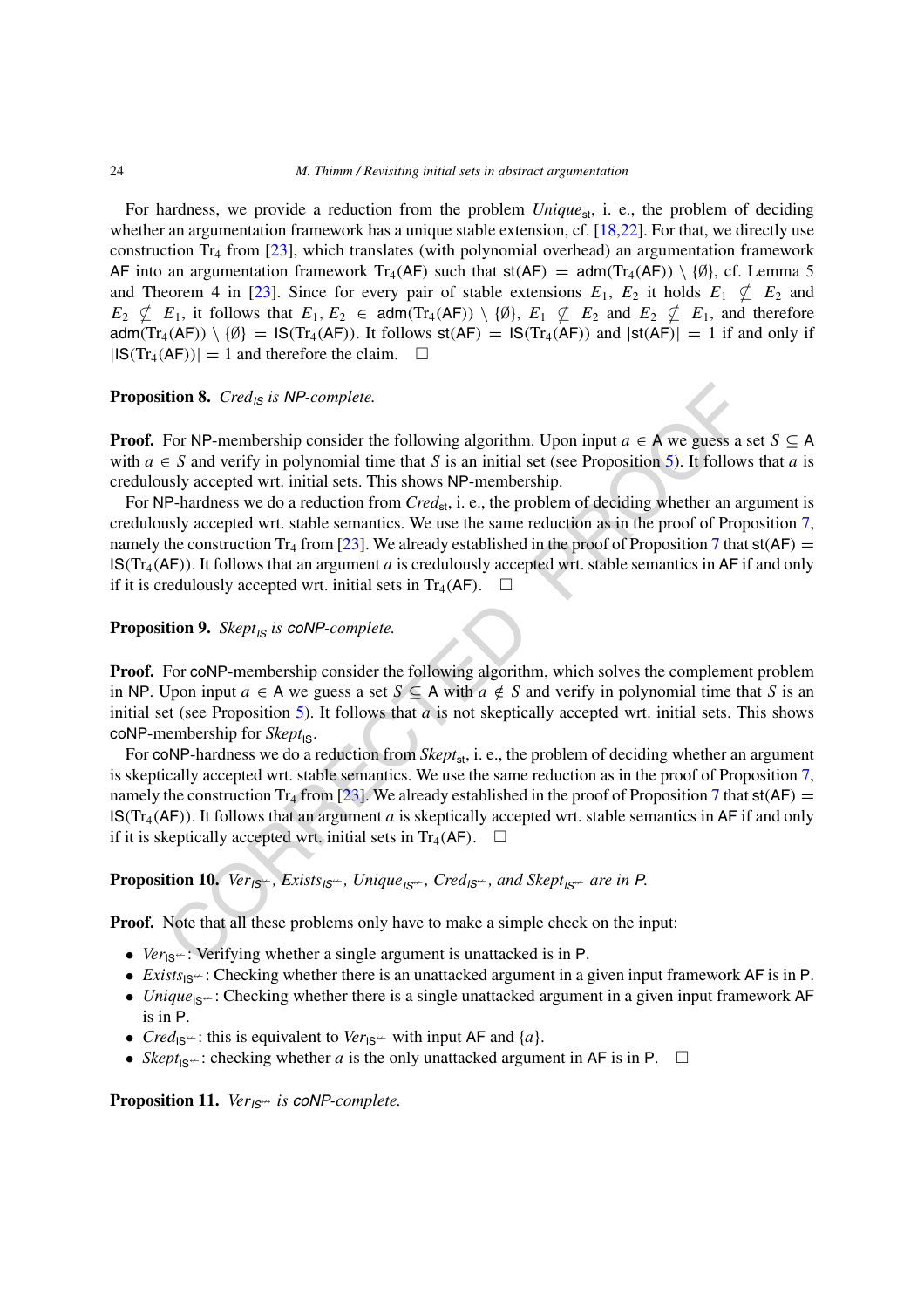**Proof.** For coNP-membership, we consider the complement problem of verifying that input *S* is *not* an unchallenged initial set in NP. We first check in polynomial time whether the input *S* is an initial set at all, see Proposition [5](#page-22-1). Then we check whether *S* is an unattacked initial set, see Proposition [10](#page-23-0). If it is not, we guess another set *S'* with *S'RS* and verify in polynomial time that *S'* is an initial set. This shows that *S* is not an unchallenged initial set in NP.

For coNP-hardness, we do a reduction from 3UNSAT, i. e., the problem of deciding whether a propositional formula in conjunctive normal form with exactly three literals per clause is unsatisfi-able. For that, we extend Reduction 3.6 from [[22\]](#page-34-16). Let  $\phi$  be an instance of 3UNSAT in set notation, i. e.,  $\phi = \{C_1, \ldots, C_n\}$  and  $C_i = \{l_{1,i}, l_{2,i}, l_{3,i}\}$  with literals  $l_{1,i}, l_{2,i}, l_{3,i}$  from a set of atoms At, for  $i = 1, \ldots, n$ . Define an abstract argumentation framework  $AF'_\phi = (A'_\phi, R'_\phi)$  via

$$
A'_{\phi} = \{\phi, \tilde{\phi}, \psi\} \cup \{C_1, \dots, C_n\} \cup \{a, \neg a \mid a \in At\}
$$
  
\n
$$
R'_{\phi} = \{(C_1, \phi), \dots, (C_n, \phi)\}
$$
  
\n
$$
\cup \{(l, C_i) \mid l \in C, i \in \{1, \dots, n\}\}
$$
  
\n
$$
\cup \{(a, \neg a), (\neg a, a) \mid a \in At\}
$$
  
\n
$$
\cup \{(\tilde{\phi}, a), (\tilde{\phi}, \neg a) \mid a \in At\}
$$
  
\n
$$
\cup \{(\phi, \tilde{\phi}), (\phi, \psi), (\psi, \phi)\}
$$

Figure [7](#page-24-0) shows an example of the reduction. We first show that there is an initial set containing *φ* if and only if  $\phi$  is satisfiable. For that, assume first that  $\phi$  is satisfiable and let  $I : At \to \{true, false\}$  be a model of *φ*. Consider the set

$$
S_I = \{a \mid I(a) = \text{true}\} \cup \{\neg a \mid I(a) = \text{false}\} \cup \{\phi\}
$$

First observe that  $S_I$  is conflict-free: as *I* is an interpretation it is not the case that  $a, \neg a \in S$  for some *a* ∈ *At*. Furthermore, there are no attacks between any argument from  $\{a, \neg a \mid a \in At\}$  to  $\phi$  and vice versa. Now observe that  $S_I$  is admissible (in fact  $S_I$  is stable):

(1) each  $a \in S$  defends itself against  $\neg a$  (for  $a \in At$ ),



<span id="page-24-0"></span>Fig. 7. The argumentation framework  $AF'_\phi$  for  $\phi = \{\{a, \neg b, c\}, \{\neg a, \neg b, c\}, \{\neg a, b, \neg c\}\}\.$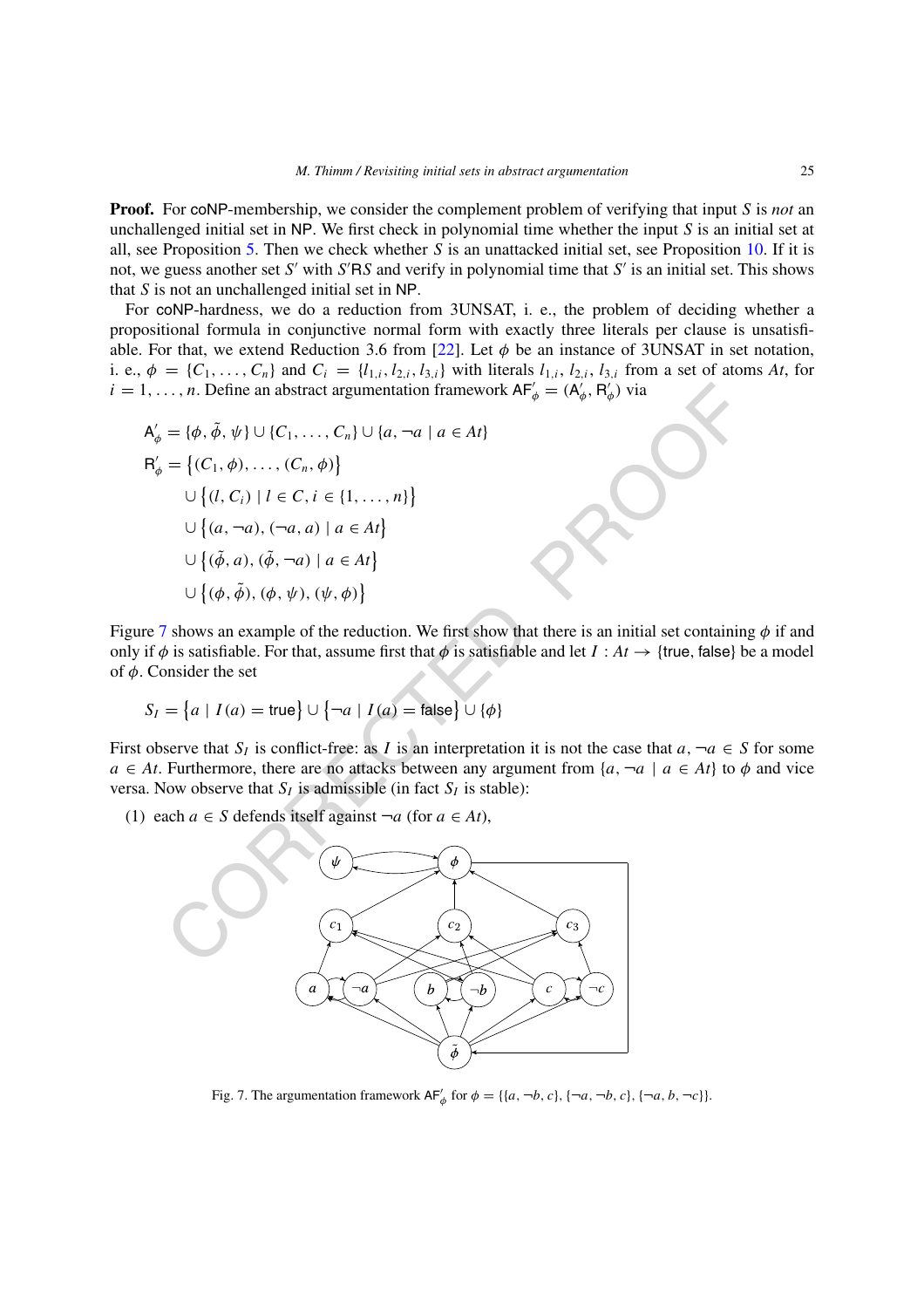- (2) each  $\neg a ∈ S$  defends itself against *a* (for *a* ∈ *At*),
- (3) each  $C_i$  is attacked by some  $a \in S$  or  $\neg a \in S$  (since *I* is a model, every clause is satisfied), and
- (4)  $\tilde{\phi}$  is attacked by  $\phi$ .

However,  $S_I$  is not necessarily an initial set. Consider the example in Fig. [7](#page-24-0) again: here, *I* with  $I(a)$  =  $I(b) = I(c)$  = false is a model of  $\phi$  and we have

 $S_I = \{\neg a, \neg b, \neg c, \phi\}$ 

note,  $y_1 = (y_1, y_1, y_2 = y_1$  and so cannot and the present want in each and the particular and initial set  $S_f \subseteq S_f$  and  $S'_f$  must always contain  $\phi$  argument deferding all arguments in  $(\alpha, -\alpha \mid \alpha \in At)$ . It follows that Furthermore,  $S'_I = \{\neg a, \neg b, \phi\} \subseteq S_I$  is also admissible (this happens when the truth value of one or more atoms does not matter for satisfiability). However, due to the fact that every non-empty admissible set contains an initial set, there is always an initial set  $S'_I \subseteq S_I$  and  $S'_I$  must always contain  $\phi$  as this is the only argument defending all arguments in  $\{a, \neg a \mid a \in At\}$ . It follows that if  $\phi$  is satisfiable then there is an initial set containing  $\phi$ . The other direction is analogous.

We now claim that  $\phi$  is unsatisfiable if and only if  $\{\psi\}$  is an unchallenged initial set. First, it is clear that  $\{\psi\}$  is an initial set since  $\psi$  counterattacks the only attack. Moreover, we established above that  $\phi$ is satisfiable if and only if there is an initial set *S* containing  $\phi$ . So if  $\phi$  is satisfiable { $\psi$ } is challenged by *S*. If  $\phi$  is unsatisfiable then  $\{\psi\}$  is clearly unchallenged.  $\Box$ 

<span id="page-25-2"></span>**Proposition 12.** *Exists*<sub>*IS*<sup> $\leftrightarrow$ </sup> *is in*  $P_{\parallel}^{NP}$ -complete.</sub>

**Proof.** In order to show  $P_{\parallel}^{NP}$ -completeness, we use a characterisation of  $P_{\parallel}^{NP}$  from [17].<sup>5</sup> More precisely, Theorem 9 of [17] establishes that a problem *X* is  $P_{\parallel}^{NP}$ -complete if and only if

- (1) *X* ∈ P<sup>NP</sup>,
- (2)  $X$  is NP-hard,
- (3) *X* is coNP-hard,
- (4) Two problem instances  $i_1$  and  $i_2$  of *X* can be polynomially reduced to a problem instance  $i_3$  of *X* such that  $i_3$  is a positive instance if and only if both  $i_1$  and  $i_2$  are positive instances.
- (5) A set of problem instances  $\bar{I} = \{i_1, \ldots, i_k\}$  of  $X$  can be polynomially reduced to a problem instance *i* of *X* such that *i* is a positive instance if and only if there is at least one positive instance in *I* .

We now show that properties  $1-5$  above hold for the problem *Exists*<sub>IS</sub><sup> $\leftrightarrow$ </sup>.

- (1) For  $P_{\parallel}^{NP}$ -membership, consider the following algorithm.<sup>6</sup> Let  $AF = (A, R)$  be the input argumentation framework.
	- 1. For each argument  $a \in A$ , check whether *a* is not attacked by an initial set
	- 2. For each argument  $a \in A$ , check whether *a* is contained in an initial set
	- 3. Let *M* be the set of arguments for which both checks 1 and 2 were positive
	- 4. Remove all unattacked arguments from *M*, yielding a new set *M*
	- 5. Compute the maximal admissible set  $M''$  in  $M'$  (which is uniquely determined)
	- 6. If  $M'' \neq \emptyset$  return YES, otherwise return No

First observe that the above algorithm runs in  $P_{\parallel}^{NP}$ . All checks in steps 1 and 2 can be solved by an NP-oracle:

<span id="page-25-0"></span><sup>5</sup>I am very grateful to an anonymous reviewer for pointing out that characterisation.

<span id="page-25-1"></span><sup>&</sup>lt;sup>6</sup>Note that this algorithm is inspired by an algorithm for determining the ideal extension, cf.  $[20,21]$  $[20,21]$  $[20,21]$ .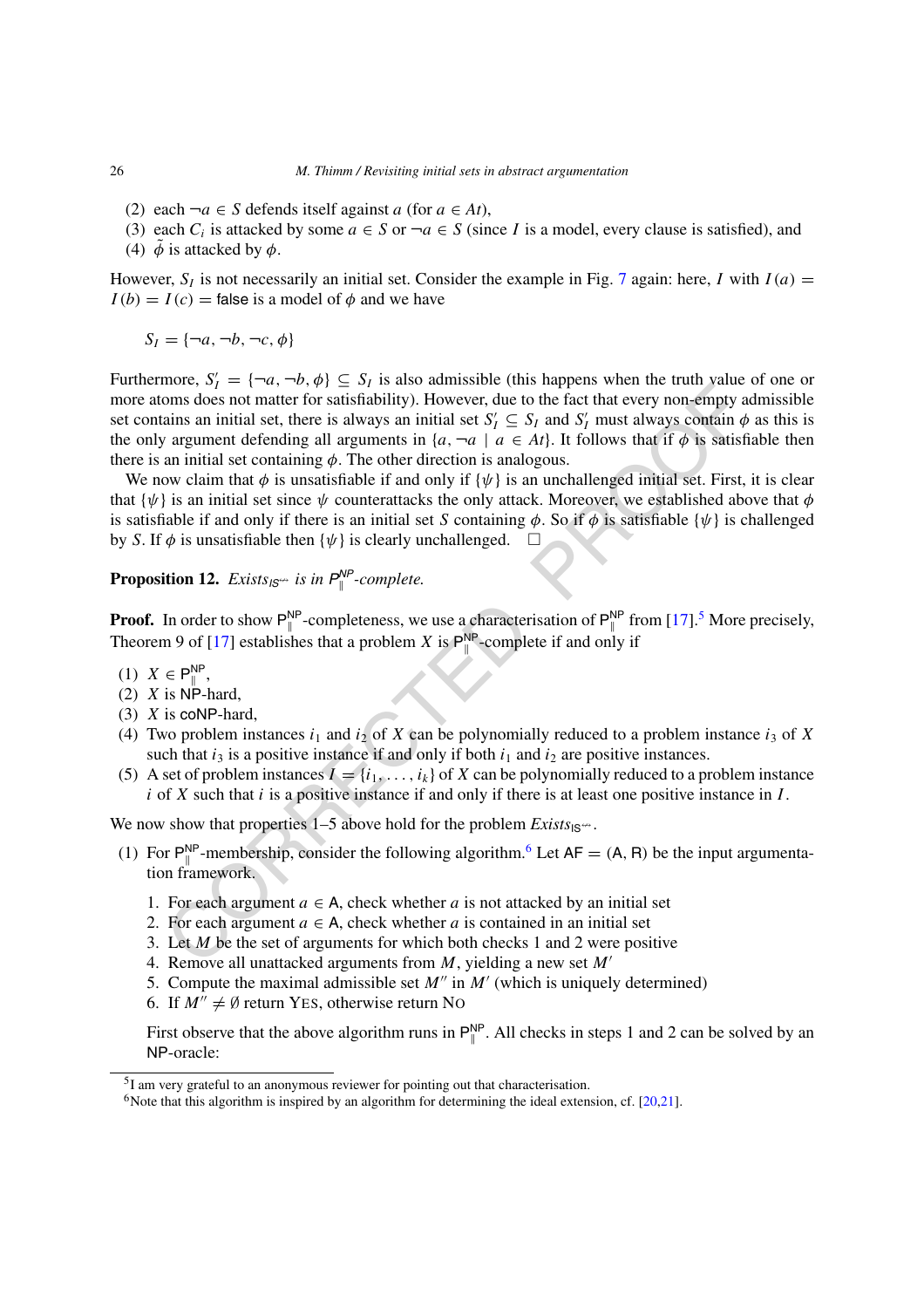- (a) The check in step 1 is a decision problem in coNP as the complement problem (i. e., checking whether *a* is attacked by an initial set) can be solved by guessing a set *S* that attacks *a* and verifying in polynomial time (see Proposition [5\)](#page-22-1) that it is an initial set.
- (b) The check in step 2 is a decision problem in NP: it can be solved by guessing a set *S* that contains *a* and verifying in polynomial time (see Proposition [5](#page-22-1)) that it is an initial set.

All checks in step 1 and 2 are non-adaptive, so they can be done in parallel (and there are linearly many of them). For step 4, observe that identifying unattacked arguments can be done in polynomial time. For step 5, note that *M'* is conflict-free (if there would be two arguments  $a, b \in M'$  with *a*R*b*, it means that both *a* and *b* are in some (possibly different) initial sets and that *b* is in some initial set that is attacked by some other initial set, which cannot be due to step 1). Determining the maximal admissible set in  $M'$  can be done similarly as in the proof of Lemma 1 in polynomial time.

Now we claim that the above algorithm returns YES if and only if the answer to  $Exists<sub>IS</sub>$  upon input AF is YES.

- 6, it means that both a and *b* are n some (possibly different) intual sets and that *b* is the content in the maximal admissible set in *M'* can be done similarly as in the proof of Lemma 1 in power ediam that the above • " $\Rightarrow$ ": Let  $M'' \neq \emptyset$  be the admissible set computed in step 5 and let  $S \subseteq M''$  be an initial set contained in *M''* (which necessarily exists since *M''* is admissible and non-empty). Observe that *S* is not an unattacked initial set as we removed all unattacked arguments in step 4. Assume *S* is a challenged initial set. Then there exists another initial set  $S'$  which attacks some argument *b* ∈ *S*. This is in contradiction to the fact that *S*  $\subseteq$  *M*'  $\subseteq$  *M* and *M* contains only arguments that are not attacked by an initial set (see step 1). So *S* is an unchallenged initial set and the answer to  $Exists_{\text{IS}} \rightarrow$  upon input AF is YES.
- " $\Leftarrow$ ": Assume the answer to *Exists*<sub>IS</sub><sup>"</sup> upon input AF is YES. Then there exists an unchallenged initial set *S*. By definition, every argument  $a \in S$  is contained in an initial set and not attacked by an initial set, so  $S \subseteq M$  in step 3 of the above algorithm. Since S is unchallenged (but not unattacked), every argument in *S* is attacked and we have  $S \subseteq M'$  in step 4. As *S* is admissible (and in no conflict with any other argument in *M*<sup> $\prime$ </sup>) we also have  $S \subseteq M^{\prime\prime}$  in step 5 of the above algorithm. As  $S \neq \emptyset$  it follows  $M'' \neq \emptyset$  as well and the algorithm return YES.

In conclusion, *Exists*<sub>18</sub><sup> $\omega$ </sup> is in  $P_{\parallel}^{NP}$ .

- (2) We show DP-hardness (which entails NP-hardness) instead. For that we use the same reduction from *Unique*<sub>st</sub> as in the proof of Proposition 7, i. e., the construction Tr<sub>4</sub> from [23]. In particular, observe that if  $Tr_4$ (AF) has exactly one initial set *S* then *S* is unchallenged. Furthermore, if  $Tr_4$ (AF) has no initial sets then it obviously also has no unchallenged initial sets. If  $Tr_4$ (AF) has at least two initial sets, then all these initial sets are challenged (as they are all stable extensions of the original framework and two different stable extensions necessarily attack each other). This shows DP-hardness of  $Exists<sub>1S</sub> \rightarrow$ .
- (3) Since  $\overline{Exists}_{\text{IS}} \rightarrow$  is DP-hard (see above) it is also coNP-hard.
- (4) Let  $AF_1 = (A_1, R_1)$  and  $AF_2 = (A_2, R_2)$  be two argumentation frameworks and assume  $A_1 \cap A_2 = \emptyset$ (otherwise rename arguments accordingly). Construct  $AF_3 = (A_3, R_3)$  as follows (let  $a_1, a_2$  be fresh arguments):

 $A_3 = A_1 \cup A_2 \cup \{a_1, a_2\}$  $R_3 = R_1 \cup R_2 \cup \{(a_1, a_1), (a_2, a_2)\}\$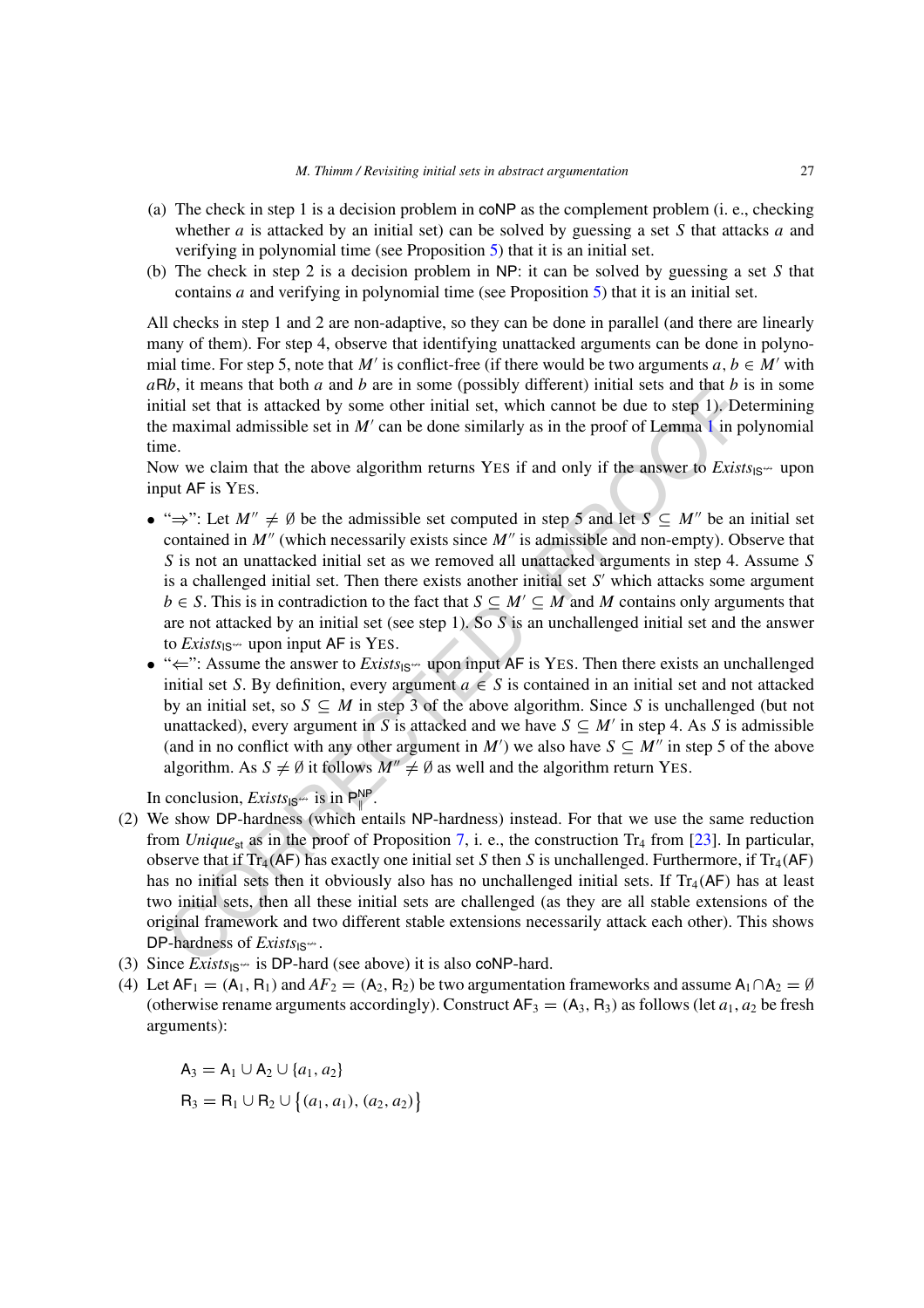28 *M. Thimm / Revisiting initial sets in abstract argumentation*

$$
\bigcup \{(a, a_1) \mid a \in A_1, a^- \neq \emptyset\} \cup \{(a_1, b) \mid b \in A_2, b^- \neq \emptyset\}
$$
  

$$
\bigcup \{(b, a_2) \mid b \in A_2, b^- \neq \emptyset\} \cup \{(a_2, a) \mid a \in A_1, b^- \neq \emptyset\}
$$

The intuition behind the above construction is that the two frameworks  $AF_1$  and  $AF_2$  are arranged in a circle where every (already attacked) argument of  $AF_1$  attacks  $a_1$ ,  $a_1$  attacks every (already attacked) argument of  $AF_2$ , which in turn all attack  $a_2$ , which in turn attacks all (already attacked) arguments of  $AF_1$ . Obviously, the construction of  $AF_3$  is polynomial in the size of  $AF_1$  and  $AF_2$ . We now show that  $AF_3$  has an unchallenged initial set if and only if both  $AF_1$  and  $AF_2$  have unchal-

given interacts. Let  $M$  be an unchanging tention as set of  $\mathbf{v}_1$  is since  $\mathbf{q}_1$  and  $\mathbf{v}_2$  and  $\mathbf{c}_2 \notin M$ . Assume  $M \subseteq A_1$ . Since  $M$  is unchallenged and not unattacked, all  $\alpha \in M$  are  $\alpha \in M$  and  $\alpha \in M$ , lenged initial sets. Let *M* be an unchallenged initial set of  $AF_3$ . Since  $a_1$  and  $a_2$  attack themselves, *a*<sub>1</sub>, *a*<sub>2</sub> ∉ *M*. Assume *M* ⊆ A<sub>1</sub>. Since *M* is unchallenged and not unattacked, all *a* ∈ *M* are attacked. It follows that  $a_2$  attacks *M*. Since only arguments in  $AF_2$  attack  $a_2$ , *M* cannot defend itself from  $a_2$ . It follows that  $A_2 \cap M \neq \emptyset$ . For the same reason and using  $a_1$  instead of  $a_2$ , it follows  $A_1 \cap M \neq \emptyset$ . Let  $M_1 = M \cap A_1$  and  $M_2 = M \cap A_2$ . Assume  $M_1$  is challenged in  $AF_1$  and let  $M'_1$  be an initial set in conflict with  $M_1$  in AF<sub>1</sub>. Then  $M'_1 \cup M_2$  is also an initial set of AF<sub>3</sub> and in conflict with M, contradicting the assumption that *M* is unchallenged. It follows that both  $M_1$  and (with the same argument)  $M_2$  are unchallenged in  $AF_1$  and  $AF_2$ , respectively. For the other direction, given that *M*<sub>1</sub> and *M*<sub>2</sub> are unchallenged initial sets of  $AF_1$  and  $AF_2$ , respectively, it is also clear that  $M_1 \cup M_2$ is an unchallenged initial set of  $AF<sub>3</sub>$ .

(5) Let  $AF_1 = (A_1, R_1), \ldots, AF_n = (A_n, R_n)$  be argumentation frameworks and assume  $A_i \cap A_j = \emptyset$ for all *i*,  $j = 1, \ldots, n$  and  $i \neq j$  (otherwise rename arguments accordingly). Observe that  $AF =$  $(A_1 \cup \cdots \cup A_n, B_1 \cup \cdots \cup B_n)$  has an unchallenged initial set *M* if and only if at least one of  $AF_1, \ldots, AF_n$  has an unchallenged initial set (since necessarily  $M \subseteq A_i$  for some *i* due to the disconnectedness of AF).  $\Box$ 

**Proposition 13.** *Unique*<sub>*IS*<sup>\*\*</sup></sub> *is in*  $P_{\parallel}^{NP}$  *and DP-hard.* 

**Proof.** For  $P_{\parallel}^{NP}$ -membership, we use a similar algorithm as in the proof of Proposition 12. Let  $AF =$ *(*A*,* R*)* be the input argumentation framework.

- 1. For each argument  $a \in A$ , check whether *a* is not attacked by an initial set
- 2. For each argument  $a \in A$ , check whether *a* is contained in an initial set
- 3. Let *M* be the set of arguments for which both checks 1 and 2 were positive
- 4. Remove all unattacked arguments from *M*, yielding a new set *M*
- 5. Compute the maximal admissible set  $M''$  in  $M'$  (which is uniquely determined)
- 6. If  $M'' = \emptyset$  return No
- 7. For each argument  $a \in M''$ , let  $M_a = M'' \setminus \{a\}$
- 8. For each argument  $a \in M''$ , let  $M'_a$  be the maximal admissible set in  $M_a$  (which is uniquely determined)
- 9. If for all  $a \in M''$ ,  $M'_a \neq \emptyset$ , return No
- 10. Let  $S = \{a \mid M'_a = \emptyset\}$
- 11. If *S* is an initial set return YES, otherwise return NO

First observe that the above algorithm runs in  $P_{\parallel}^{NP}$ . Steps 1–6 run in  $P_{\parallel}^{NP}$  as already shown in the proof of Proposition [12.](#page-25-2) Furthermore, steps 7–11 run in (deterministic) polynomial time (in particular, step 8 runs in polynomial time by leveraging a similar algorithm as in the proof of Lemma [1](#page-22-0) and step 11 because of Proposition [5\)](#page-22-1).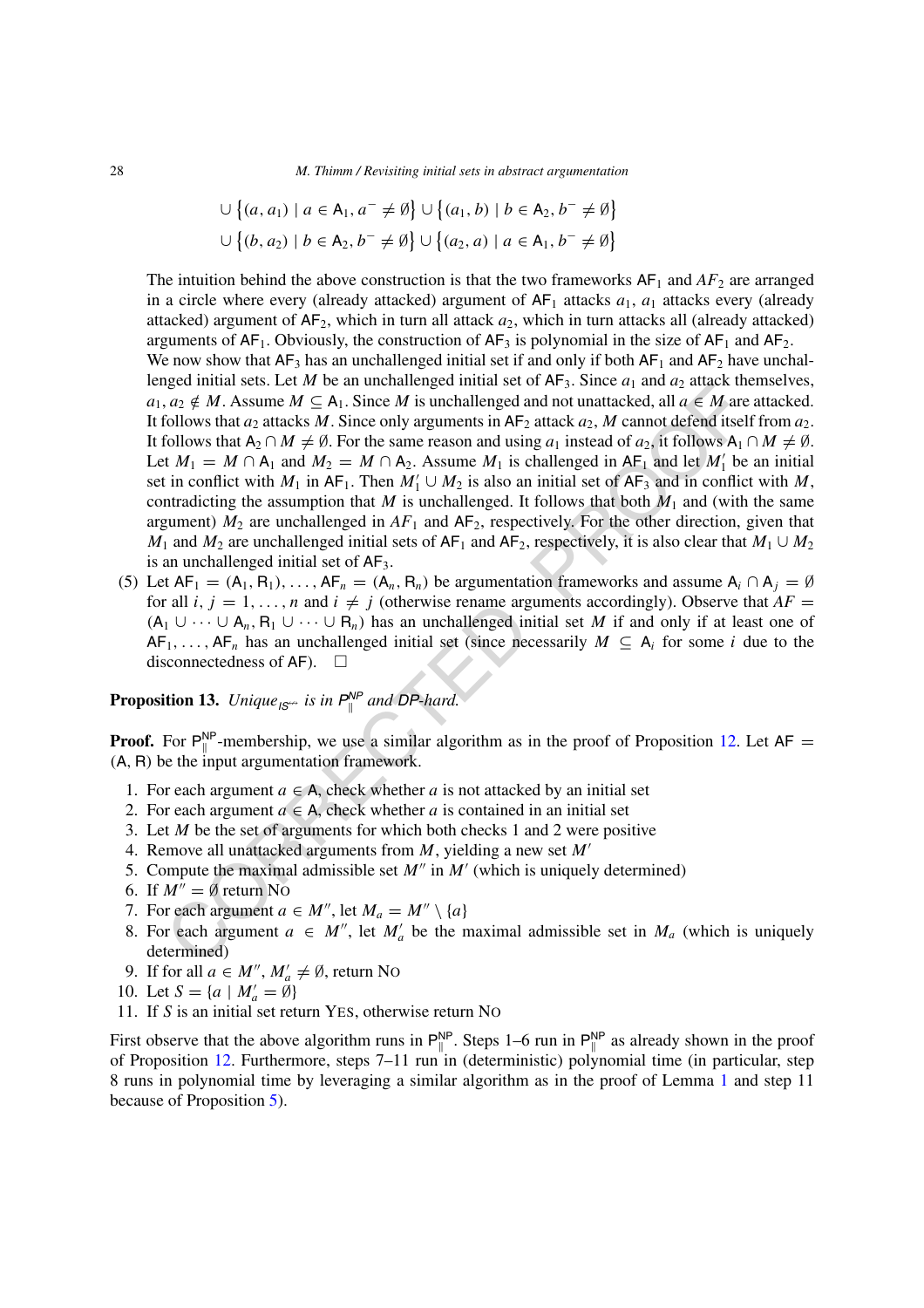We now claim that the above algorithm returns YES if and only if AF has a unique unchallenged initial set.

- " $\Rightarrow$ ": If the algorithm returns YES, we have obviously found an initial set *S* in step 11. As  $S \subseteq M''$ we also have that *S* is an unchallenged initial set (see the proof of Proposition [12](#page-25-2)). Assume there exists an unchallenged initial set *S'* with  $S' \neq S$ . Note that both  $S \not\subseteq S'$  and  $S' \not\subseteq S$  since both are initial sets and  $S' \subseteq M''$  (again, see the proof of Proposition [12](#page-25-2)). Let  $x \in S \setminus S'$ . Then  $M'_x \neq \emptyset$  as  $M_x$  completely contains *S'*. This contradicts the fact that  $x \in S$  due to step 10. It follows that AF has the unique unchallenged initial set *S*.
- "⇐": Assume AF has the unique unchallenged initial set *M*. By the argumentation in the proof of Proposition 12 we have that  $M \subseteq M''$  in step 6. Then for all  $a \in M''$  we have that
	- $*$  *M*<sup> $\prime$ </sup> = ∅ if and only if  $a \in M$  since  $M_a \neq \emptyset$  would imply that there is another unchallenged initial set contained in *Ma*.
	- $* M'_a ≠ ∅$  if and only if *a*  $\notin M$  as *M* is contained in  $M_a$ .

By the definition of *S* in step 10 it follows  $S = M$ . As *M* is an initial set, the algorithm returns YES in step 11.

For showing DP-hardness we use the same reduction from *Unique*<sub>st</sub> as in the proof of Proposition [7](#page-22-2), i. e., the construction  $Tr_4$  from [23]. In particular, note that AF has exactly one stable extension if and only if  $Tr_4$ (AF) has exactly one (unchallenged) initial set.  $\square$ 

<span id="page-28-0"></span>**Proposition 14.**  $Cred_{IS^{\leftrightarrow}}$  is  $P_{\parallel}^{NP}$ -complete.

**Proof.** In order to show  $P_{\parallel}^{NP}$ -completeness, we again use the characterisation of  $P_{\parallel}^{NP}$  from [17] (see also Proposition 12). So we show that is  $Cred_{1S} \sim$  is  $P_{\parallel}^{NP}$ -complete by showing that

- (1)  $Cred_{IS^{\omega}}$  ∈  $P_{\parallel}^{NP}$ ,
- (2)  $Cred_{1S^{**}}$  is NP-hard,
- (3)  $Cred_{1S^{4/2}}$  is coNP-hard,
- (4) Two problem instances  $(AF_1, a_1)$  and  $(AF_2, a_2)$  of  $Cred_{1S^*}$  can be polynomially reduced to a problem instance  $(AF_3, a_3)$  of  $Cred_{1S^*}$  such that  $(AF_3, a_3)$  is a positive instance if and only if both  $(AF_1, a_1)$  and  $(AF_2, a_2)$  are positive instances.
- Assure  $\mathbf{M}^n = \mathbf{M}$  and the unique unctaining<br>  $\mathbf{M}'_n = \emptyset$  if a state in a set  $m$ ,  $\mathbf{M}$  on the state in the state in  $\mathbf{M}'_n = \emptyset$  if and only if  $a \in M$  since  $M_a \neq \emptyset$  would imply that there is another unc (5) A set of problem instances  $I = \{ (AF_1, a_1), \ldots, (AF_k, a_k) \}$  of  $Cred_{\mathcal{S}^{\leftrightarrow}}$  can be polynomially reduced to a problem instance  $(AF, a)$  of  $Cred_{1S^*}$  such that  $(AF, a)$  is a positive instance if and only if there is at least one positive instance in *I* .

We now show that properties  $1-5$  above hold:

- (1) For showing  $P_{\parallel}^{NP}$ -membership, we use a similar algorithm as in the proof of Proposition [12.](#page-25-2) Let  $AF = (A, R)$  be the input argumentation framework and x the input argument..
	- 1. For each argument  $a \in A$ , check whether *a* is not attacked by an initial set
	- 2. For each argument  $a \in A$ , check whether *a* is contained in an initial set
	- 3. Let *M* be the set of arguments for which both checks 1 and 2 were positive
	- 4. Remove all unattacked arguments from *M*, yielding a new set *M*
	- 5. Compute the maximal admissible set  $M''$  in  $M'$  (which is uniquely determined)
	- 6. If there is an initial set  $S \subseteq M''$  with  $x \in S$ , return YES, otherwise return No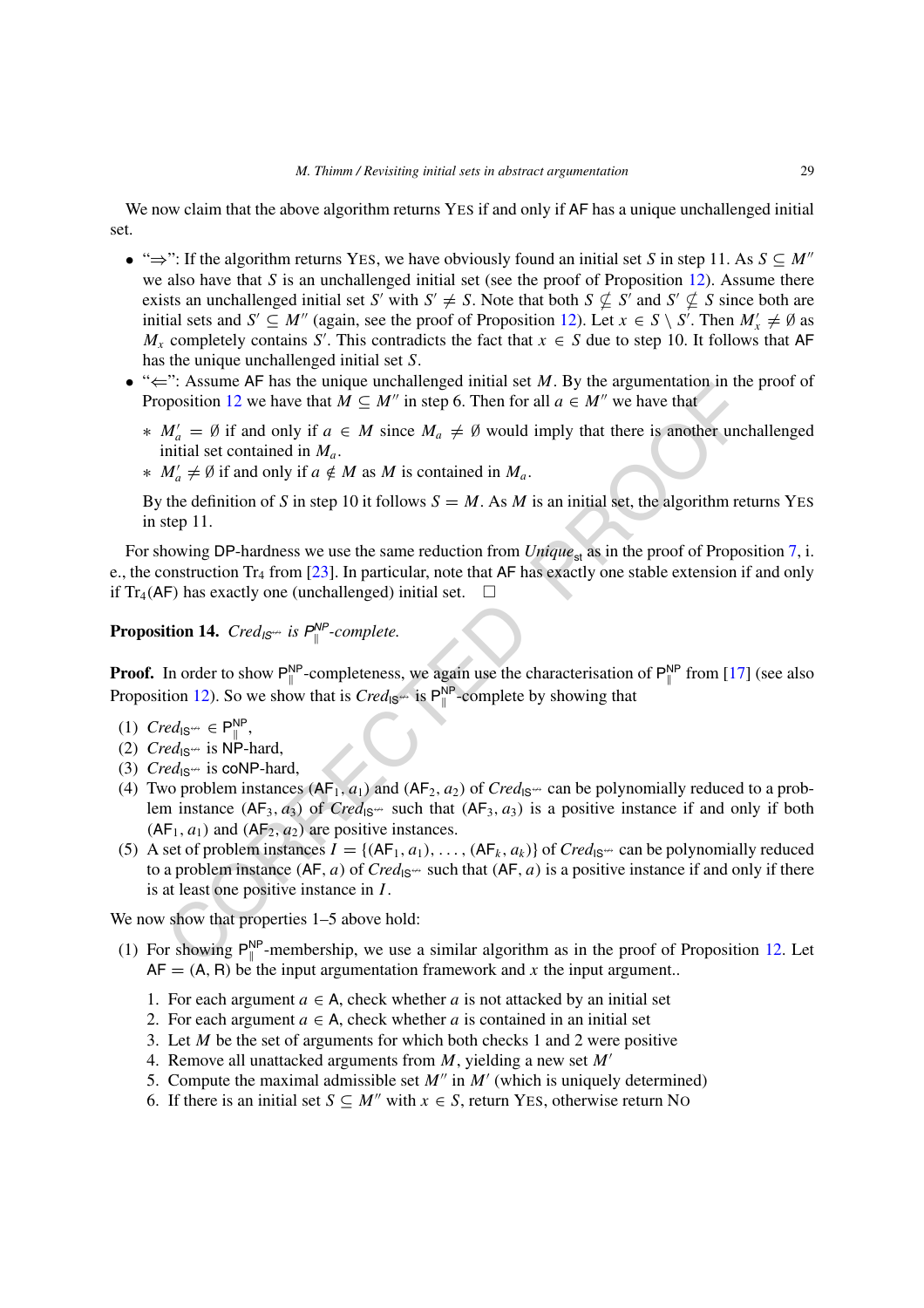First observe that the above algorithm runs in  $P_{\parallel}^{NP}$  using two consecutive rounds of parallel calls (which is still in  $P_{\parallel}^{NP}$  due to Proposition 2.1 of [\[24](#page-34-15)]): steps 1–5 run in  $P_{\parallel}^{NP} \subseteq P^{NP}$  as already shown in the proof of Proposition [12,](#page-25-2) and step 6 can be solved by one further NP-oracle call (nondeterministically guess  $S \subseteq M''$  and verify that it is an initial set with  $x \in S$ ). The above algorithm also solves *Cred*<sub>IS</sub><sup>\*\*</sup> as *M*<sup>*n*</sup> contains all (and only) unchallenged initial sets.

- (2) We show DP-hardness (which entails NP-hardness) instead. For that, we use the same reduction from *Unique*<sub>st</sub> as in the proof of Proposition [7](#page-22-2), i. e., the construction Tr<sub>4</sub> from [[23\]](#page-34-23), but first augment the input argumentation framework  $AF = (A, R)$  with a fresh argument *a* (without any additional attacks), yielding an argumentation framework  $\hat{AF} = (A \cup \{a\}, R)$ . Note that *E* is a stable extension of AF if and only if  $E \cup \{a\}$  is a stable extension of AF. By the same argumentation as in the proof of Proposition 7, AF has a unique stable extension *E* if and only if  $Tr_4(AF)$  has the unique (and unchallenged) initial set  $E \cup \{a\}$ . So AF has a unique stable extension if and only if *a* is credulously accepted wrt. unchallenged initial sets in  $Tr_4(AF)$ .
- (3) Since  $Cred_{1S} \rightarrow$  is DP-hard (see above) it is also coNP-hard.
- (4) Let  $AF_1 = (A_1, R_1)$  and  $AF_2 = (A_2, R_2)$  be two argumentation frameworks and assume  $A_1 \cap A_2 = \emptyset$ (otherwise rename arguments accordingly) and let  $(AF_1, a_1)$  and  $(AF_2, a_2)$  be two instances for *Cred*<sub>IS</sub><sup>\*\*</sup>. Construct an instance  $(AF_3, a_3)$  with  $AF_3 = (A_3, R_3)$  for  $Cred_{1S}$ <sup>\*\*</sup> as follows (let  $a_3$  be a fresh argument):

$$
A_3 = A_1 \setminus \{a_1\} \cup A_2 \setminus \{a_2\} \cup \{a_3\}
$$
  
\n
$$
R_3 = \{(b, c) \in R_1 \mid b \neq a_1, c \neq a_1\}
$$
  
\n
$$
\{(b, c) \in R_2 \mid b \neq a_2, c \neq a_2\}
$$
  
\n
$$
\{(a_3, c) \mid (a_1, c) \in R_1\} \cup \{(b, a_3) \mid (b, a_1) \in R_1\}
$$
  
\n
$$
\{(a_3, c) \mid (a_2, c) \in R_2\} \cup \{(b, a_3) \mid (b, a_2) \in R_2\}
$$

Informally speaking,  $AF_3$  is simply the union of  $AF_1$  and  $AF_2$  where the two arguments  $a_1$  (from  $AF<sub>1</sub>$ ) and  $a<sub>2</sub>$  (from  $AF<sub>2</sub>$ ) are merged into a new argument  $a<sub>3</sub>$  that retains all previous attacks of  $a<sub>1</sub>$ and  $a_2$ .

AF if and only if  $E \cup \{a\}$  is a stable extension of AF. By the same argumentation as in<br>
AF if and only if  $E \cup \{a\}$  is a stable extension of AF. By the same argumentation as in<br>
Proposition 7, AF has a unique stable c We now show that  $a_3$  is credulously accepted wrt. unchallenged initial sets in  $AF_3$  if and only if both  $a_1$  and  $a_2$  are credulously accepted wrt. unchallenged initial sets in  $AF_1$  and  $AF_2$ , respectively. Without loss of generality, we assume that both  $a_1$  and  $a_2$  are attacked in  $AF_1$  and  $AF_2$ , respectively (otherwise the problem trivialises since  $\{a_1\}$  and/or  $\{a_2\}$  are then unattacked initial sets). Assume now that  $a_3$  is credulously accepted wrt. unchallenged initial sets in  $AF_3$  and let *M* be an unchallenged initial set with  $a_3$  ∈ *M*. Consider  $M_1 = M \cap A_1 \cup \{a_1\}$  and observe

- $M_1$  is admissible in  $AF_1$ : let  $c \in A_1$  be attacking  $M_1$ . Then  $c$  also attacks  $M$  in  $AF_3$  and  $M$ defends itself in  $AF_3$  through some  $d \in M$ . Since there are no attacks between  $AF_1$  and  $AF_2$ either  $d = a_3$  or  $d \in A_1$ . In the first case,  $a_1 \in M_1$  then attacks *c*. In the second case  $d \in M_1$ attacks *c*. It follows that  $M_1$  is admissible in  $AF_1$ .
- $M_1$  is an initial set in AF<sub>1</sub>: Assume there exists non-empty initial  $M'_1 \subsetneq M_1$ . If  $a_1 \notin M'_1$  then  $M'_1 \subsetneq M$  as well, contradicting the fact that *M* is initial. If  $a_1 \in M'_1$ , it is also easy to see that  $M'_1 \setminus \{a_1\} \cup \{a_3\} \cup (M \cap A_2) \subsetneq M$  must be an initial set of AF<sub>3</sub>.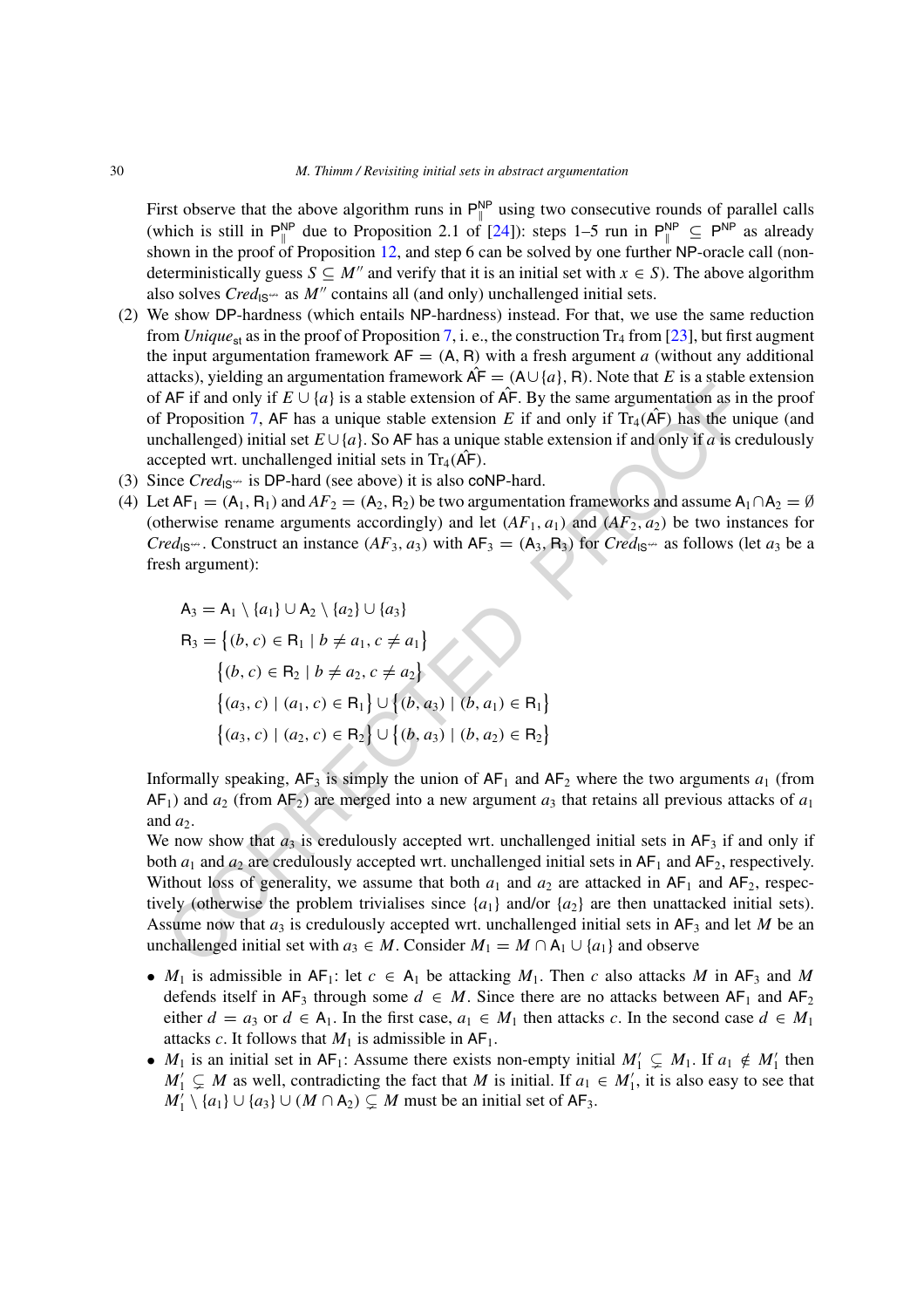

<span id="page-30-0"></span>Fig. 8. A sketch of the argumentation framework AF from the proof of Proposition 14.

• *M*<sub>1</sub> is unchallenged: Suppose there is another initial set *M*<sup>1</sup> in conflict with *M*<sub>1</sub> in AF<sub>1</sub>. If  $a_1 \notin M_1'$ then  $M'_1$  also is in conflict with M in  $AF_3$ , contradicting the fact that M is unchallenged. The same follows for  $a_1 \in M'_1$  with the same argumentation as above.

For the same reason it follows that  $M_2 = M \cap A_2 \cup \{a_2\}$  is an unchallenged initial set in AF<sub>2</sub> and, therefore, both  $a_1$  and  $a_2$  are credulously accepted wrt. unchallenged initial sets in  $AF_1$  and  $AF_2$ , respectively. The other direction is analogous.

(5) Let  $AF_1 = (A_1, R_1), \ldots, AF_n = (A_n, R_n)$  be argumentation frameworks and assume  $A_i \cap A_j =$ Ø for all  $i, j = 1, \ldots, n$  and  $i \neq j$  (otherwise rename arguments accordingly). Let  $I =$  $\{(AF_1, a_1), \ldots, (AF_k, a_k)\}\)$  be a set of instances of *Cred*<sub>IS</sub><sup>\*\*</sup>. Construct  $AF = (A, R)$  as follows (let *a*, *b*, *c* be fresh arguments):

$$
A = A_1 \cup \cdots \cup A_k \cup \{a, b, c\}
$$
  
\n
$$
R = R_1 \cup \cdots \cup R_k \cup \{(a, a), (a, b), (b, c), (c, c), (a_1, a), \ldots, (a_k, a), (c, a_1), \ldots, (c, a_k)\}
$$

Fig. 8. A sketch of the argumentation framework AF from the proof of Proposition 44.<br> *M*<sub>1</sub> is unchallenged: Suppose there is another initial set *M*<sub>1</sub> in aconflict with *M*<sub>1</sub> in AF<sub>1</sub>. If<br>
then *M*<sub>1</sub> also is in confl A sketch of the construction is shown in Fig. 8. We now show that *b* is credulously accepted wrt. unchallenged initial sets in AF if and only if there is  $a_i$  ( $i = 1, \ldots, k$ ) that is credulously accepted wrt. unchallenged initial sets in AF*i*. Again, without loss of generality, we assume that all  $a_i$  ( $i = 1, \ldots, k$ ) are attacked in  $AF_i$ , respectively. Assume that *b* is credulously accepted wrt. unchallenged initial sets in AF and let *M* be an unchallenged initial set with  $b \in M$ . Since *M* is admissible and *b* is attacked by *a*, there must be  $a_i \in M$  for some  $i = 1, \ldots, k$ . Let  $M_i = M \setminus \{b\}$ . Then  $M_i$  is necessarily an unchallenged initial set in  $AF_i$  (if, e. g.,  $M_i$  is challenged in  $AF_i$  then  $M$ would also be challenged in AF). It follows that *ai* is credulously accepted wrt. unchallenged initial sets in  $AF_i$ . The other direction is analogous.  $\Box$ 

**Proposition 15.** *Skept*<sub>*IS*<sup>\*\*</sup> *is*  $P_{\parallel}^{NP}$ -complete.</sub>

**Proof.** In order to show  $P_{\parallel}^{NP}$ -completeness, we use a characterisation of  $P_{\parallel}^{NP}$  from [[25\]](#page-34-26), in particular Corollary 8. This allows us to show  $P_{\parallel}^{NP}$ -completeness of *Skept*<sub>IS</sub><sup>\*\*</sup> by showing that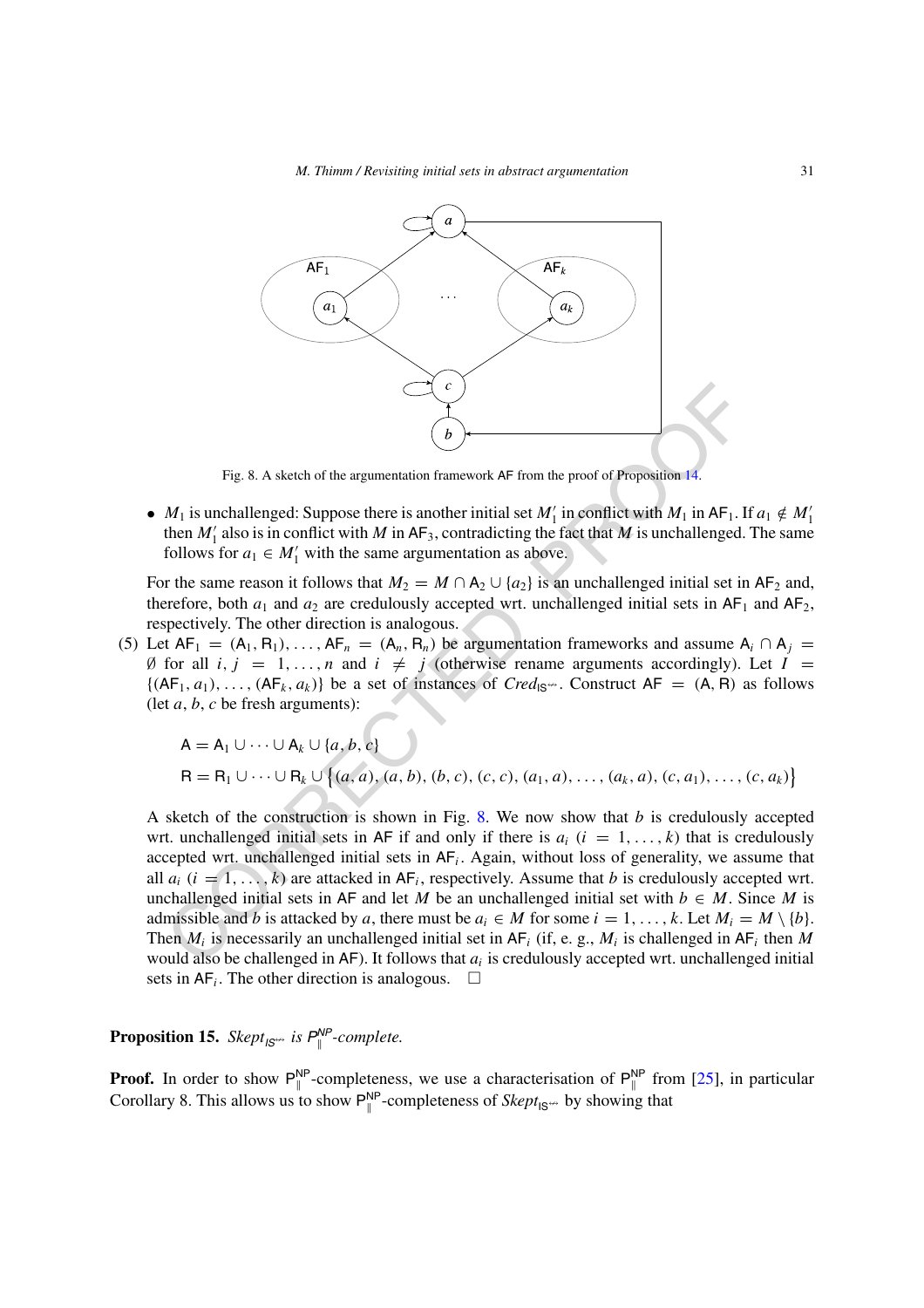- (1) *Skept*<sub>IS</sub>⇔ ∈  $P_{\parallel}^{NP}$ ,
- (2) *Skept*<sub>IS</sub><sup> $\leftrightarrow$ </sup> is coDP-hard,
- (3) A set of problem instances  $I = \{ (AF_1, a_1), \ldots, (AF_k, a_k) \}$  of  $Sk_{pt}$ <sub>IS</sub><sup>\*\*</sup> can be polynomially reduced to a problem instance  $(AF, a)$  of *Skept*<sub>IS</sub><sup> $\omega$ </sup> such that  $(AF, a)$  is a positive instance if and only if all instances in *I* are positive.

We now show that properties  $1-3$  above hold:

- (1) For  $P_{\parallel}^{NP}$ -membership, we use a similar algorithm as in the proof of Proposition [12.](#page-25-2) Let  $AF = (A, R)$ be the input argumentation framework and *x* the input argument.
	- 1. For each argument  $a \in A$ , check whether *a* is not attacked by an initial set
	- 2. For each argument  $a \in A$ , check whether *a* is contained in an initial set
	- 3. Let *M* be the set of arguments for which both checks 1 and 2 were positive
	- 4. Remove all unattacked arguments from *M*, yielding a new set *M*
	- 5. Compute the maximal admissible set  $M''$  in  $M'$  (which is uniquely determined)
	- 6. If  $M'' = \emptyset$  return YES
	- 7. Let  $M_x = M'' \setminus \{x\}$
	- 8. Let  $M'_x$  be the maximal admissible set in  $M_x$  (which is uniquely determined)
	- 9. If  $M'_x = \emptyset$  return YES, otherwise return NO

First observe that the above algorithm runs in  $P_{\parallel}^{NP}$ . Steps 1–6 run in  $P_{\parallel}^{NP}$  as already shown in the proof of Proposition 12. Furthermore, steps 7–9 run in (deterministic) polynomial time (in particular, step 8 runs in polynomial time by leveraging a similar algorithm as in the proof of Lemma 1).

We now claim that the above algorithm returns YES if and only if x is skeptically accepted wrt. unchallenged initial sets in AF.

- For each argument  $a \in A$ , check whether  $a$  is not attacked by an initial set<br>
For each argument  $a \in A$ , check whether  $a$  is contained in an initial set<br>
Let  $M$  be the set of arguments for which both checks 1 and 2 were • " $\Rightarrow$ ": Assume the algorithm returns YES. First, assume the algorithm terminates in step 6.  $M'' =$ ∅ means that AF does not contain any unchallenged initial set (see the proof of Proposition [12\)](#page-25-2). Then all arguments (including *x*) are trivially skeptically accepted. Now, assume the algorithm terminates in step 9. Since  $M''$  is non-empty it contains unchallenged initial sets  $S_1, \ldots, S_n$ (which are all unchallenged initial sets of AF, cf. the proof of Proposition 12). Since  $M'_x = \emptyset$  it follows  $S_i \nsubseteq M_x$  for all  $i = 1, ..., n$ . It follows  $x \in S_i$  for all  $i = 1, ..., n$  and x is skeptically accepted.
- "⇐": Assume *x* is skeptically accepted wrt. unchallenged initial sets. Consider the following case differentiation:
	- $*$  There is no unchallenged initial set: in that case  $M'' = \emptyset$  in step 6 (see again the proof of Proposition 12) and the algorithm returns YES in step 6.
	- ∗ There are unchallenged initial sets  $S_1, \ldots, S_n$ : since  $x \in S_i$  for all  $i = 1, \ldots, n$  we have that  $M'_x = \emptyset$  (all unchallenged initial sets are "broken" by removing *x*). Then the algorithm returns YES in step 9.
- (2) For showing coDP-hardness, we provide a reduction from the problem  $\neg Unique_{st}$ , i. e., the problem of deciding whether an argumentation framework AF does *not* have a unique stable extension (which is naturally coDP-complete as its complement  $Unique_{st}$  is DP-complete). We use a similar approach as in the proof of Proposition [14](#page-28-0), see also the proof of Proposition [7](#page-22-2), again using the con-struction Tr<sub>4</sub> from [[23\]](#page-34-23). For an input argumentation framework  $AF = (A, R)$  and a fresh argument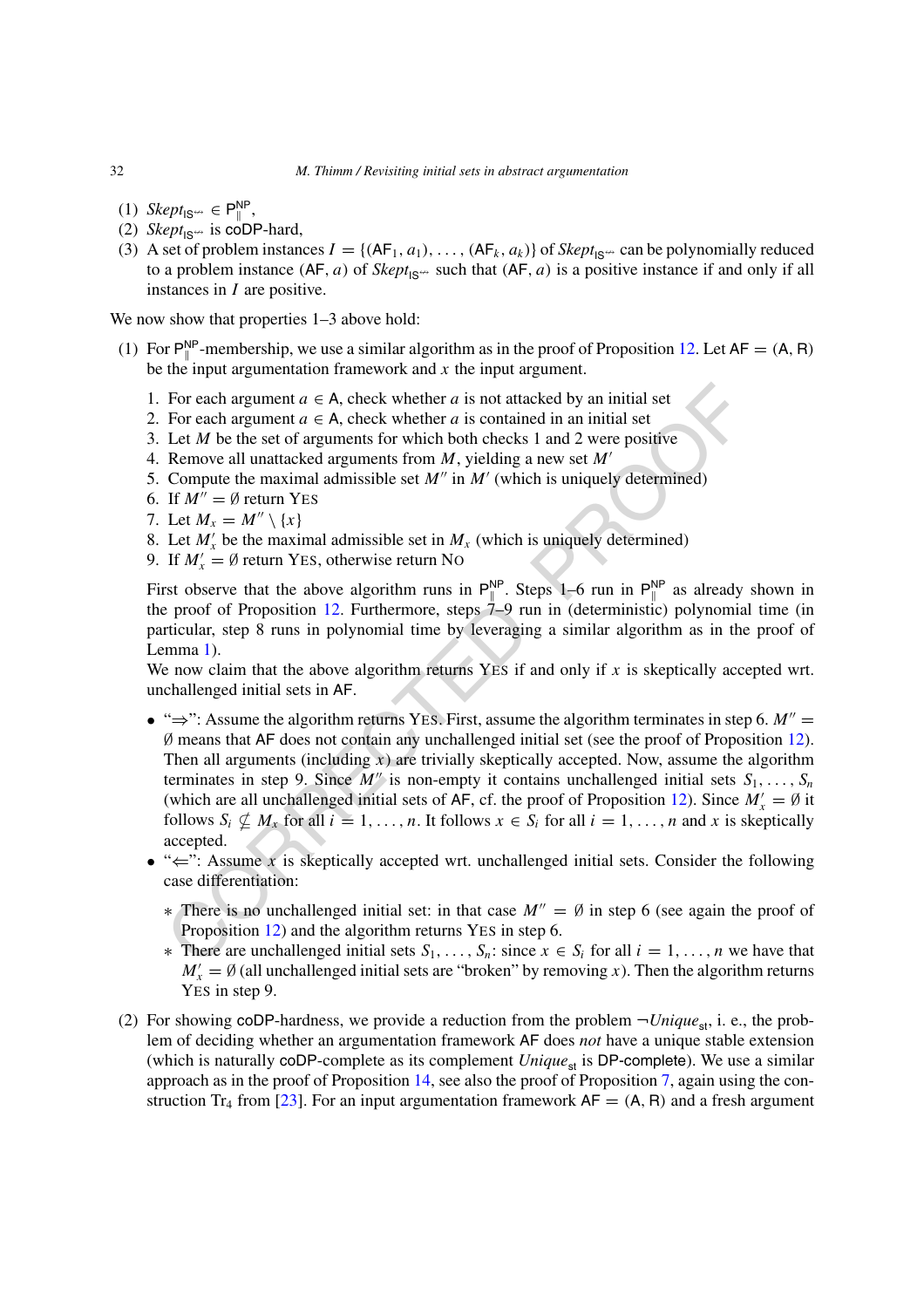*a*, we construct

$$
\tilde{\mathsf{AF}} = (\mathsf{A} \cup \{a\}, \mathsf{R} \cup \{(b, a) \mid b \in \mathsf{A}\})
$$

In other words, we add an argument *a* and attacks from each original argument to *a*. Note that *E* is a stable extension of AF if and only if *E* is a stable extension of  $\overline{AF}$ . We now claim that an input argumentation framework AF does not possess a unique stable extension if and only if *a* is skeptically accepted wrt. unchallenged initial sets in  $\tilde{AF}'$ .

- Assume AF has no stable extension. Then  $Tr_4(A\tilde{F})$  has no initial set (see the proof of Proposition 7) and also no unchallenged initial set. Then every argument (including *a*) is trivially skeptically accepted wrt. unchallenged initial sets.
- Assume AF has a unique stable extension *E*. Then  $Tr_4(AF)$  has the unique (and unchallenged) initial set *E* that does not contain *a*. So *a* is not skeptically accepted, as desired.
- Assume AF has more than one stable extension. Then  $Tr_4$  ( $\overline{AP}$ ) has the same sets as (challenged) initial sets (as all these sets attack each other) and no unchallenged initial set. Then every argument (including *a*) is trivially skeptically accepted wrt. unchallenged initial sets.

For the other direction, assume *a* is skeptically accepted wrt. unchallenged initial sets. As observed above, this can only happen if there are no unchallenged sets and this can only happen if AF does not have a unique stable extension. This shows coDP-hardness of  $Sk_{\text{opt}}_{\text{S}_{\text{max}}}$ .

[E](#page-30-0)xample 1.1 and also no unchallenged initial set. Then every argument (including a) is<br>sition 7) and also no unchallenged initial set. Then every argument (including a) is<br>skeptically accepted wrt. unchallenged initial se (3) Let  $AF_1 = (A_1, R_1), \ldots, AF_n = (A_n, R_n)$  be argumentation frameworks and assume  $A_i \cap A_j =$ Ø for all  $i, j = 1, \ldots, n$  and  $i \neq j$  (otherwise rename arguments accordingly). Let  $I =$  $\{(AF_1, a_1), \ldots, (AF_k, a_k)\}\$  be a set of instances of *Skept*<sub>IS</sub><sup> $\ldots$ </sup>. We again assume that each  $a_i$  is attacked in each AF*i*. Consider the argumentation framework AF following the construction in the proof of Proposition 14, item (5), see also Fig. 8. We claim that *b* is skeptically accepted wrt. unchallenged initial sets in AF if and only if  $a_1, \ldots, a_k$  are skeptically accepted wrt. unchallenged initial sets in  $AF_1, \ldots, AF_k$ , respectively. Without loss of generality, assume that  $a_1$  is not skeptically accepted wrt. unchallenged initial sets in  $AF<sub>1</sub>$ . Then there is an unchallenged initial set *M* in  $AF_1$  with  $a_1 \notin M$ . Observe that *M* is also necessarily an unchallenged initial set in AF (since  $a_1 \notin M$  there is no interaction with the rest of AF). Since  $b \notin M$  it follows that *b* is also not skeptically accepted wrt. unchallenged initial sets in AF. The argument generalises naturally to all  $i = 1, \ldots, k$ . The other direction is analogous.  $\Box$ 

# **Proposition 16.** *VerIS*<sup>↔</sup> *is NP-complete.*

**Proof.** For NP-membership, on input AF and  $S_1$  we guess a set  $S_2$  that attacks  $S_1$  and verify in polynomial time that  $S_2$  is an initial set, cf. Proposition 5. This shows that  $S_1$  is a challenged initial set.

To show NP-hardness, we use the same reduction as in the proof of Proposition 11 but using an instance of 3SAT. It is easy to see that an input instance  $\phi$  is satisfiable if and only if  $\{\psi\}$  is a challenged initial set in  $AF'_\phi$ .  $\Box$ 

#### **Proposition 17.** *ExistsIS*<sup>↔</sup> *is NP-complete.*

**Proof.** For NP-membership, we guess two sets  $S_1$  and  $S_2$  that attack each other and verify in polynomial time that both are initial sets, cf. Proposition [5](#page-22-1). This shows actually that both  $S_1$  and  $S_2$  are challenged initial sets.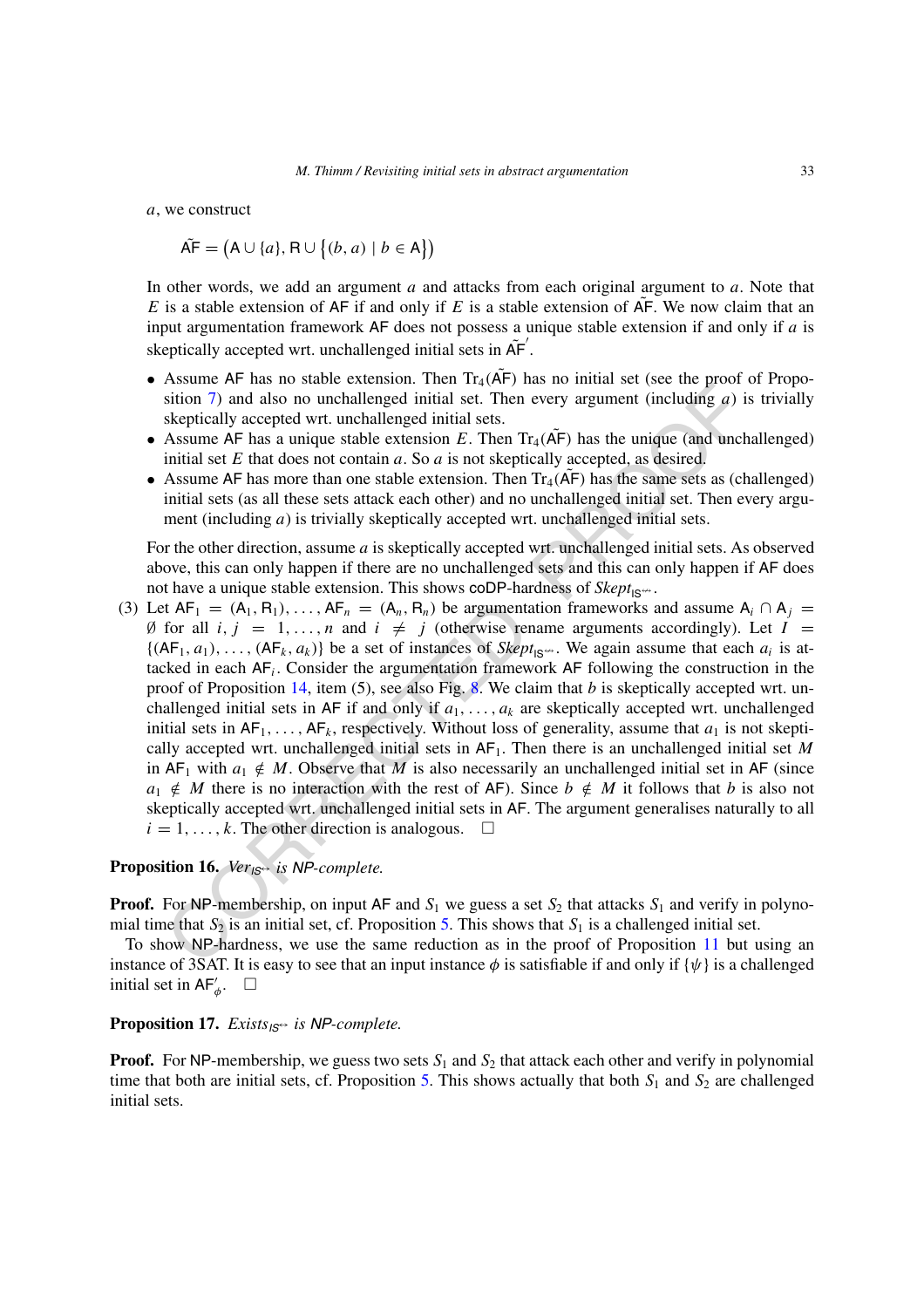To show NP-hardness, we use the same reduction as in the proof of Proposition [11](#page-23-1) but using an instance of 3SAT. It is easy to see that an input instance *φ* is satisfiable if and only if there is a challenged initial set (concretely,  $\{\psi\}$ ) in  $AF'_\phi$ .  $\Box$ 

#### **Proposition 18.** *CredIS*<sup>↔</sup> *is NP-complete.*

**Proof.** For NP-membership, on input AF and *a* we guess two sets  $S_1$  and  $S_2$  with  $a \in S_1$ ,  $S_1$  and  $S_2$  attack each other and verify in polynomial time that both are initial sets, cf. Proposition [5](#page-22-1). This shows actually that both  $S_1$  and  $S_2$  are challenged initial sets and *a* is credulously accepted wrt challanged initial sets  $(as a \in S_1).$ 

To show NP-hardness, we use the same reduction as in the proof of Proposition 11 but using an instance of 3SAT. It is easy to see that an input instance  $\phi$  is satisfiable if and only if  $\psi$  is credulously accepted wrt. challenged initial sets in  $AF'_\phi$ .  $\Box$ 

# **Proposition 19.** *SkeptIS*<sup>↔</sup> *is coNP-complete.*

S<sub>1</sub>).<br>
S<sub>1</sub>(*b* of 3SAT. It is easy to see the same reduction as in the proof of Proposition 11 but<br>
or of 3SAT. It is easy to see that an input instance  $\phi$  is satisfiable if and only if  $\psi$  is cr<br>
dv of 3SAT. It is e **Proof.** For coNP-membership, we show that the complement problem, i. e., the problem of deciding whether an input argument *a* is *not* skeptically accepted wrt. initial sets, is in NP. For that we guess two sets  $S_1$  and  $S_2$  with  $a \notin S_1$ ,  $S_1$  and  $S_2$  attack each other and verify in polynomial time that both are initial sets, cf. Proposition 5. This shows that *a* is not skeptically accepted and therefore  $Skept_{\vert S^{\leftrightarrow}}$  is in coNP.

To show coNP-hardness, we use the same reduction as in the proof of Proposition 11. It is easy to see that an input instance  $\phi$  is unsatisfiable if and only if  $\psi$  is skeptically accepted wrt. challenged initial sets in  $AF'_\phi$ .  $\Box$ 

#### **References**

- <span id="page-33-3"></span>[1] L. Amgoud and J. Ben-Naim, Ranking-based semantics for argumentation frameworks, in: *Proceedings of the 7th International Conference on Scalable Uncertainty Management (SUM 2013)*, W. Liu, V.S. Subrahmanian and J. Wijsen, eds, Lecture Notes in Artificial Intelligence, Vol. 8078, Washington, DC, USA, 2013.
- <span id="page-33-4"></span>[2] L. Amgoud and H. Prade, Using arguments for making and explaining decisions, *Artificial Intelligence* **173**(3–4) (2009), 413–436. doi:10.1016/j.artint.2008.11.006.
- <span id="page-33-0"></span>[3] K. Atkinson, P. Baroni, M. Giacomin, A. Hunter, H. Prakken, C. Reed, G.R. Simari, M. Thimm and S. Villata, Toward artificial argumentation, *AI Magazine* **38**(3) (2017), 25–36. doi:10.1609/aimag.v38i3.2704.
- <span id="page-33-7"></span>[4] P. Baroni, G. Boella, F. Cerutti, M. Giacomin, L. van der Torre and S. Villata, On the input/output behavior of argumentation frameworks, *Artificial Intelligence* **217** (2014), 144–197. doi:10.1016/j.artint.2014.08.004.
- <span id="page-33-2"></span>[5] P. Baroni, M. Caminada and M. Giacomin, Abstract argumentation frameworks and their semantics, in: *Handbook of Formal Argumentation*, P. Baroni, D. Gabbay, M. Giacomin and L. van der Torre, eds, College Publications, 2018, pp. 159–236.
- <span id="page-33-1"></span>[6] P. Baroni, D. Gabbay, M. Giacomin and L. van der Torre (eds), *Handbook of Formal Argumentation*, College Publications, 2018.
- <span id="page-33-6"></span>[7] P. Baroni, M. Giacomin and G. Guida, SCC-recursiveness: A general schema for argumentation semantics, *Artificial Intelligence* **168**(1–2) (2005), 162–210. doi[:10.1016/j.artint.2005.05.006](https://doi.org/10.1016/j.artint.2005.05.006).
- <span id="page-33-5"></span>[8] R. Baumann, G. Brewka and M. Ulbricht, Revisiting the foundations of abstract argumentation – semantics based on weak admissibility and weak defense, in: *Proceedings of the 34th AAAI Conference on Artificial Intelligence (AAAI'20)*, 2020.
- <span id="page-33-8"></span>[9] R. Baumann, T. Linsbichler and S. Woltran, Verifiability of argumentation semantics, in: *Proceedings of the 6th International Conference on Computational Models of Argument (COMMA'16)*, 2016, pp. 83–94.
- <span id="page-33-9"></span>[10] R. Baumann and M. Ulbricht, Choices and their consequences – explaining acceptable sets in abstract argumentation frameworks, in: *Proceedings of the 18th International Conference on Principles of Knowledge Representation and Reasoning (KR'21)*, 2021.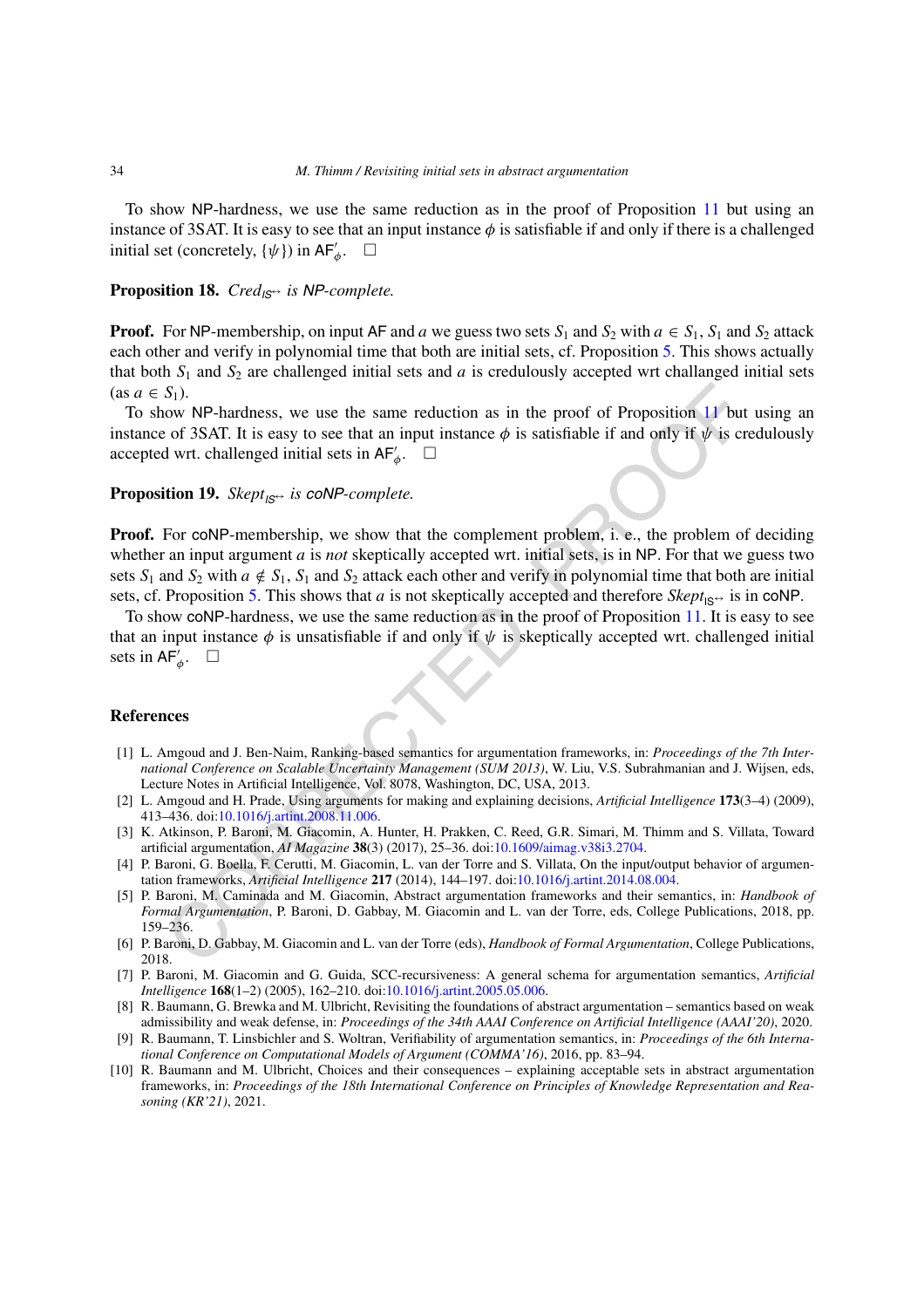- <span id="page-34-3"></span>[11] N. Boudjani, A. Gouaïch and S. Kaci, CLEAR: Argumentation frameworks for constructing and evaluating deductive mathematical proofs, in: *Proceedings of the 7th International Conference on Computational Models of Argument (COMMA'18)*, 2018, pp. 281–288.
- <span id="page-34-13"></span>[12] M. Caminada, Argumentation semantics as formal discussion, in: *Handbook of Formal Argumentation*, P. Baroni, D. Gabbay, M. Giacomin and L. van der Torre, eds, College Publications, 2018.
- <span id="page-34-21"></span>[13] M. Caminada and P.E. Dunne, Strong admissibility revisited: Theory and applications, *Argument & Computation* **10**(3) (2019), 277–300. doi[:10.3233/AAC-190463](https://doi.org/10.3233/AAC-190463).
- <span id="page-34-19"></span>[14] F. Cerutti, S.A. Gaggl, M. Thimm and J.P. Wallner, Foundations of implementations for formal argumentation, in: *Handbook of Formal Argumentation*, P. Baroni, D. Gabbay, M. Giacomin and L. van der Torre, eds, College Publications, 2018, Chapter 15. Also appears in IfCoLog Journal of Logics and their Applications 4(8):2623–2706, October 2017.
- <span id="page-34-20"></span>[15] F. Cerutti, I. Tachmazidis, M. Vallati, S. Batsakis, M. Giacomin and G. Antoniou, Exploiting parallelism for hard problems in abstract argumentation, in: *Proceedings of the 29th AAAI Conference (AAAI'15)*, 2015.
- <span id="page-34-1"></span>[16] L.A. Chalaguine and A. Hunter, A persuasive chatbot using a crowd-sourced argument graph and concerns, in: *Proceedings of the 8th International Conference on Computational Models of Argument (COMMA'20)*, 2020, pp. 9–20.
- <span id="page-34-24"></span>[17] R. Chang and J. Kadin, On computing Boolean connectives of characteristic functions, *Mathematical systems theory* **28**(3) (1995), 173–198. doi:10.1007/BF01303054.
- <span id="page-34-22"></span>[18] Y. Dimopoulos and A. Torres, Graph theoretical structures in logic programs and default theories, *Theoretical Computer Science* **170**(1–2) (1996), 209–244. doi:10.1016/S0304-3975(96)80707-9.
- <span id="page-34-0"></span>[19] P.M. Dung, On the acceptability of arguments and its fundamental role in nonmonotonic reasoning, logic programming and n-person games, *Artificial Intelligence* **77**(2) (1995), 321–358. doi:10.1016/0004-3702(94)00041-X.
- <span id="page-34-25"></span>[20] P.M. Dung, P. Mancarella and F. Toni, Computing ideal sceptical argumentation, *Artificial Intelligence* **171**(10) (2007), 642–674. doi:10.1016/j.artint.2007.05.003.
- <span id="page-34-17"></span>[21] P.E. Dunne, The computational complexity of ideal semantics, *Artificial Intelligence* **173**(18) (2009), 1559–1591. doi[:10.](https://doi.org/10.1016/j.artint.2009.09.001) [1016/j.artint.2009.09.001](https://doi.org/10.1016/j.artint.2009.09.001).
- <span id="page-34-16"></span>[22] W. Dvoˇrák and P.E. Dunne, Computational problems in formal argumentation and their complexity, in: *Handbook of Formal Argumentation*, P. Baroni, D. Gabbay, M. Giacomin and L. van der Torre, eds, College Publications, 2018, Chapter 14.
- <span id="page-34-23"></span>[23] W. Dvoˇrák and S. Woltran, On the intertranslatability of argumentation semantics, *Journal of Artificial Intelligence Research* **41** (2011), 45–475.
- <span id="page-34-15"></span>[24] T. Eiter and G. Gottlob, The complexity class Theta2p: Recent results and applications in AI and modal logic, in: *Proceedings of the 11th International Symposium on Fundamentals of Computation Theory (FCT'97)*, Springer-Verlag, Berlin, Heidelberg, 1997, pp. 1–18.
- <span id="page-34-26"></span>[25] F. Frei, E. Hemaspaandra and J. Rothe, Complexity of stability, *Journal of Computer and System Sciences* **123** (2022), 103–121. doi:10.1016/j.jcss.2021.07.001.
- <span id="page-34-6"></span>[26] A. Hunter and M. Thimm, Probabilistic reasoning with abstract argumentation frameworks, *Journal of Artificial Intelligence Research* **59** (2017), 565–611. doi:10.1613/jair.5393.
- <span id="page-34-7"></span>[27] B. Liao and L. van der Torre, Explanation semantics for abstract argumentation, in: *Proceedings of the 8th International Conference on Computational Models of Argument (COMMA'20)*, 2020.
- <span id="page-34-8"></span><span id="page-34-4"></span>[28] S. Modgil and H. Prakken, The ASPIC+ framework for structured argumentation: A tutorial, *Argument & Computation* **5** (2014), 31–62. doi:10.1080/19462166.2013.869766.
- bistat againetational in *Froceculargy of ne 2011 Article (Marti Congrette/ Hazar Lib), 2013.*<br>
Coralization and A. Hunter, A persuasive challot using a crowd-sourced argument graph and concerns, is and the bistanical conf [29] A. Niskanen and M. Järvisalo, Smallest explanations and diagnoses of rejection in abstract argumentation, in: *Proceedings of the 17th International Conference on Principles of Knowledge Representation and Reasoning (KR'20)*, 2020, pp. 667–671.
- <span id="page-34-14"></span>[30] C. Papadimitriou, *Computational Complexity*, Addison-Wesley, 1994.
- <span id="page-34-2"></span>[31] A. Rago, O. Cocarascu, C. Bechlivanidis and F. Toni, Argumentation as a framework for interactive explanations for recommendations, in: *Proceedings of the 17th International Conference on Principles of Knowledge Representation and Reasoning (KR'20)*, 2020, pp. 805–815.
- <span id="page-34-11"></span>[32] Z.G. Saribatur, J.P. Wallner and S. Woltran, Explaining non-acceptability in abstract argumentation, in: *Proceedings of the 24th European Conference on Artificial Intelligence (ECAI'20)*, 2020.
- <span id="page-34-9"></span>[33] D. Seselja and C. Straßer, Abstract argumentation and explanation applied to scientific debates, *Synthesis* **190**(12) (2013), 2195–2217. doi[:10.1007/s11229-011-9964-y.](https://doi.org/10.1007/s11229-011-9964-y)
- <span id="page-34-12"></span>[34] M. Thimm, Revisiting minimal admissible sets in abstract argumentation, in: *Proceedings of the Second Workshop on Explainable Logic-Based Knowledge Representation (XLoKR'21)*, 2021.
- <span id="page-34-5"></span>[35] F. Toni, A tutorial on assumption-based argumentation, *Argument & Computation* **5**(1) (2014), 89–117. doi:[10.1080/](https://doi.org/10.1080/19462166.2013.869878) [19462166.2013.869878](https://doi.org/10.1080/19462166.2013.869878).
- <span id="page-34-10"></span>[36] M. Ulbricht and J.P. Wallner, Strong explanations in abstract argumentation, in: *Proceedings of the 35th AAAI Conference on Artificial Intelligence (AAAI'21)*, 2021.
- <span id="page-34-18"></span>[37] L. van der Torre and S. Vesic, The principle-based approach to abstract argumentation semantics, in: *Handbook of Formal Argumentation*, Vol. 1, College Publications, 2018.